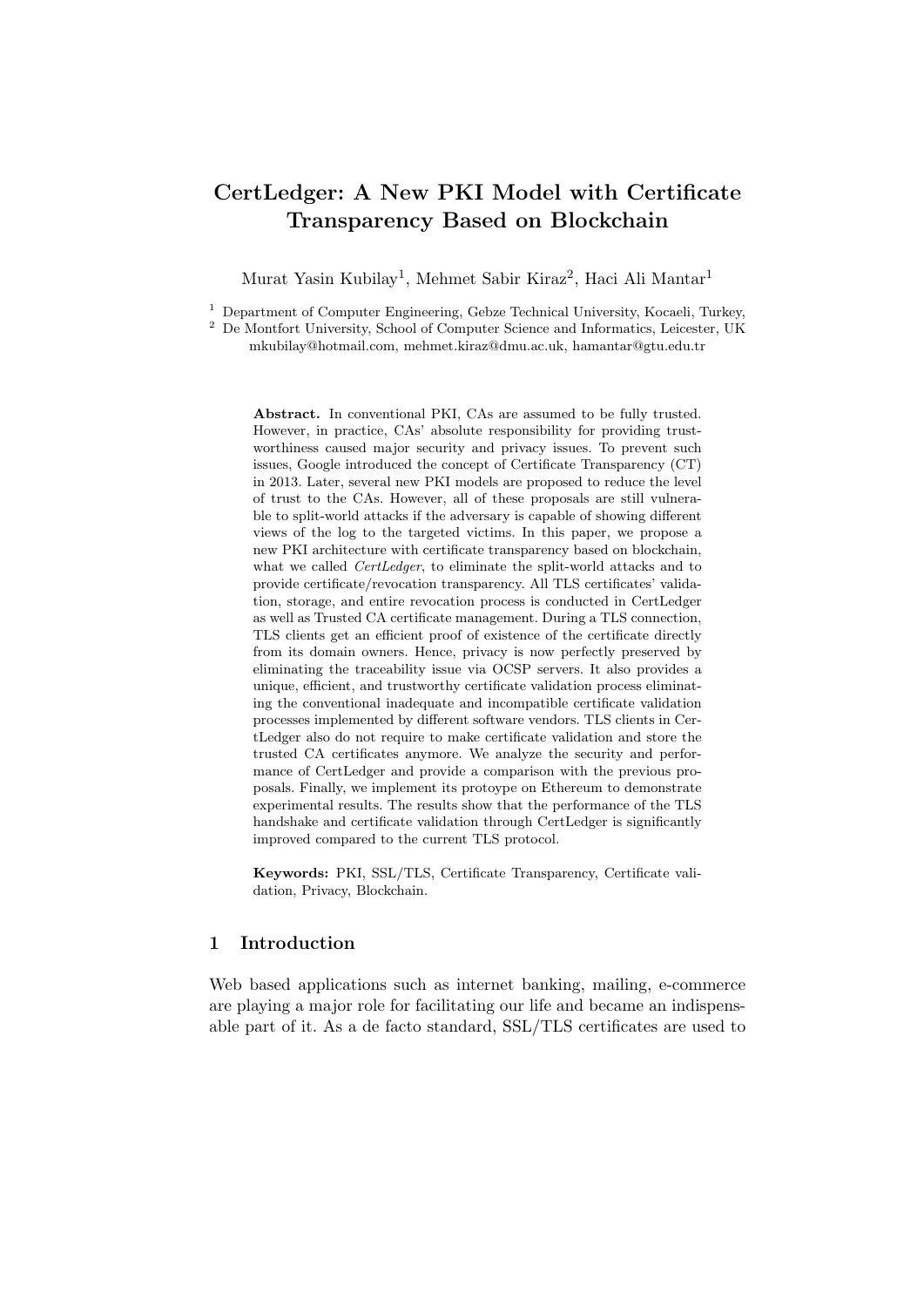provide authenticity, integrity, and confidentiality services to these applications. These certificates are issued by CAs which are assumed to be trusted organizations in the conventional PKI systems. In particular, CAs are expected to operate according to some rules which are announced as Certificate Policy (CP) and Certificate Practice Statement (CPS) documents. In the current trust model, CAs have the absolute responsibility to issue correct certificates for the designated subject. However, CAs can still be compromised and fake but valid certificates can be issued due to inadequate security practices or non-compliance with the CP and the CPS. During the last decade, there have been the following serious incidents.

- The Stuxnet [\[1\]](#page-38-0) malware is signed by the private keys of two compromised Taiwanese CAs which targets to control a specific industrial system likely in Iran, such as a gas pipeline or a power plant.
- Comodo CA, which has a big share in SSL/TLS market is hacked in March 2011 [\[2\]](#page-38-1). One of its Registration Authority (RA) is attacked to issue 9 fraudulent certificates where the attacker is traced back to Iran.
- A Dutch CA DigiNotar is pawned in July 2011 [\[3\]](#page-38-2). 531 fraudulent certificates are issued for valuable domains such as \*.google.com, \*.windowsupdate.com and \*.mozilla.com. These certificates could easily be used to distribute malicious Windows updates or Firefox plugins without taking attention. At least 300.000 unique IPs are detected using Google services through these certificates, which 99% of the traffic is from Iran.
- Trustwave CA has sold a subCA certificate for one of its subordinates. This subCA has issued fraudulent TLS certificates which are used to introspect TLS traffic [\[4\]](#page-39-0).
- A Turkish CA Turktrust has mistakenly issued subCA certificates instead of TLS certificates in December 2012 [\[5\]](#page-39-1). These certificates are used to generate TLS certificates for traffic introspection. Google identified the fraudulent Google certificate via Chrome.
- A subCA of the Chinese CA CNNIC, which is located in Egypt, issued fraudulent TLS certificates for traffic introspection in March 2015 [\[6\]](#page-39-2). Later on, it is identified that CNNIC is operated without documented CPS.
- Lenova Superfish has deployed a local CA in its products in 2015 [\[7\]](#page-39-3). This CA is used to inject ads into the TLS protected web sites. Since the CA's private keys had been in the computer RAM, they would have been easily used to introspect traffic.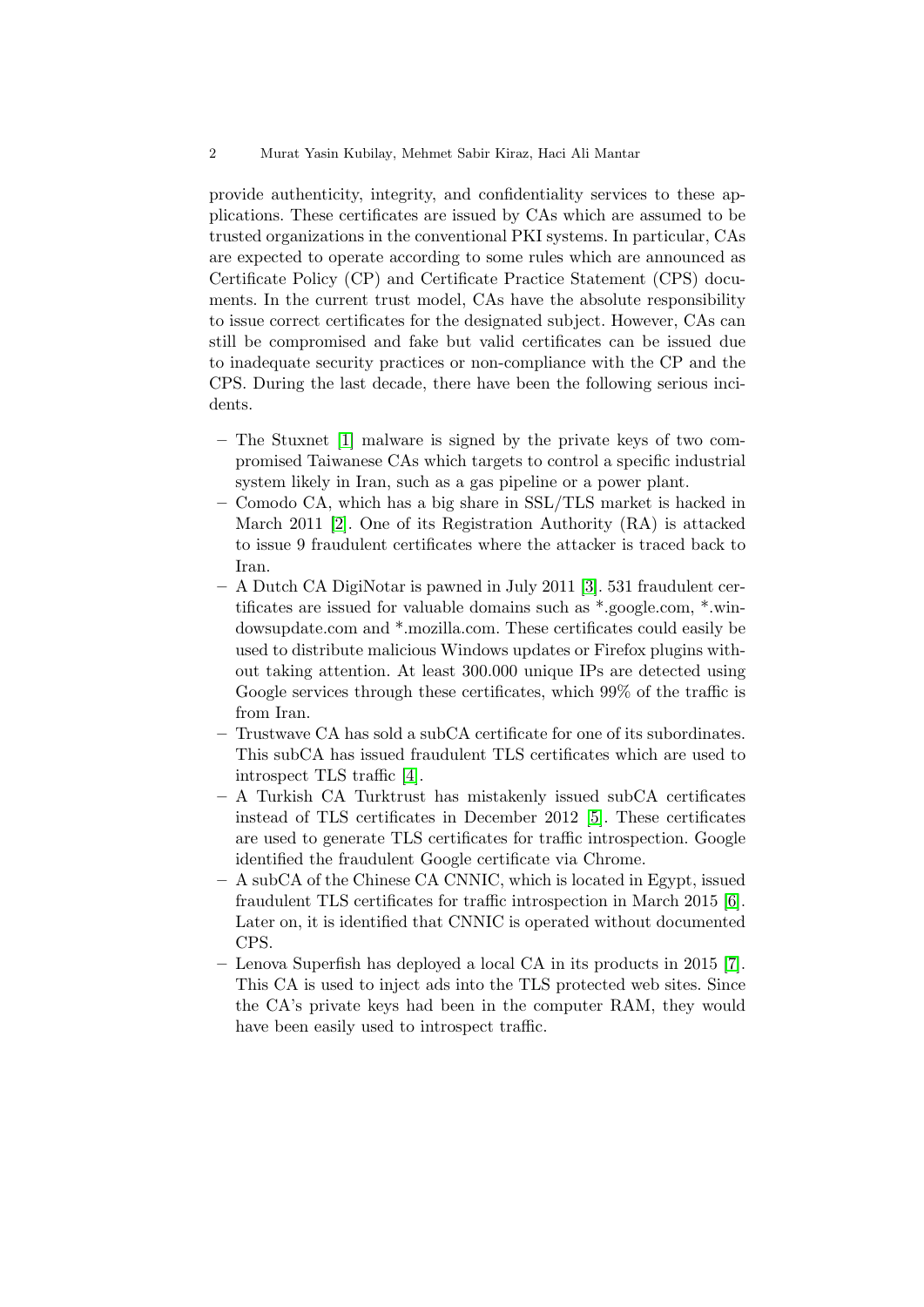- Symantec issued unauthorized certificates for Google domains in September 2015 [\[8\]](#page-39-4). Later on Symantec claimed that these certificates were produced for test purposes.
- Symantec purchased Blue Coat in May 2016 [\[9\]](#page-39-5). Blue Coat has devices to snoop encrypted internet traffic. Blue Coat became a SubCA under Symantec. This unification increased the skepticism.

These fatal incidents lead to many researches to distribute the absolute trust on CAs to multiple authorities. To detect fake but valid TLS certificates, key pinning  $[10,11]$  $[10,11]$ , crowd sourcing  $[12,13,14,15,16,17]$  $[12,13,14,15,16,17]$  $[12,13,14,15,16,17]$  $[12,13,14,15,16,17]$  $[12,13,14,15,16,17]$  $[12,13,14,15,16,17]$ , and pushing revocation information to browsers [\[18,](#page-39-14)[19\]](#page-39-15) are the initial solutions which are partly implemented but failed due to scalability problems. There are also other recent proposals which are revisited in Section [7.](#page-28-0) In order to depict the state of the art in the conventional PKI, we describe one of these proposals (Certificate Transparency) which is proposed by Google in the following section.

# 1.1 Certificate Transparency (CT)

 $CT$  aims to detect fake but valid certificates by providing append-only, publicly auditable logs for all issued TLS certificates, and shorten their lifetime [\[20\]](#page-39-16). CT uses append-only Merkle Hash Trees (MHT) for appending and efficiently verifying TLS certificates [\[21\]](#page-39-17). In this respect, CT introduces Certificate Logs  $(C\mathcal{L})$ , Monitors, and Auditors as new entities. CAs submit the new TLS (pre)certificates to several  $\mathcal{CL}$ s and each of them generate a cryptographic proof called Signed Certificate Timestamp (SCT). After appending the new certificates to the log,  $\mathcal{CL}$  computes the Signed Tree Head (STH) and generates a Consistency Proof for proving whether the new log is an extension of the old one. *Merkle Audit Proof* shows the existence of a certificate in the log. SCT can be delivered to the TLS clients either as a certificate extension, or in a TLS extension during TLS handshake, or in the OCSP response. If the TLS clients do not receive SCT by aforementioned-means or cannot verify them using  $\mathcal{CL}$ 's public key, they may refuse to connect to the service. Domain owners or private companies can act as *Monitors* and continually inspect certificates of their interest in  $\mathcal{CL}$  whether there exist illegitimate certificates. Browsers, or in general TLS clients, act as Auditors. They verify if a  $\mathcal{CL}$ is behaving properly and cryptographically consistent.

However, the authors in [\[22\]](#page-39-18) show that if an adversary can get a fake but valid TLS certificate and can control the  $\mathcal{CL}$  then he can perform an impersonation/MITM attack to the targeted victims by providing a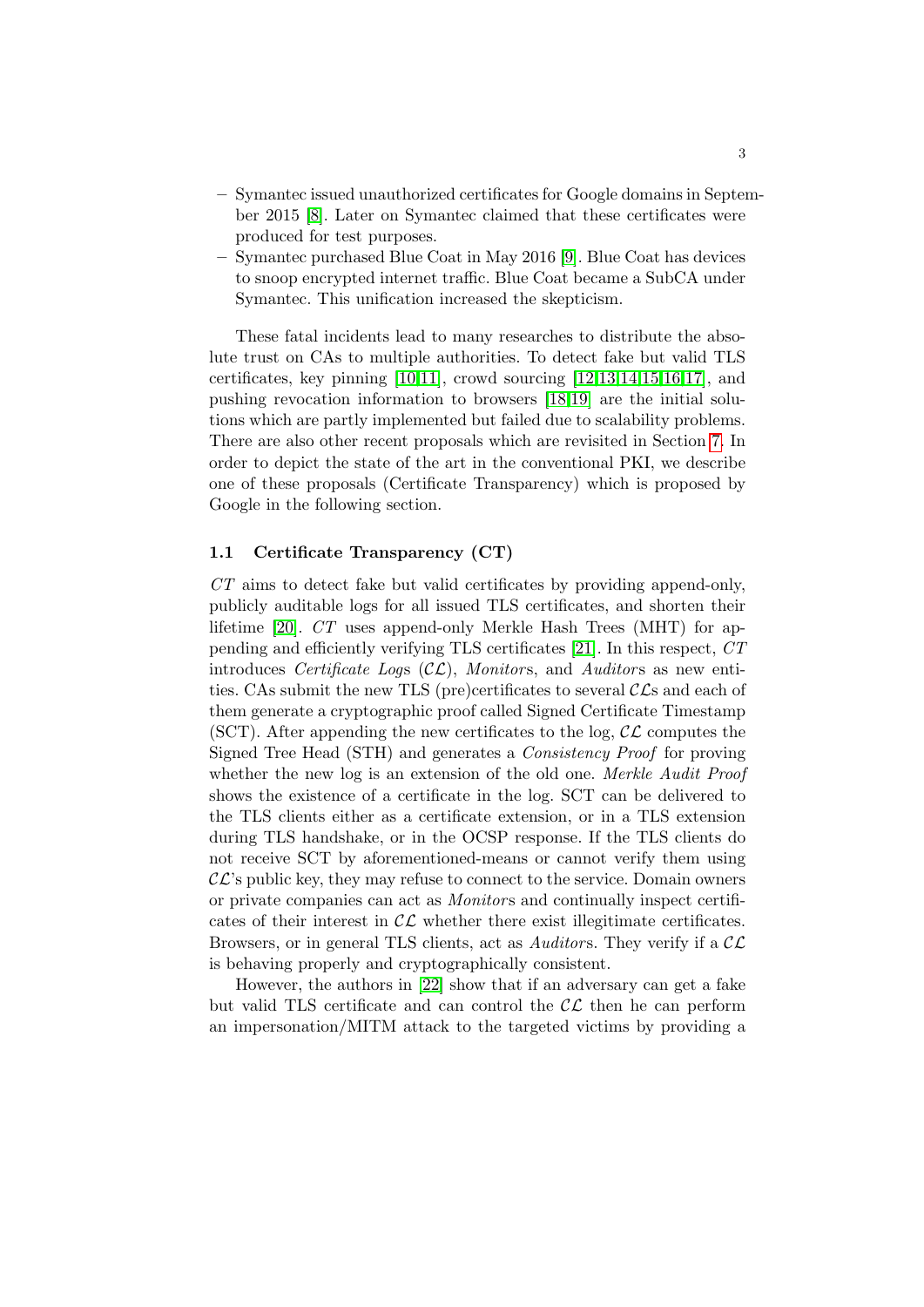fraudulent view of the log that contains the fake certificate. This attack is later referred to as *split-world attack* [\[23\]](#page-39-19) which is elaborated as follows.

- 1. The adversary gets a fake but valid TLS certificate for a domain from the CA.
- 2. The adversary or the CA submits this certificate to the log which is appended to the fraudulent hash tree.
- 3. The adversary obtains a bogus SCT for the fake TLS certificate from the log. SCT is fake, since the log maintains more than one hash trees. It shows different views of the tree to different sets of clients. Merkle Audit Proof and Consistency Proof are generated from different hash trees and the victim clients cannot understand that the proofs are not generated from the genuine hash tree.
- 4. When a targeted victim client tries to connect to a domain, the adversary controlling the traffic sends the fake certificate and the bogus SCT to the client.
- 5. Upon validation of the fake certificate and the SCT, the client connects to either the fake domain or the real domain through a proxy.

Monitors cannot detect this attack since they get and verify the Consistency Proofs only from the genuine view of the log. Auditors (victim TLS Clients) cannot detect the attack, since they can verify the existence of the fake TLS certificate in the log with the fake STH and the Merkle Audit Proof generated from the fraudulent view of the log. The other Auditors also cannot detect either, since they get STH and the proofs from only the genuine view of the log.

As pointed out in RFC 6962 for CT [\[20\]](#page-39-16), to detect the attack in the existing CT architecture, there must be sufficiently large number of clients and servers gossiping their view of STHs with each other. Moreover, some of the clients should also act as *Auditors* for checking the consistency of the log. Some of these gossiping *Auditors* should be able to receive both the genuine and the fake proofs belonging to a log to figure out the inconsistency. If an Auditor has two STHs with the same tree size but with different values, this will be an evidence for the misbehavior of the log. If an Auditor has two different STHs with unequal tree sizes then it can request the Consistency Proof from the log. Since the log cannot provide this proof it should be investigated for malicious behavior.

# <span id="page-3-0"></span>1.2 Ongoing Security Issues

In the existing public log based proposals (described in Section [7\)](#page-28-0), a strong adversary who has the ability to control the trusted entities (e.g.,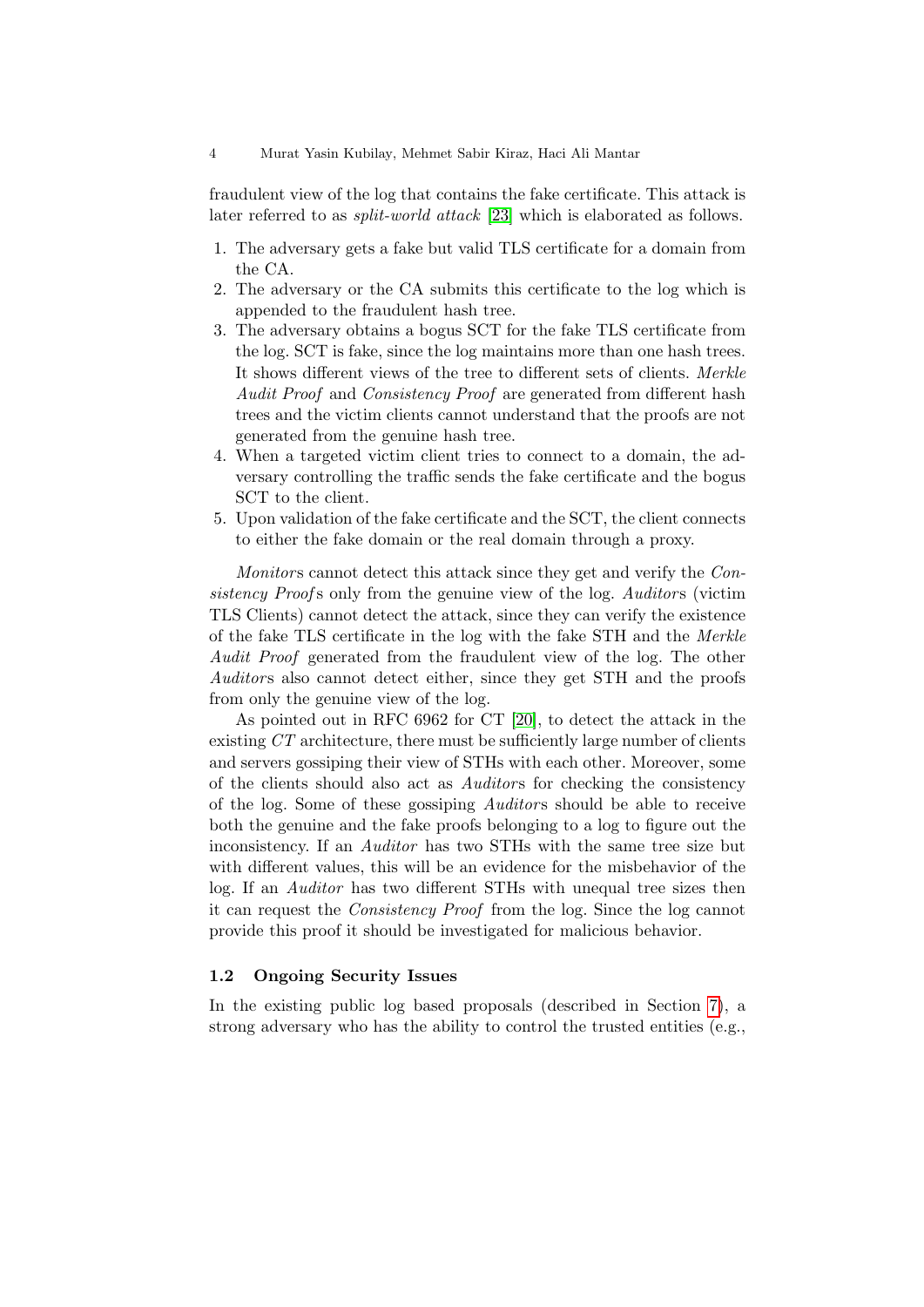CA, Log Operator) can apply split-world attacks by providing different views of the logs to the targeted victims [\[22\]](#page-39-18). While some of these proposals cannot detect this attack, others propose to use gossip protocols to identify it by ensuring a consistent view of the log for the TLS clients [\[23,](#page-39-19)[24,](#page-39-20)[25,](#page-40-0)[26\]](#page-40-1). Still, this attack can only be identified if 1) there are sufficient numbers of gossiping TLS clients and servers, 2) at least some of them are able to view the genuine log and request the consistency proof from the log. Moreover, implementing gossiping clients in a vast amount of applications is not straightforward.

Certificate revocation and validation processes have major problems in today's PKI as also described in [\[27\]](#page-40-2). Namely, for the revocation process, certificate owners have to rely on CAs which have the full responsibility to revoke the certificates and give proper revocation services. However, a compromised or malfunctioning CA may not behave as expected. Browsers would then accept revoked certificates since they rarely check whether the certificates are revoked [\[27\]](#page-40-2). More importantly, checking the revocation status of a certificate using OCSP also causes privacy concerns [\[27\]](#page-40-2). Moreover, incompatible and inadequate implementations of certificate validation and revocation behavior within browsers are also error prone [\[27\]](#page-40-2).

Another major security issue is the necessity of trusted key management in TLS clients. TLS clients trust CA certificates or some other trusted entities' public keys to make a successful TLS certificate validation. In case of a compromise, removal of root certificates/keys from all the clients' trusted key stores brings burden (e.g., due to IT policy restrictions, OS configuration, network communication) and causes vulnerability (e.g., outdated OS or apps). Moreover, if an adversary can inject a fake CA certificate to the trusted certificate store of a client, he can easily perform MITM attack without being detected [\[7,](#page-39-3)[28\]](#page-40-3).

#### 1.3 Our Contributions

In this paper, we propose a new and efficient PKI architecture, what we called *CertLedger*, to make TLS certificates and their revocation status transparent while eliminating the above-mentioned issues. CertLedger uses a blockchain based public log to validate, store, and revoke TLS certificates. In summary, we make the following contributions in *CertLedger*:

- Resistance to split-world attacks
- More transparent revocation process rather than relying on CAs
- Unique, efficient, and trustworthy certificate validation process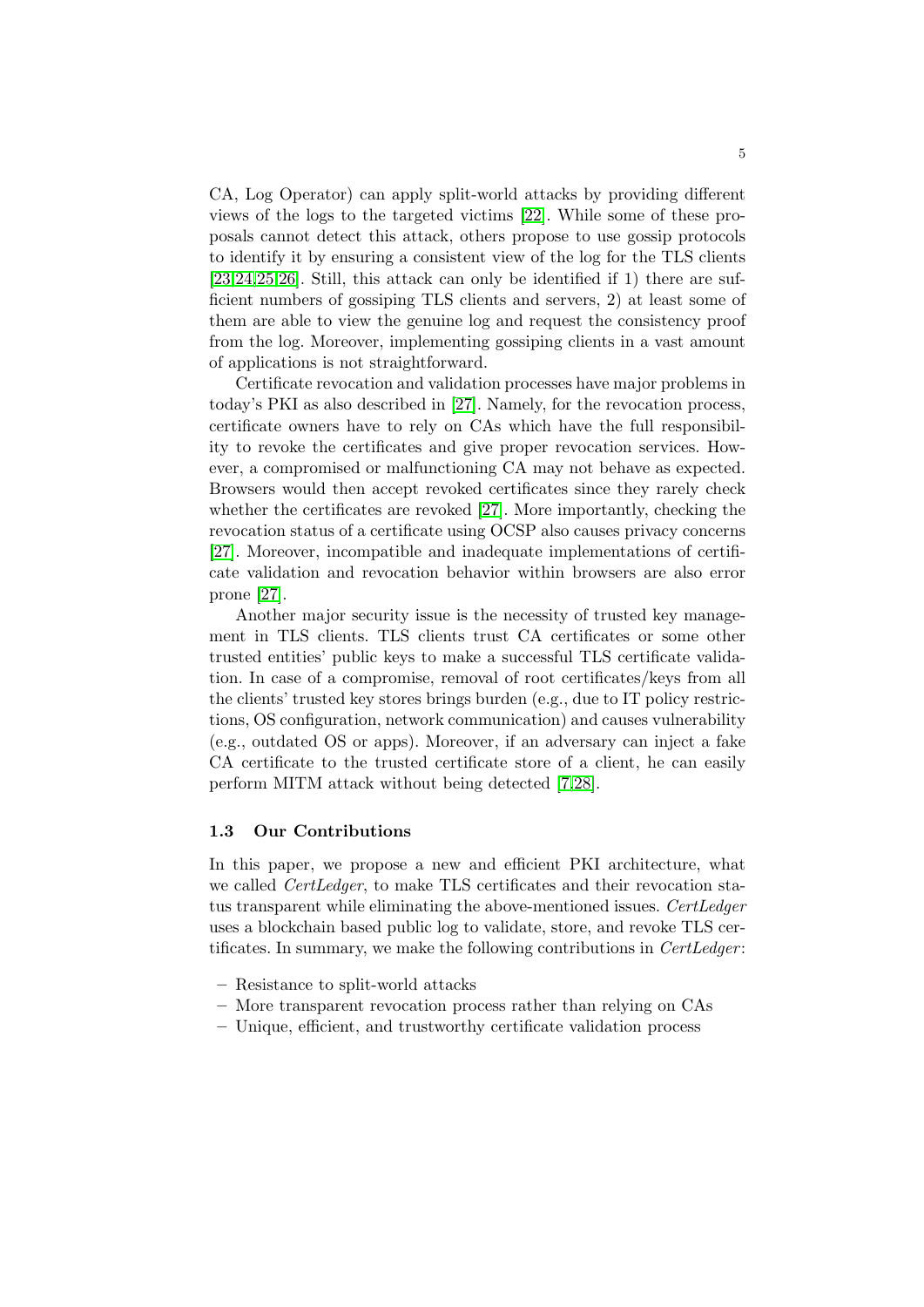- 6 Murat Yasin Kubilay, Mehmet Sabir Kiraz, Haci Ali Mantar
- Trusted key store elimination in the TLS clients
- Preserving privacy of TLS clients during TLS handshake
- No external auditing requirement due to inherent public log architecture
- Efficient and prompt monitoring to minimize the attack duration
- Transparency in trusted CA management

We provide a detailed security and performance analysis of CertLedger. Furthermore, in order to demonstrate the experimental results, we implement a prototype (except validating certificates due to constraints in parsing them) on private Ethereum network [\[29\]](#page-40-4). In the prototype, we modify a TLS client/server and introduce new TLS extensions to realize certificate validation, and experiment TLS Handshake with CertLedger. Finally, we evaluate the experimental outputs which basically shows that it is also feasible and quite efficient.

#### 1.4 Roadmap

In Section [2,](#page-5-0) we describe how the afore-mentioned problems of PKI can be solved by using a public blockchain. In Section [3,](#page-9-0) we present our proposal CertLedger, which is a new PKI model with certificate transparency based on blockchain. We analyse CertLedger in terms of security and performance in Section [4](#page-20-0) and [5,](#page-24-0) respectively. In Section [6,](#page-27-0) we discuss our prototype implementation details and evaluate its results. In Section [7](#page-28-0) and [8,](#page-35-0) we describe the existing proposals and compare them with CertLedger. Finally, we conclude the paper with the future work in Section [9.](#page-38-3)

# <span id="page-5-0"></span>2 How Public Blockchain Solves PKI Problems?

Blockchain is a shared, immutable, decentralized public ledger comprising an ever growing list of blocks. A block is a data structure which consists of a header and a list of transactions.

Each transaction is generally formed as

 $trx := (M, Signature), M := (PKSender, receiver, data),$ 

 $Signature := Sign_{SKSender}(H(M)))$  where

PKSender denotes the public key of a sender (address of the sender is derived from PKSender), receiver is the address of a receiver, SKSender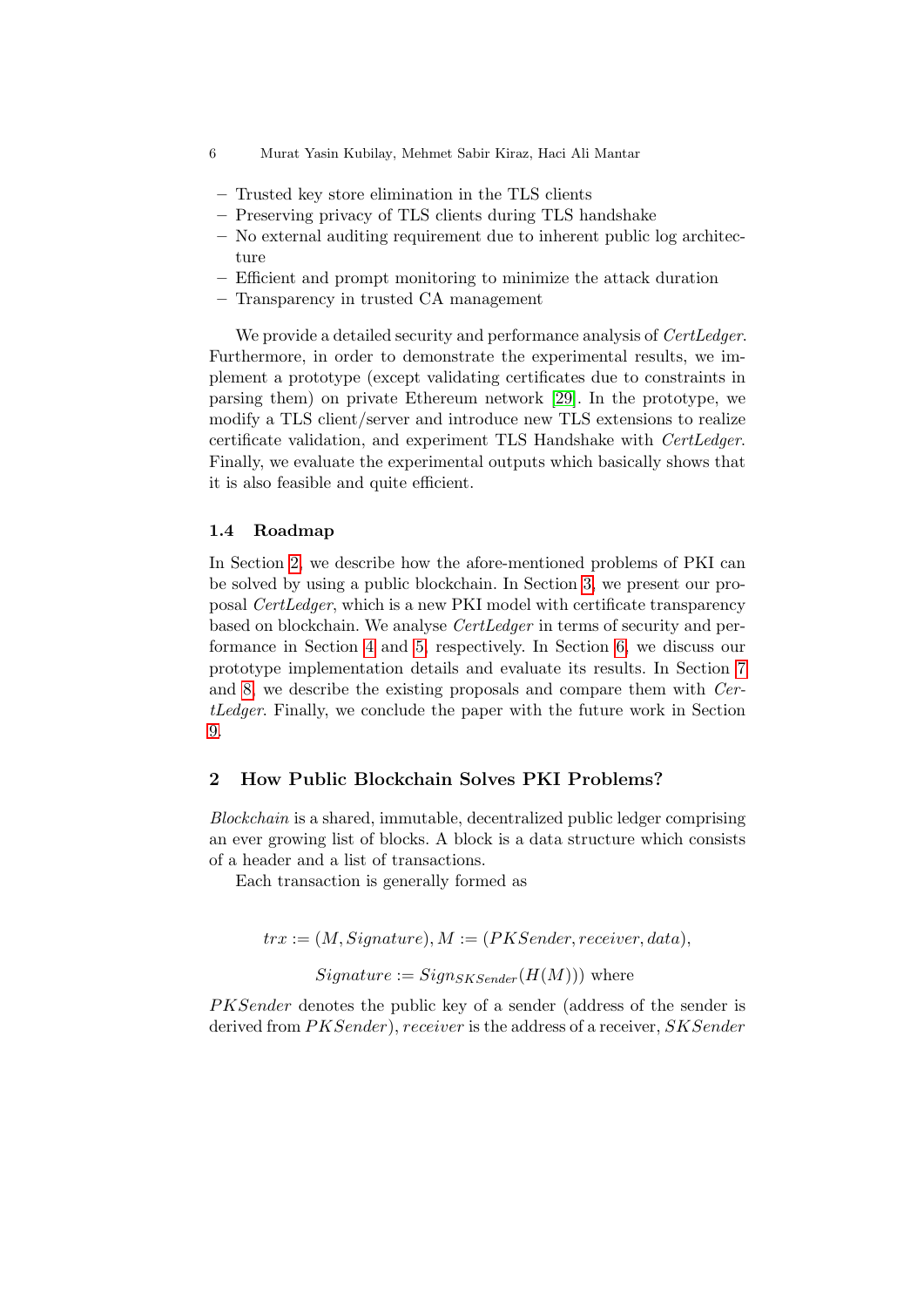is the private key of the sender, and  $H(\cdot)$  is a secure hash function. Each block is linked to the previous one with a cryptographic hash, therefore blocks are inherently secured from tampering and revision.

A Blockchain network is a decentralized peer-to-peer (P2P) network composed of full nodes and light nodes. Full nodes store a copy of the blockchain, validate, and propagate new transactions and blocks across the network while light nodes store only the block headers. All nodes can create transactions to change the state of the blockchain. New blocks of the transactions are collectively validated and appended to the existing chain according to a distributed consensus mechanism.

There are several consensus mechanisms used in blockchain networks, e.g., Practical Byzantine Fault Tolerance algorithm (Practical BFT) [\[30\]](#page-40-5) (which is utilized in HyperLedger Fabric [\[31\]](#page-40-6)), Delegated BFT [\[32\]](#page-40-7) (which is utilized in Neo [\[33\]](#page-40-8), and an improved version VBFT is utilized in Ontology [\[34\]](#page-40-9)), Proof-of-Work (PoW) (which is utilized in Bitcoin [\[35\]](#page-40-10), Ethereum [\[29\]](#page-40-4)), Ripple [\[36\]](#page-40-11) (which is utilized in Ripple [\[37\]](#page-40-12)), and Proofof-Stake (PoS) [\[38\]](#page-40-13) (which is utilized in Cardano [\[39\]](#page-40-14), PeerCoin [\[40\]](#page-40-15)). From now on, for simplicity, we refer to "blockchain" as blockchain network. In general there are also three types of Blockchain: 1) Permissionless (e.g., Bitcoin [\[35\]](#page-40-10), Ethereum [\[29\]](#page-40-4), ZCash [\[41\]](#page-40-16)), 2) Public Permissioned Blockchain (e.g., Ripple [\[36\]](#page-40-11)), 3) Private Permissioned Blockchain. While any peer can join and leave the network any time in permissionless blockchains, permissioned blockchains require authorization for the membership of the peers. In the permissioned blockchains, if public verifiability is required, then the transactions of the blockchain must also be public. However, private permissioned blockchains may be used for corporate networks which have sensitive data.

In the following, we describe why blockchain solves 1) Split-world attack, 2) Certificate revocation and validation problems, and 3) Trusted certificate/key store management problems.

First, as described in Section [7,](#page-28-0) existing proposals try to solve the transparency issue in PKI by introducing (one or more) public logs [\[20,](#page-39-16)[54,](#page-41-0)[55,](#page-41-1)[56\]](#page-41-2). However, they are still subject to split-world attack due to the trust to a log operator. In order to prevent such an attack, the trust should be distributed in such a way that a single log operator could not be able to control the log itself. Therefore, a decentralized public log mechanism is required which is synchronously updated only upon a consensus of its clients. Once the consensus is achieved, the log should be updated and could not be reverted anymore. We would also like to highlight that, in order to prevent the split-world attack, RFC 6962 for CT states [\[20\]](#page-39-16), "All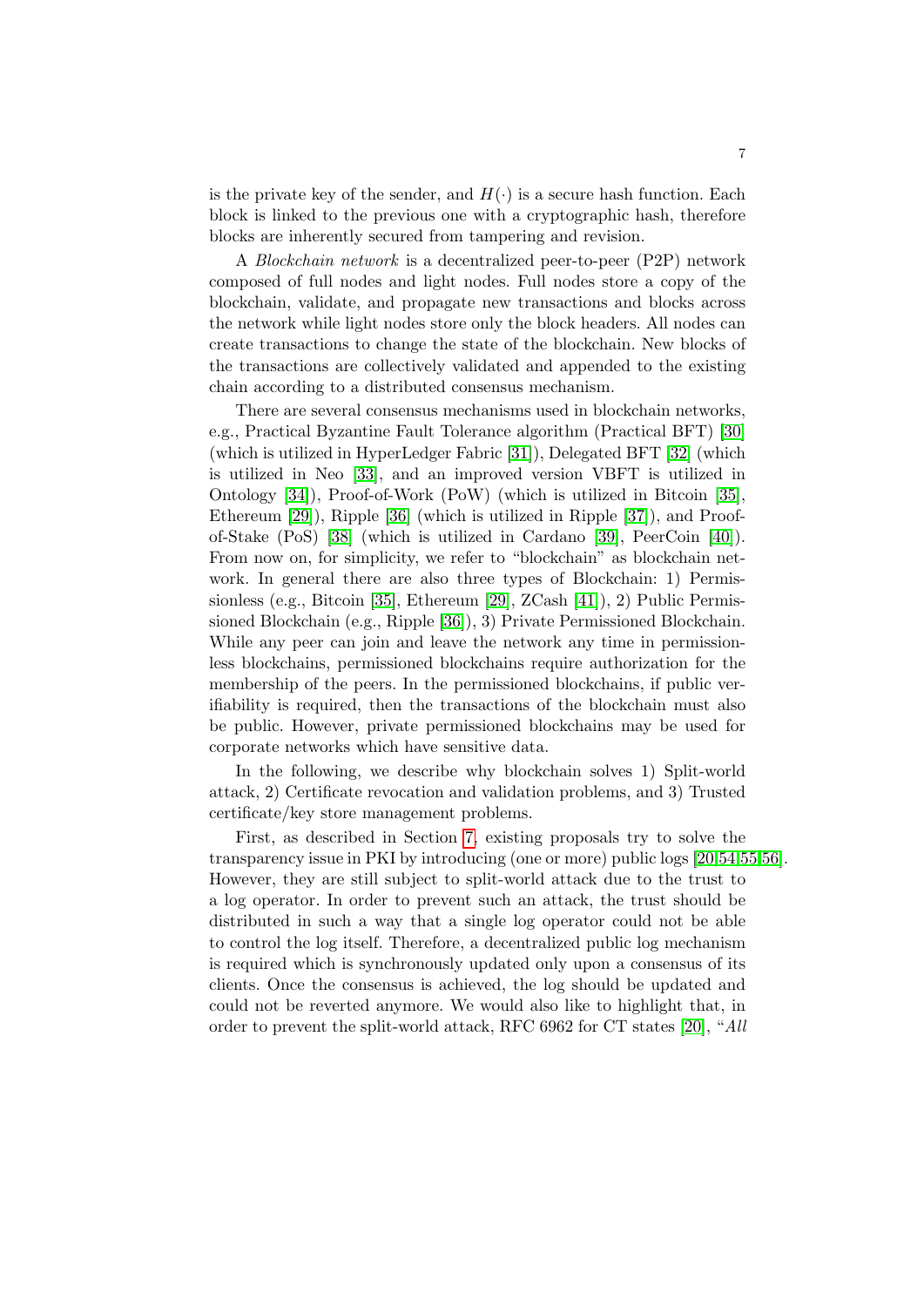clients should gossip with each other, exchanging STHs at least; this is all that is required to ensure that they all have a consistent view. The exact mechanism for gossip will be described in a separate document, but it is expected there will be a variety". Therefore, as also directly implied by "all clients gossiping to each other", blockchain is an architecture fulfilling all these required features.

Second, certificate validation is a required process for each TLS connection, and comprises trusted path construction and revocation checking phases. Currently, certificate validation burden is entirely on TLS clients (e.g., internet browsers). However, if TLS certificates are stored on a blockchain, trusted path construction can be done only once while they are being appended to the blockchain. Consequently, browsers can trust the TLS certificates on the blockchain without requiring further validation once they obtain the required Merkle proofs. As also described in [\[27\]](#page-40-2), browsers have different implementations for revocation checking which are error prone. By managing the revocation status of TLS certificates on the blockchain, revocation checking process can be simplified and unified. Namely, revocation checking burden using CRL and OCSP services can be eliminated which will also preserve the privacy of the TLS clients [\[27\]](#page-40-2) Furthermore, while certificates can be revoked only by CAs in the existing system, they can also be revoked by their owners on the blockchain. When the revocation process is conducted through the blockchain it becomes more transparent.

Finally, validation of certificates while appending to the blockchain also requires trusted CA certificates to exist on the blockchain. Therefore, these certificates have to be stored and managed on the blockchain as well. Hence, TLS clients do not need to store trusted CA certificates anymore since the blockchain ensures to append the TLS certificates issued only from the trusted CAs.

#### 2.1 Blockchain Characteristics for PKI

Using the decision-sequence of Wüst and Gervais  $[42]$ , we below identify the type of blockchain to manage the certificate log. Note that a writer is an entity who is able to accumulate new transactions into a new block and append it to the blockchain.

1. Do you need to store state? TLS certificates are being updated continually due to expiration or revocation. The state of the certificates have to be stored and updated whenever necessary.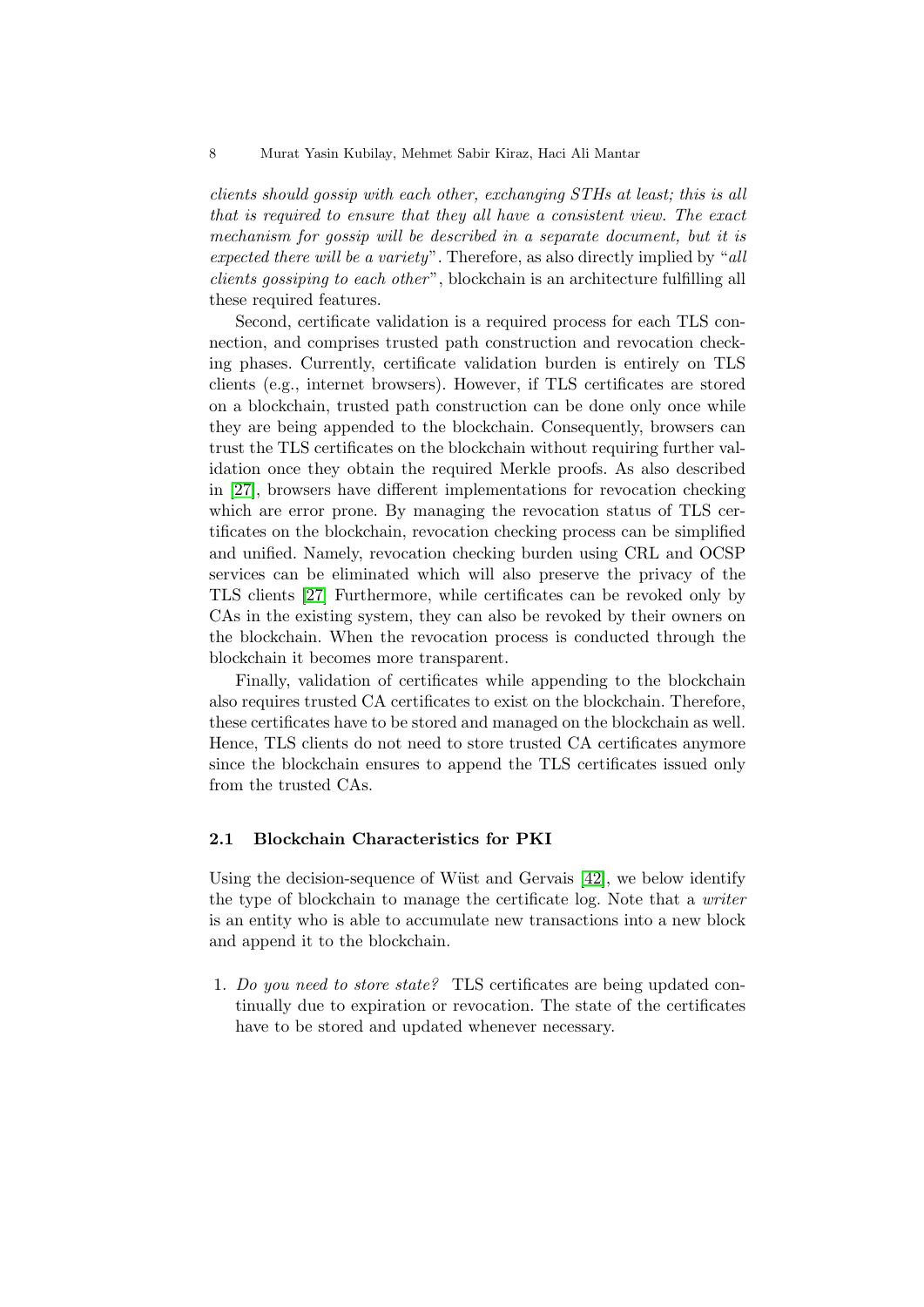- 2. Are there multiple writers? TLS certificates generated by the trusted CAs are appended to the log. A manipulated single writer can append fake but valid certificates to the log, delay or ignore appending the genuine ones. Therefore, increasing decentralization while writing to the log will reduce the risk of manipulation due to the fact that broad participation of *writers* will lead to a more reliable and robust log.
- 3. Can you use an always online Trusted Third Party (TTP)? As described in Section [1,](#page-0-0) a strong adversary is assumed to control a TTP which may lead to a single point of failure. Therefore, we cannot use an online TTP as it is the main source of vulnerability.
- 4. Are all writers known? The writers may be known or unknown. However, if they are known, they should be selected and dispersed all over the world in such a way that their malicious cooperation and manipulation could not be possible.
- 5. Are all writers trusted? Even though, all the writers are seemingly trusted, some of them can be controlled by a strong adversary.
- 6. Is public verifiability required? The existence and validity status of all TLS certificates must be verifiable by public for ultimate transparency.

Thus, the decision flowchart results in either a permissionless or a public permissioned blockchain for managing the certificate logs. However, the following five additional features are required in the underlying blockchain. First, it must comprise smart contract infrastructure to implement the required rules for validating the state transitions [\[43\]](#page-40-18). Second, the underlying consensus mechanism should avoid possibility of forks, since some of the TLS clients can verify an incorrect state of a TLS certificate before the blocks have been fully confirmed. Third, the required time for the confirmation of a new block in the consensus mechanism should not be high, so that the transactions can change the state of the TLS certificates in an acceptable time frame. Fourth, blockchain architecture should enable TLS clients to verify the final state of the TLS certificates efficiently<sup>[3](#page-8-0)</sup>. Fifth, TLS clients should be able to identify whether a block (or only its header) is genuine or not. Since we expect that most of the TLS clients will be light nodes of the blockchain, and it should not be very expensive for them to verify the genuineness of a block header. In this respect, any consensus mechanism, which does not lead to temporary forks, can be used in the underlying blockchain architecture of *CertLedger* (e.g.,

<span id="page-8-0"></span><sup>&</sup>lt;sup>3</sup> State Merkle Patricia Trees are generally maintained to generate proofs and track the final states of the assets efficiently. The Merkle root of this tree is stored in the block headers, so that the integrity of the tree, and the state proofs generated out of it can be verified. [\[44\]](#page-40-19)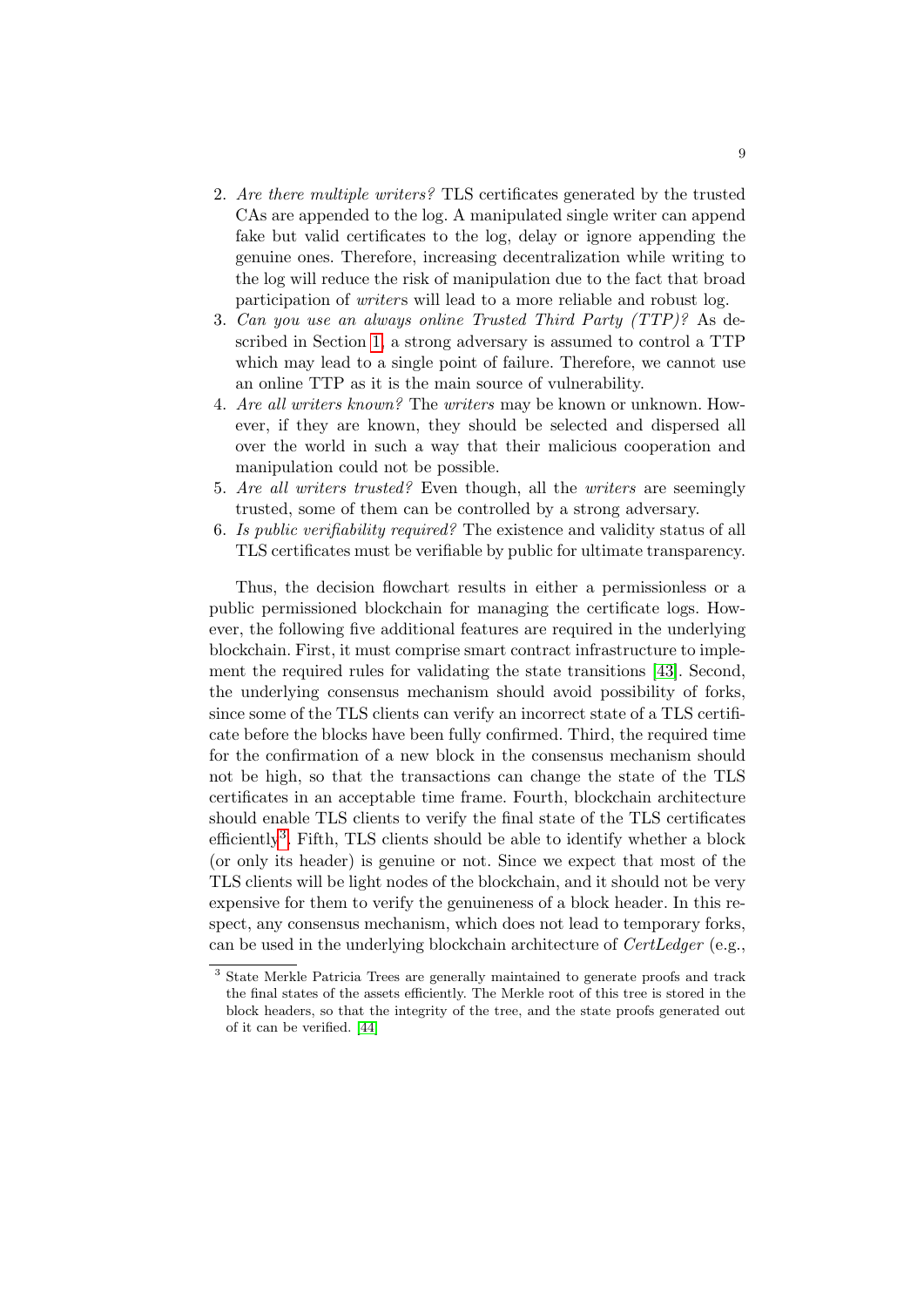PBFT [\[30\]](#page-40-5), DBFT/VBFT [\[32](#page-40-7)[,34\]](#page-40-9))<sup>[4](#page-9-1)</sup>. Neo [\[33\]](#page-40-8), Ontology [\[34\]](#page-40-9), and EOS [\[45\]](#page-40-20) are some of the candidate blockchain architectures fulfilling these requirements. For more efficiency, their underlying consensus algorithm can be modified in such a way that a block can only be confirmed only upon a sufficient number of nodes sign it via a threshold signature mechanism, e.g.,  $(n+1, 3n)$  [\[46](#page-40-21)[,47\]](#page-41-3) (a consensus outcome (i.e., new block) can now be verified by anyone without requiring an additional consensus algorithm).

# <span id="page-9-0"></span>3 CertLedger

CertLedger is a PKI architecture to validate, store, and revoke TLS certificates and manage Trusted CA certificates on a public blockchain. It aims to make certificate issuance and revocation life cycle more transparent and to eliminate any kinds of MITM attacks. Moreover, it also aims to unify certificate validation process for all TLS clients due to its inconsistent and inadequate implementations throughout different TLS clients. More concretely, CertLedger manages the PKI functionalities through state objects. A state object is a digital document which is comprised of data and an immutable smart contract code to manage it. Each state object has a unique address in the blockchain. State changes of the assets are triggered by transactions and tracked through the state objects. CertLedger comprises the following state objects:

Trusted CAs State Object stores the set of the trusted CA certificates and smart contract code for adding new CA certificates as "trusted" or changing the status of the existing ones as "untrusted". The smart contract code makes all the necessary controls on the certificate and checks whether it is complaint to international standard certificate profiles (e.g., RFC 5280 [\[48\]](#page-41-4)) for being a CA certificate.

Domain State Object stores and manages the states of all TLS certificates and their revocation status. This state object comprises the necessary code for validating the TLS certificate according to international stan-dards such as RFC 5280 [\[48\]](#page-41-4). It calls the *Trusted CAs State Object* while building a trusted path for the TLS certificate. Moreover, it also comprises the necessary code for changing the status of the TLS certificate as "revoked".

<span id="page-9-1"></span><sup>4</sup> To the best of our knowledge, the above-mentioned requirements are currently fulfilled by only permissioned blockchains.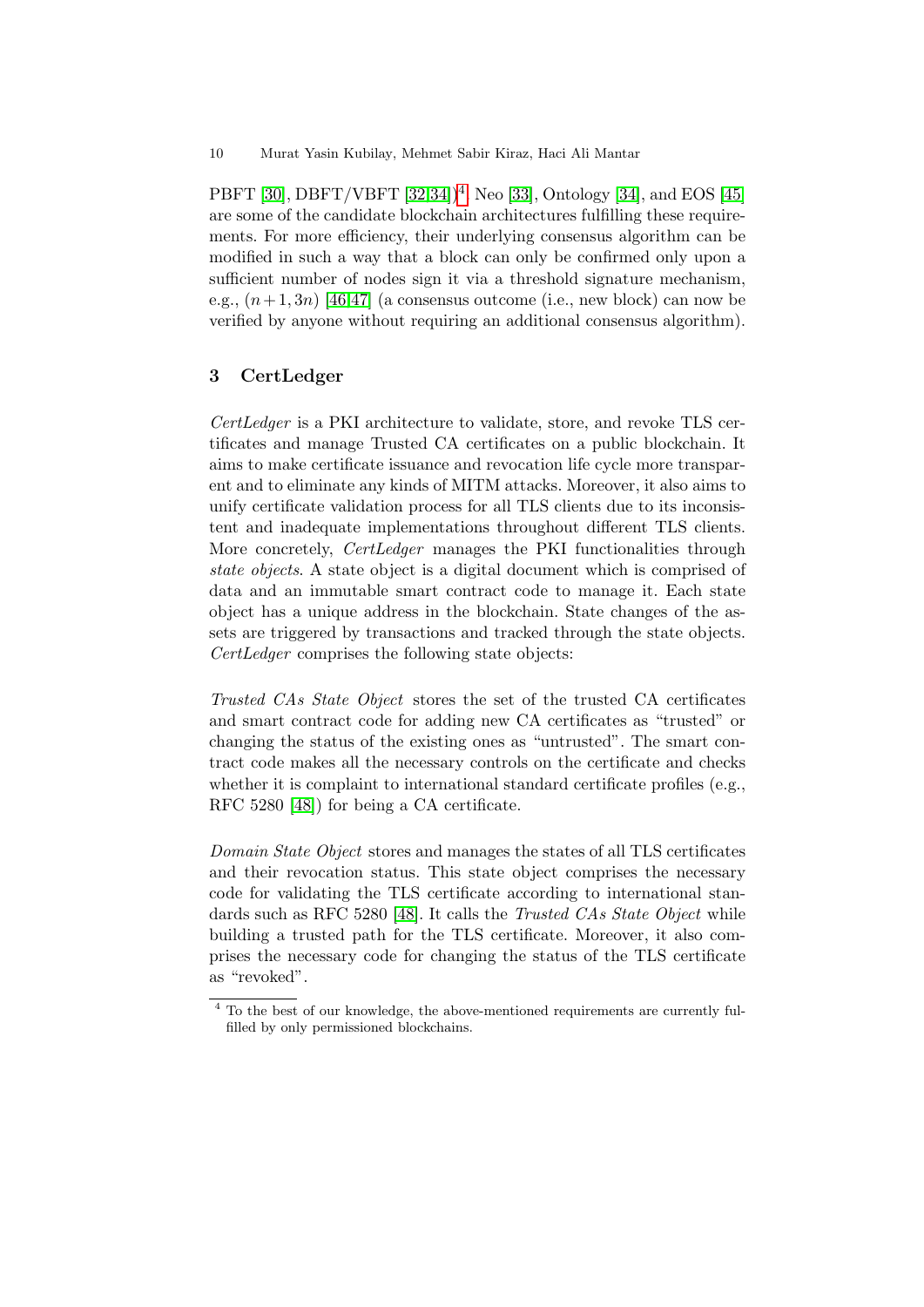An Account State Object stores the CertLedger token balance of a CertLedger entity and is controlled by the account's private key. This state object is used to create and trigger any transaction within CertLedger.

CertLedger Token State Object is the source of the initial token supply. It comprises the smart contract code to determine the initial owner of the token supply, to transfer token between different Account State Objects and to give permission to a state object for transfering a certain amount of token from a given Account State Object.

Fraud Report State Object stores fraud reports about the CAs which are in the Trusted CAs State Object. The reports comprise proofs for the fraudulency of the CAs which possibly issued a valid but fake certificate. However, the accused CAs can also add proofs about their trustworthiness.



Fig. 1: CertLedger Architecture

# 3.1 Entities

We have three types of entities in our model: 1) CertLedger Entities (CertLedger Board, CertLedger Foundation, CertLedger Clients (TLS Clients))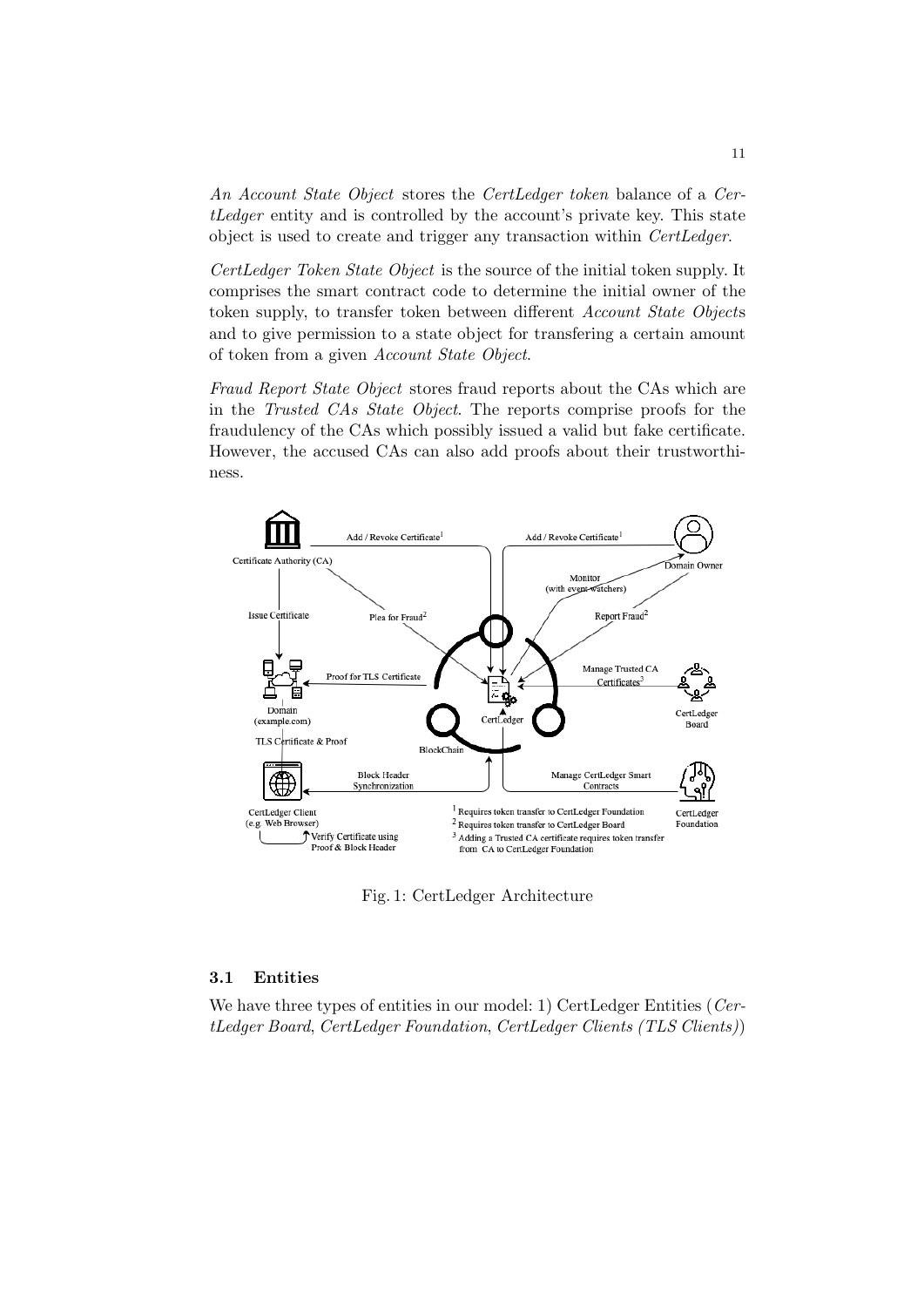2) External Entities (Certificate Authorities (CA), Domain Owners) 3) Underlying Blockchain Entities (*Miners* and *Full Nodes*).

CAs have basically four different tasks: 1) Check the identity of the Domain Owner for his TLS certificate request. 2) Issue a TLS certificate upon successful identity verification. 3) Optionally, create a transaction to append the issued certificate to CertLedger. 4) Optionally, create a transaction to change the revocation status of the certificate in CertLedger. Therefore, in our model, CAs do not issue Certificate Revocation List (CRL) and give OCSP services anymore.

CertLedger Board is a trusted organization who manages Trusted CAs State Object for a better trust distribution among multiple entities. This board basically defines the standards and procedures to manage this state object. CertLedger Board members manage the Trusted CAs State Object by employing a t-out-of- $\ell$  threshold mechanism (which is fault tolerant against arbitrary behavior of up to  $t$  malicious and colluding authorities) [\[46,](#page-40-21)[47\]](#page-41-3). More concretely, let  $(PKBoard, (SKBoard_1, \dots, SKBoard_\ell))$ be the public and private key pair for the Account State Object of CertLedger Board where PKBoard denotes the public key of the board members and  $SKBoard_i$  denotes the private key share of the *i*-th member.

# $SKBoard := Construct(SKBoad_1, \cdots, SKBoard_\ell)$  (1)

is not known by anybody. PKBoard is embedded in the smart contract code of the *Trusted CAs State Object* and is used to verify the transactions which are targeted to this object. When the *CertLedger Board* changes due to introducing new members, or quitting membership, PKBoard and the SKBoard also changes. Therefore, *Trusted CAs State Object* have to be migrated, so that it can comprise the new PKBoard.

In order to provide transparency, the requirements of being a board member should be defined as an international standard by the organizations such as IEEE [\[49\]](#page-41-5), ISO [\[50\]](#page-41-6) and IETF [\[51\]](#page-41-7). To decentralize the trust, the standards should enforce the selection of members from politically and geographically disparate entities (e.g., certificate authorities, browsers and O/S development companies/foundations, research institutes, universities, and international standardization organizations like ETSI [\[52\]](#page-41-8), ISO [\[50\]](#page-41-6), and IETF [\[51\]](#page-41-7)) can be *CertLedger Board* members, but any organization in the world fulling the requirements can be in principle a board member.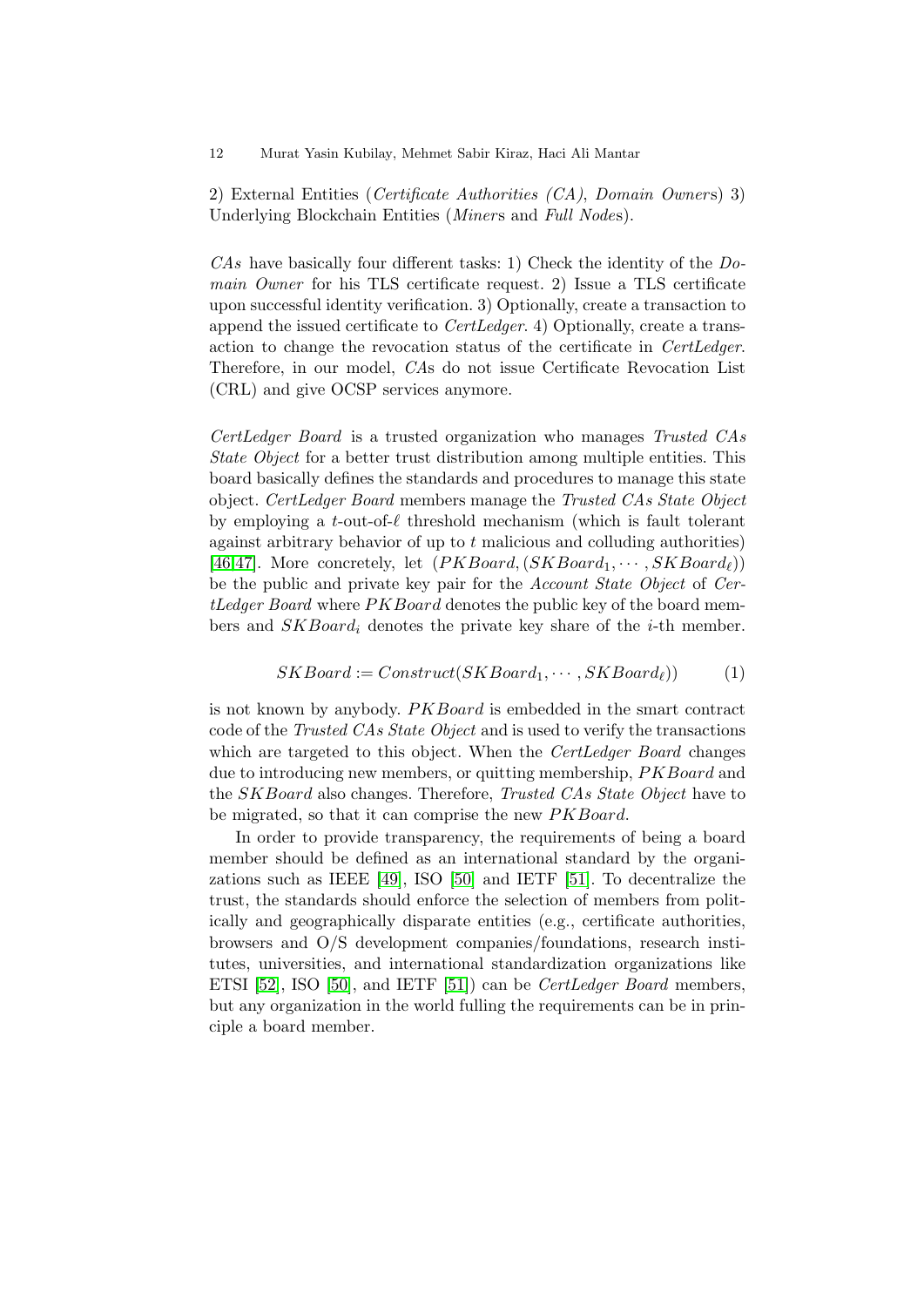CertLedger Foundation promotes, supports, and develops CertLedger platform and does research activities. They are also the owner of the initial CertLedger token supply.

CertLedger Clients are TLS clients which are also part of the blockchain network and communicate with their peers for the following purposes. Using the light client protocol of the blockchain network, they fetch, validate, and store the block headers. They also download a Merkle state proof to validate the final state of a state object from a Full node. These proofs are later used to verify the TLS certificates of the domains.

Miners are writers which select pending transactions from the pool, validate them, and then create new blocks according to the consensus protocol. They generate blocks for all the transactions of the underlying blockchain and propagate them to the P2P network.

Full Nodes store, validate, and propagate all the blocks and generate (Merkle) proofs for the *CertLedger Clients* to verify the final state of the state objects.

Domain Owners offer secure services to the CertLedger Clients through protocols such as https, imaps, and sips. They have the following tasks: 1) Make TLS certificate request to CAs for their domain. 2) Optionally, create a transaction to append the received TLS certificate to CertLedger. 3) Monitor their up-to-date TLS certificate in *CertLedger* (e.g., using event listeners on Ontology). 4) In case of compromise detection, immediately create a transaction to revoke their TLS certificate and create another transaction to report the fraud.

#### 3.2 Trust and Threat Model

CAs are assumed to be malicious which can behave arbitrarily, e.g., fake but valid certificates can be issued by the CAs which may be either corrupted or operated with inadequate security policies. We also assume that the underlying blockchain network of *CertLedger* is insecure where a certain number of *Miners* are honest with respect to the underlying consensus algorithm for the agreement on the upto date state of the blockchain. Similarly, full nodes are also assumed to be malicious which are allowed to generate fake blocks and proofs. CertLedger Clients are also assumed to be malicious. Finally, at most t out of  $\ell$  CertLedger Board Members are assumed to be corrupted. Trivially, we assume also that the underlying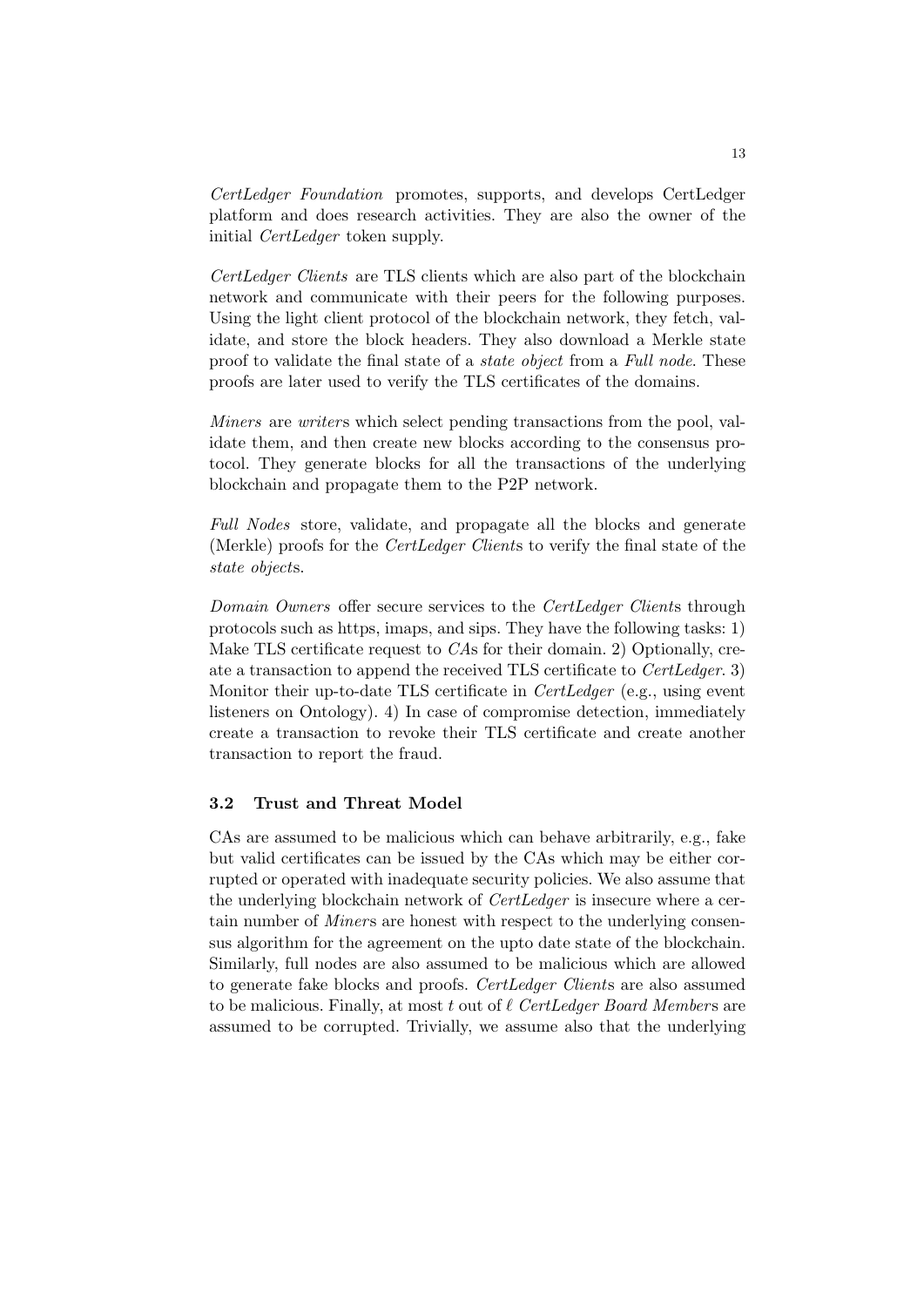cryptographic primitives of the blockchain architecture of CertLedger are secure.

# 3.3 PKI Functionalities of CertLedger

In this section, we describe the functionalities of *CertLedger*. The responsibility of the entities in the following stages are illustrated in Figure [2.](#page-13-0)

<span id="page-13-0"></span>

Fig. 2: Functionalities of CertLedger

<span id="page-13-1"></span>Algorithm 1 Generating a Transaction for adding a Trusted CA Certificate through Board Members

**Input:**  $M := (Addr_{Board}, Addr_{TrustedCASO}, certCA), PKBoard, SKBoard_{t_i})$ /\*  $Addr_{Board}$  is the AccountStateObject address of CertLedgerBoard,  $Addr_{TrustedCASO}$  is the address of the TrustedCAsStateObject,  $certCA$ is the trusted CA certificate,  $PKBoard$  is the public key of the board,  $Board_{t_i} \in BoardList$  involve in a threshold signing protocol to generate a transaction signature where  $1 \leq t_i \leq \ell, i = 1, \cdots, t$ ,  $SKBoard_{t_i}$ is the private key share of the  $t_i$ -th board member \*/\* Output:  $trx := (M, Sign_{SKBoard}(M))$  $\operatorname{PSign}_{t_i} := \operatorname{Sign}_{SKBoard_{t_i}}(M) \,\, \forall \,\, i \, := \, 1, \cdots, \ell \,\, \textit{// } \,\, \textit{Board}_{t_i} \,\, \textsf{computes and publishes}$ its partial signature  $Sign_{SKBoard}(M) \ := \ Construct(PSign_{t_1}, \cdots,PSign_{t_t})$  // Any party can collect the partial signatures and construct the final transaction signature. if verify( $Sign_{SKBoard}(M)$ ,  $PKBoard$ ) = true then  $trx = (M, Sign_{SKBoard}(M))$  // Construct the transaction if the signature is valid. end

Adding a new Trusted CA Certificate. CertLedger Board adds a CA certificate to the *Trusted CAs State Object* as follows (Algorithm [1](#page-13-1)) and [2\)](#page-14-0): 1) To apply for an audit, a CA creates a transaction and triggers CertLedger Token State Object to give allowance to Trusted CAs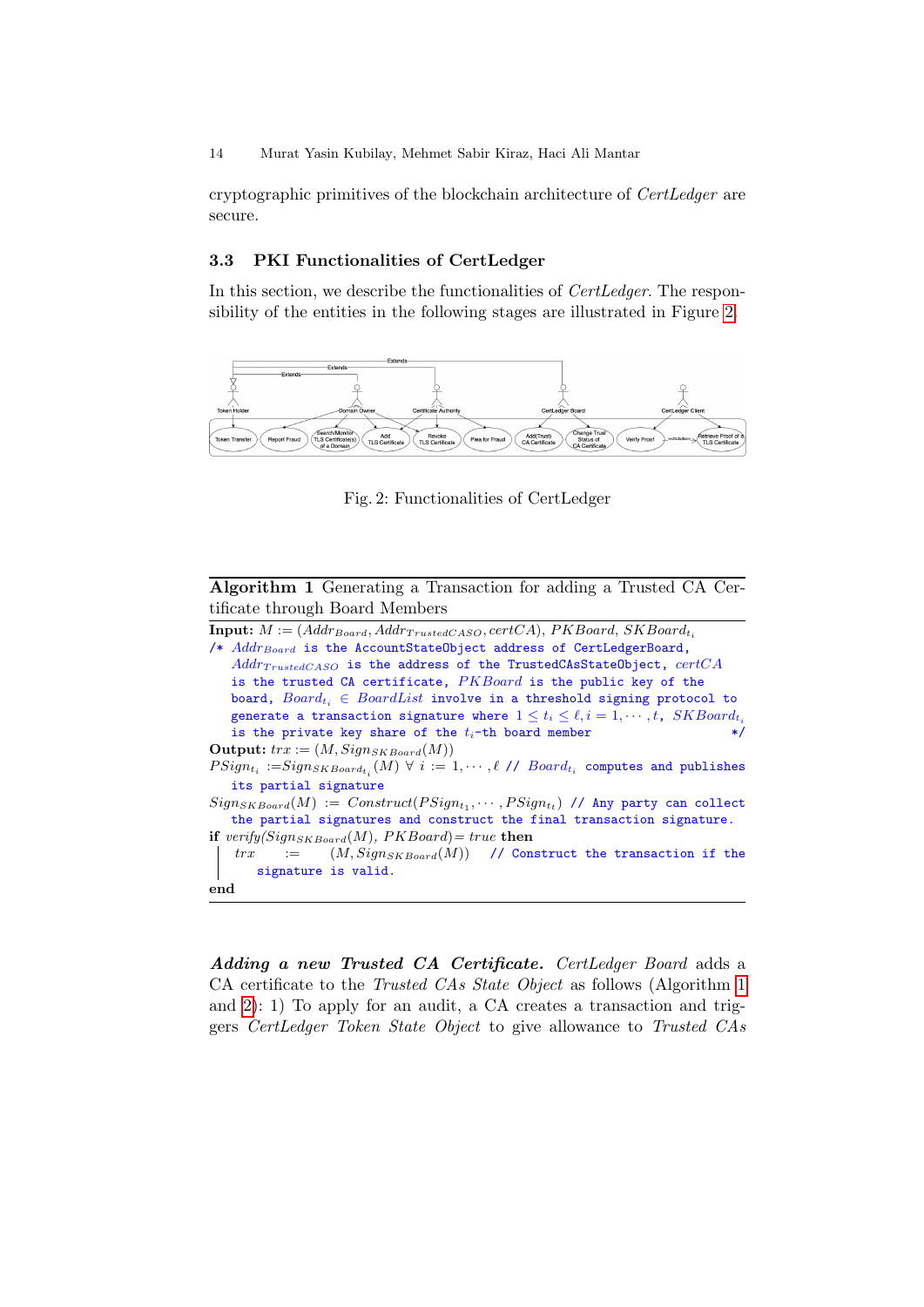State Object for transfering token from its Account State Object to the CertLedger Board's Account State Object. 2) Upon application of the CA, CertLedger Board audits the CA and verifies whether it complies with the Trusted CA standards. 3) Upon a successful audit, it generates a transaction comprising the CA certificate to add the CA certificate to the Trusted CAs State Object, which is signed in a threshold fashion [\[46](#page-40-21)[,47\]](#page-41-3). 4) Smart contract code in the Trusted CAs State Object verifies the signature of the transaction, and makes all the necessary checks on the CA Certificate. 5) Upon successful validation of the CA certificate it is added to the Trusted CAs State Object as a trusted certificate. 6) Trusted CAs State Object triggers CertLedger Token State Object to transfer the operation fee from CA's Account State Object to the CertLedger Board's Account State Object.

<span id="page-14-0"></span>Algorithm 2 Adding a Trusted CA Certificate Transaction through Trusted CAs State Object

| <b>Input:</b> $trx, certCAList := \{(SKI_j, certCA_j, ts_j) : 1 \leq j \leq m\}, PKBoard$ |
|-------------------------------------------------------------------------------------------|
| // $SKI_j$ denotes for the j-th subjectKeyIdentifier field, $certCA_j$                    |
| the <i>j</i> -th CA certificate, and ts its trustStatus ("trusted" or                     |
| $'$ untrusted'').                                                                         |
| <b>Output:</b> $\perp$ OR (certCA[SKI], certCA, "trusted") $\in$ certCAList               |
| if trx.M.receiver = $addr_{TrustedCASO}$ then                                             |
| if $verify(trx.\dot{signature}, PKBoard) = true$ then                                     |
| if certCA $\notin$ certCAList s.t. certCA[SKI] = certCAList[SKI <sub>i</sub> ] for some j |
| A N D                                                                                     |
| $certCA basicConstraints.CA  = true AND$                                                  |
| $certCA[subject] = certCA[issuer]$ AND                                                    |
| $certCA[validity.notAfter] > t_{now} AND$                                                 |
| $certCA[keyUsage] = "CertificateSigning" AND$                                             |
| verify $(certCA[signature], certCA[PK]) = true$ // $certCA$<br>$:=$                       |
| $trx.M.data$ , $certCA[PK]$ denotes the public key of $certCA$                            |
| then                                                                                      |
| add (certCA[SKI], certCA, "trusted") to certCAList                                        |
| end                                                                                       |
| end                                                                                       |
| $\hspace{15pt}\textbf{end}$                                                               |
|                                                                                           |

Changing Trust Status of a CA Certificate. If a trusted CA fails to comply to Trusted CA standards in further audits or its misbehavior is proved through a fraud report, then the status of its certificate is set as "untrusted" in the Trusted CAs State Object as follows: 1) CertLedger Board Members generate a transaction which is signed in a threshold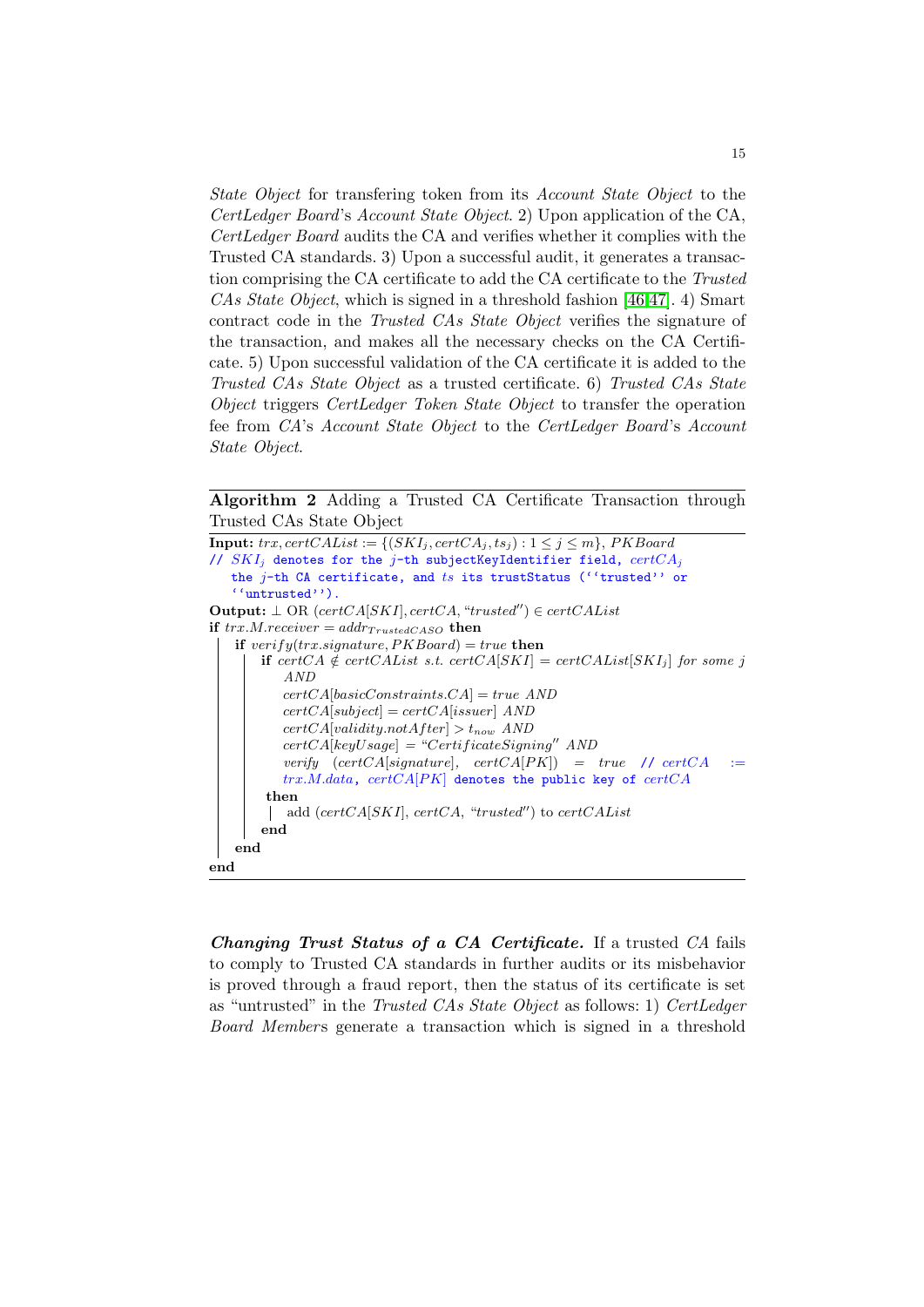fashion to change the status of the CA certificate in the Trusted CAs State Object. 2) Smart contract code in the Trusted CAs State Object verifies the signature of the transaction, and checks whether the CA certificate is unexpired and exists in the Trusted CAs State Object. 3) The state of the CA certificate is set as "untrusted" in the Trusted CAs State Object. 4) Trusted CAs State Object triggers Domain State Object to change the state of all TLS certificates issued from this CA as "revoked".

<span id="page-15-0"></span>Algorithm 3 Adding a TLS Certificate through DomainStateObject

```
\overline{\text{Input: } trx, certCAList, certListURI} := \{ (uri_i, \langle certTLS_{i,j}, rs_{i,j} \rangle) : 1 \leq i \leq j \}\alpha, 1 \leq j \leq \beta\}, certListHash := \{(hash_k, certTLS_k, rs_k) : 1 \leq k \leq \gamma\} // uri<sub>i</sub> is
   the i-th certificate subject alternative name, certTLS_{i,j} and rs_{i,j} is
   the j-th certificate and revocation status of the i-th uri resp., and
   rs_k is the revocation status of the k-th certificate certTLS_k.
Output: \perp OR ((certTLS[subjectAlternativeName], certTLS, "valid") \incertListURI AND (H(cert TLS), certTLS,"valid") \in certListHash)if trx.M. receiver = addr_{DomainStateObject} then
    if verify(trx.signature, trx.M.PKSender) = true then
        if (certTLS[validity.notBefore] < certTLS[validity.notAfter]) AND|certTLS|validity.notAfter| < t_{now} AND
           certTLS[basicConstraints.CA] = false ANDcertTLS[keyUsage] = "digitalSignature" ANDcertTLS[extendedKeyUsage] = "serverAuthentication" ANDcertT LS[subjectAlternativeName] is a valid URI AND
           \exists certCA_i \in CAList s.t. certTLS[AKI] = certCA_i[SKI] for some j AND
           certTLS[issuer] = certCA<sub>i</sub>[subject] ANDcertTLS[validityPeriod] \in certCA_i[validityPeriod] AND
           verify(certTLS[signature], certCAj[publicKey]) = true // certTLS :=
           trx.M.data
        then
            add (cert TLS|subjectAlternateName|, certTLS, "valid") to
             certListURI
             add (H(cert TLS), certTLS, "valid") to certListHash
        end
    end
end
```
Adding a New TLS Certificate. As in the conventional PKI architecture, upon application of a Domain Owner, CA performs the relevant verifications according to its policy and issues the TLS certificate. Note that a Domain Owner can have more than one valid TLS certificate of a domain. In practice, before the expiration of his TLS certificate, the Domain Owner receives a new TLS certificate from the CA with overlap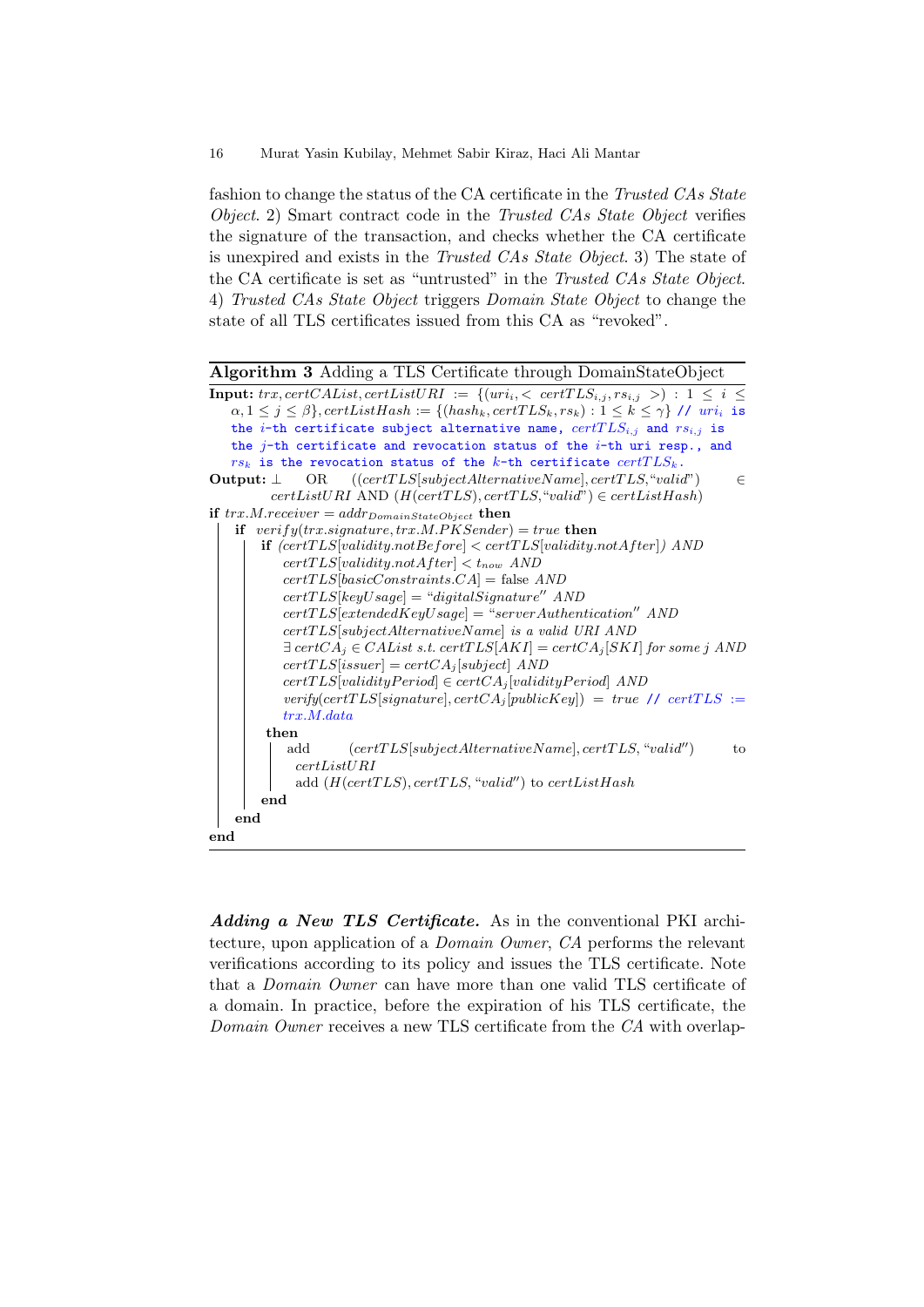ping dates, so that the latter becomes active before the expiration of the former.

Upon generation of a new TLS certificate, Domain Owner or CA adds it to the Domain State Object as follows (Algorithm [3\)](#page-15-0): 1) Domain  $Owner/CA$  creates a new transaction comprising the new TLS certificate and signs it using the private key of his own Account State Object. 2) Smart contract code in the *Domain State Object* validates the certificate and whether the *Domain Owner/CA*'s balance is sufficient for invoking the transaction. Upon a successful validation, the new TLS certificate is added to the Domain State Object. 3) Domain State Object triggers CertLedger Token State Object to transfer the operation fee from Domain Owner/CA's Account State Object to the CertLedger Foundation's Account State Object. 4) Domain State Object triggers an event notification after addition of the new certificate.

Revocation of a TLS Certificate. A TLS certificate is revoked in CertLedger as follows (Algorithm [4\)](#page-17-0): 1) A valid revocation request can only be generated for non-expired and valid TLS certificates. In our model, Domain Owners and CAs are assumed to be the only parties creating a valid revocation request. The revocation request of a certificate comprises a signature generated by either itself or by its issuing CA's certificate. The transaction comprising the revocation request is signed by the private key of the related entity's Account State Object. More concretely, the data in a transaction trx is formed as

# $trx.M.data := (revocationMessage, Sign_{SKCertTLS}(H(revocationMessage)))$

where revocationMessage := (certTLS, "revoked"). 2) Smart contract code in the Domain State Object validates the transaction if the user's balance is sufficient for invoking the transaction. If the revocation code succeeds, then the state of the certificate is changed as "revoked" in the Domain State Object. 3) Domain State Object triggers CertLedger Token State Object to transfer the operation fee from Domain Owner/CA's Account State Object to the CertLedger Foundation's Account State Object. 4) Domain State Object triggers an event notification after revocation of the certificate.

**Transferring Token.** Any entity having an Account State Object can transfer token ownership. While entities transfer token to be able to trigger some of the functionalities of *CertLedger*, they can also transfer token for only trading purposes. Token ownership is transferred as follows: 1)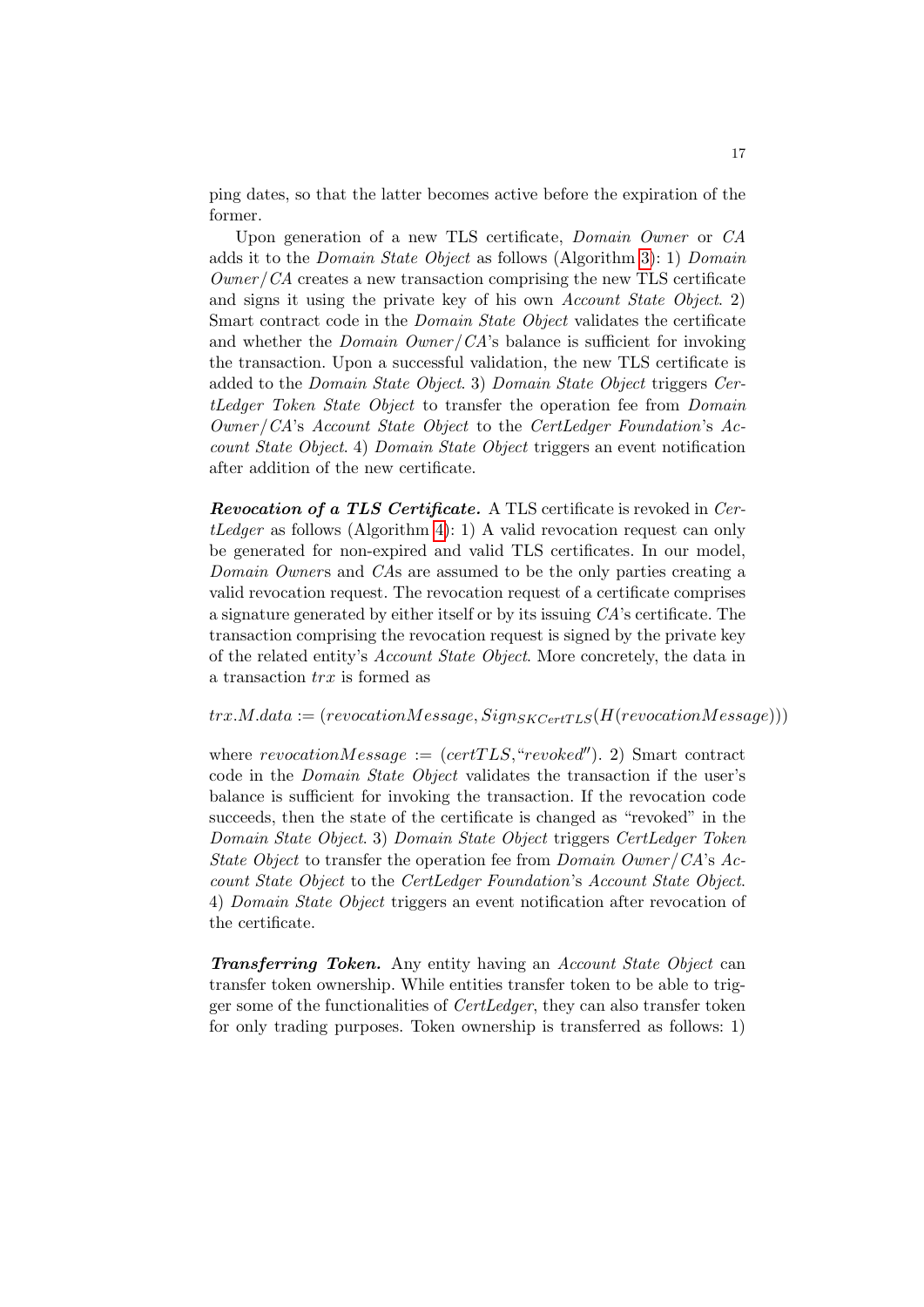<span id="page-17-0"></span>

| <b>Algorithm 4</b> Revoking a TLS Certificate through DomainStateObject                                                              |
|--------------------------------------------------------------------------------------------------------------------------------------|
| <b>Input:</b> $trx$ , $certCAList$ , $certListURI$ , $certListHash$ // $trx.M.data$ :=                                               |
| $(certTLSToBeRevoked, revocation Msg, signature)$                                                                                    |
| where $revocationMsg$ $:= "revoked"$ and $signature$                                                                                 |
| $Sign_{SKCertTLS}(H(cert T LSTo Be Revoked, revocation Mg))$                                                                         |
| <b>Output:</b> $\perp$ OR $((certTLS[subjectAlternativeName], certTLS, "revoked")$<br>$\in$                                          |
| $certListURI \,\,\text{AND} \,\,(H(certTLS), certTLS, "revoked") \in certListHash)$                                                  |
| // certTLS:=trx.M.data.revocationMsg.certTLSToBeRevoked                                                                              |
| if $trx.M. receiver = addr_{DomainStateObject}$ then                                                                                 |
| if $verify(trx.\text{signature}, trx.M.\text{PKSender}) = true$ then                                                                 |
| $verify(trx.M.data.signature, certTLS[PK])$ = $true$ AND<br>if                                                                       |
| $trx.M.data. revocationMsg$ = "revoked" // the domain owner is                                                                       |
| requesting the revocation                                                                                                            |
| then                                                                                                                                 |
| Change rs of cert $TLS$ in certListURI & certListHash as "revoked"                                                                   |
| else if $\exists$ cert $CA_i \in CAList$ s.t. cert $TLS[AKI] = certCA_i[SKI]$                                                        |
| for some j AND verify(trx.M.data.signature, cert $CA_i[PK]$ ) = true<br>AND trx.M.data.revocationMsg ="revoked" // the issuing CA is |
|                                                                                                                                      |
| requesting the revocation<br>then                                                                                                    |
| Change rs of certTLS in certListURI & certListHash as "revoked"                                                                      |
| end                                                                                                                                  |
| end                                                                                                                                  |
|                                                                                                                                      |
| end                                                                                                                                  |

An entity creates a transaction comprising the amount of the token to be transferred and the destination Account State Object address. 2) He signs the transaction with the private key of his Account State Object. 3) The transaction triggers the CertLedger Token State Object. 4) Smart contract verifies the signature of the transaction, and whether the balance of the entity is sufficient to make the transfer, and transfers the token from the sender's account to the recipient's account.

Secure Communication through TLS. We assume that most of the CertLedger Clients are integrated into the internet browsers (or other applications using TLS) and run as a daemon. They receive only the block headers from the blockchain network when the browsers are up and running. During a TLS handshake, a CertLedger Client and the TLS server first agree upon the latest block number in the ClientHello and Server-Hello messages through new TLS extensions (see Figure [3\)](#page-18-0). The clients and the TLS server might have different upto date blocks due to network latency. Therefore, a client needs to tolerate upto certain number of old block and accept it as valid. More concretely, assume that the client has nth and the TLS server has  $(n-i)$ th blocks. If the client tolerates upto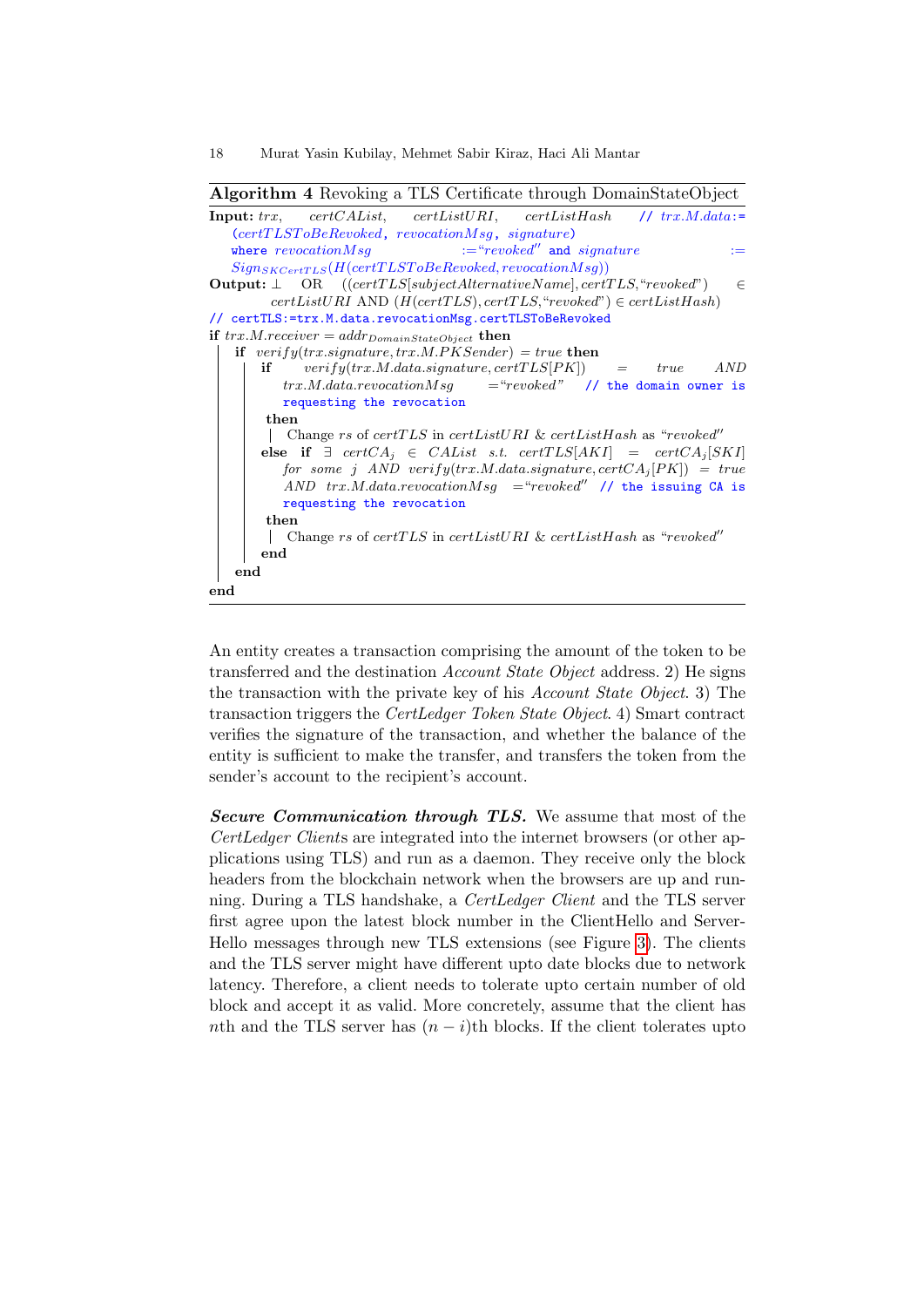<span id="page-18-0"></span>

Fig. 3: TLS Handshake Extensions for CertLedger

−clientBlock: the extension which holds the block number of the client's latest block header. −freshnessT olerance: the extension which holds the number of old blocks where the client can tolerate for proof generation.

−selectedBlock: the extension which holds the block number selected by the server to be used in proof generation. Note that,

clientBlock.value − freshnessT olerance.value < selectedBlock.value ≤ clientBlock.value −proof: the extension which holds Merkle proof for the TLS certificate generated from the State Tree.

j blocks then we must have  $j > i$  for a successful handshake. CertLedger Client users can configure the level of  $j$  according to their security requirements. After a successful agreement, domain sends the Domain State Object of the TLS certificate, and its Merkle proofs generated out of the state tree to the *CertLedger Client* in a TLS extension. If the domain does not have a Merkle state proof for its TLS certificate for the agreed block then the TLS handshake aborts.

The CertLedger Client checks whether the TLS certificate is issued for the domain, and is in its validity period. It verifies the proof using the state tree hash which exists in the agreed block header. It also checks whether the proof is indeed generated for the certificate and the state of the certificate is "valid". We highlight here that CertLedger Clients do not require to make further validation of the TLS certificate, since this process is already completed while appending certificate to the blockchain.

#### Fraud Management

Fraud Detection. CertLedger does not prevent issuance of fake but valid TLS certificates and require monitoring. However, CertLedger provides infrastructure in order to detect fake TLS certificates and fraudulent revocations instantly. Mechanisms such as event watchers can be implemented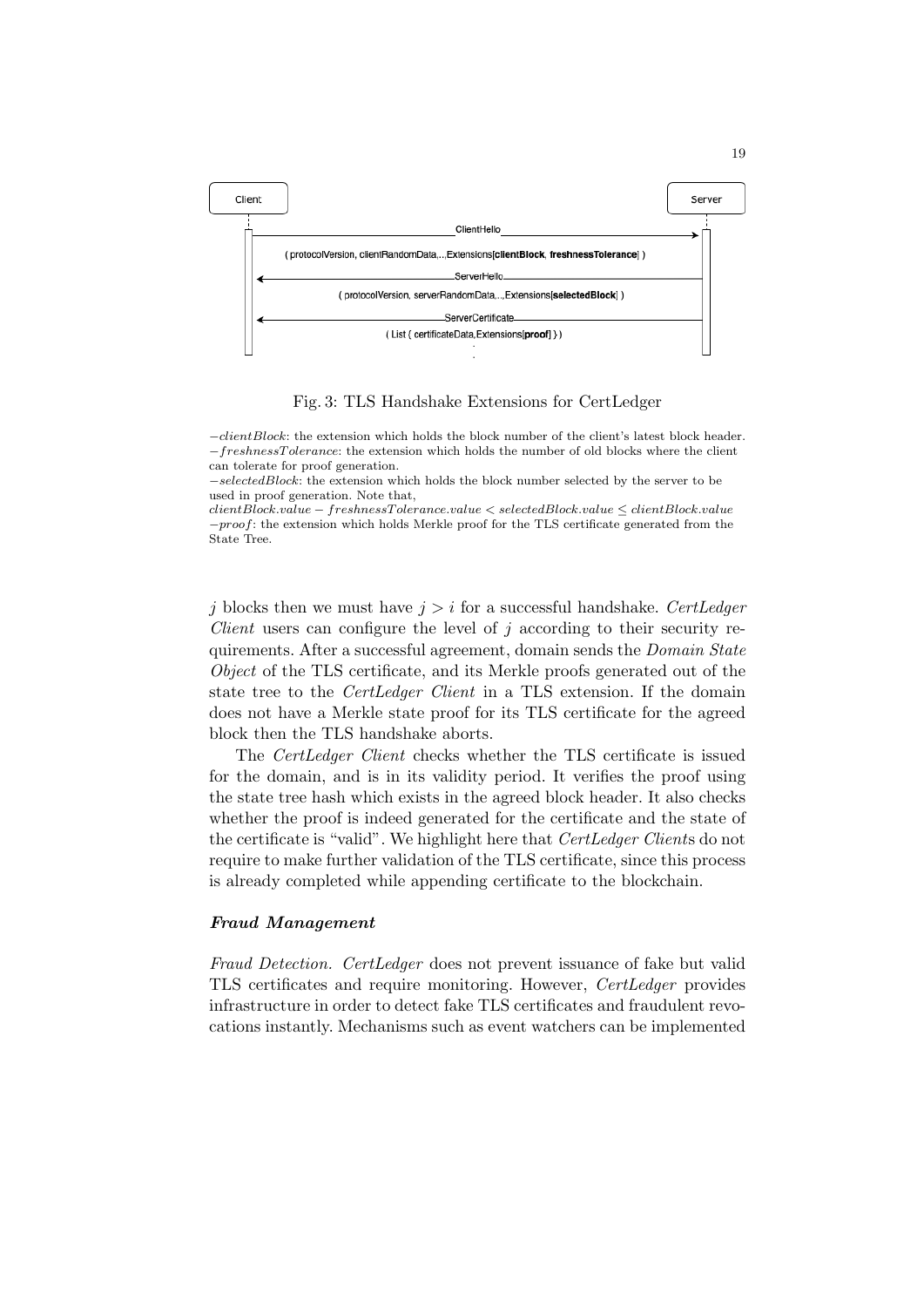which listen CertLedger events and inform a Domain Owner through several means (e.g., e-mail, SMS) upon a change on the state of his TLS certificates. The events in smart contract based blockchain architectures can easily be watched through APIs such as web3 [\[53\]](#page-41-9) for Ethereum. Therefore, in CertLedger, monitoring process is effortless and the attack duration can be minimized due to promptness.

Reporting a Fraud. The fraud reports must also be transparent, and should not be submitted and processed in conventional mechanisms (e.g., email or personal applications). If the *Domain Owner* detects a fake but valid TLS certificate for his domain in CertLedger, he reports the fraud in CertLedger as follows: 1) Domain Owner generates a transaction comprising the fake but valid TLS certificate and a signature generated with his genuine TLS certificate of the domain for proving his ownership to the domain. 2) He signs the transaction with the private key of his Account State Object and triggers the smart contract code of the Fraud Report State Object. 3) In the smart contract code, the existence of the fake but valid TLS certificate in *CertLedger* is verified, subject alternative names in the genuine and the fake TLS certificates are cross-checked, and the genuinity of the TLS certificate used for generating the signature in the transaction is verified. 4) If the contract code succeeds, the fraud report is added to the Fraud Report State Object. 5) The Fraud Report State Object triggers the CertLedger Token State Object to transfer the operation fee from Domain Owner 's Account State Object to the CertLedger Board's Account State Object. 6) Fraud Report State Object triggers an event notification after adding the new fraud report.

Pleading against a Fraud. CertLedger Board and the Trusted CAs continually monitor the Fraud Report State Object through event watchers. A CA can plead in CertLedger, when it catches a notification triggered from the Fraud Report State Object which comprises a fraud charge against it as follows: 1) Upon emergence of a new fraud report, it immediately puts all the necessary documents for the issuance of the TLS certificate to a portal of the CertLedger Board. 2) Generates a transaction comprising the hash of these documents signed with its CA certificate. 3) Signs the transaction with the private key of his Account State Object and triggers the smart contract code of the Fraud Report State Object. 4) Smart contract code verifies whether the plea is signed by the issuer of the fake TLS certificate and the CA certificate exists in the Trusted CAs State Object. 5) The Fraud Report State Object triggers the CertLedger Token State Object to transfer the operation fee from CA's Account State Object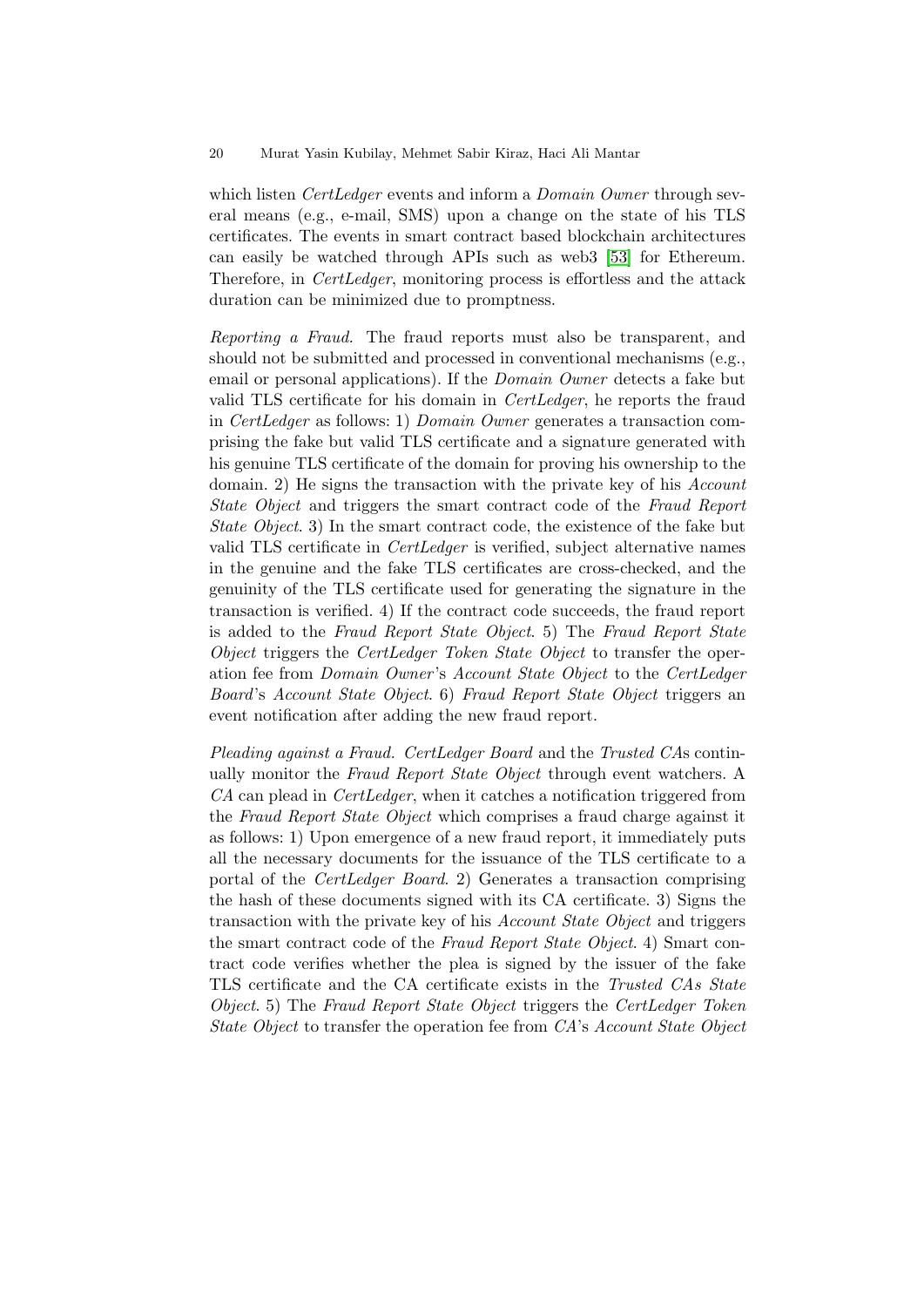to the CertLedger Board's Account State Object. 6) Fraud Report State Object triggers an event notification after adding the new fraud report.

Upon generation of the new block comprising this transaction, CertLedger Board makes a decision whether there exists a fraud. If the CertLedger Board is not convinced by the plea, then it creates a transaction to change the status of this CA certificate as "untrusted".

# <span id="page-20-0"></span>4 Security Analysis

In this section, we analyse the security of CertLedger. We start by proving that it is resistant to split-world attacks and provides certificate transparency simultaneously. Second, we analyse the security of the TLS handshake by considering trusted CA certificate management, certificate revocation and validation processes. The comparison of CertLedger with the existing proposals from both security and privacy perspectives is given in Table [1.](#page-21-0)

Theorem 1. Assume that CertLedger is deployed on a blockchain which utilizes PBFT as the consensus algorithm (i.e., at most n of out of  $3n+1$ consensus nodes are assumed to be corrupted). Then, CertLedger eliminates the split-world attacks if the underlying blockchain securely realizes the consensus.

Proof. Split-world attacks are only applicable if an attacker can present different views of the logs to the targeted victims. A blockchain node (either full or light node) has to query at least  $2n+1$  consensus nodes to be confident for the genuineness of a block. Split-world attacks are only applicable to CertLedger, if at least  $n+1$  consensus nodes are corrupted and they all cooperate with each other to generate fake blocks and construct a fake and hidden blockchain. These nodes can then convince targeted victims and propagate the fake blocks. For a successful split-world attack, they will also provide fake proofs to these victims. However, this assumption contradicts with the underlying consensus algorithm (i.e., at most  $n$  consensus nodes are corrupted).

If it is possible to identify the genuineness of a single block by a  $(t, \ell)$ -threshold signature scheme between consensus nodes where at most t nodes are assumed to be corrupted, then a fake block can be generated either by at least  $t + 1$  corrupted consensus nodes or by a vulnerability in the underlying threshold signature scheme [\[46](#page-40-21)[,47\]](#page-41-3). In either case, it contradicts with the threshold assumption or the security of the underlying signature scheme. Note that if less than  $t$  nodes are corrupted, fake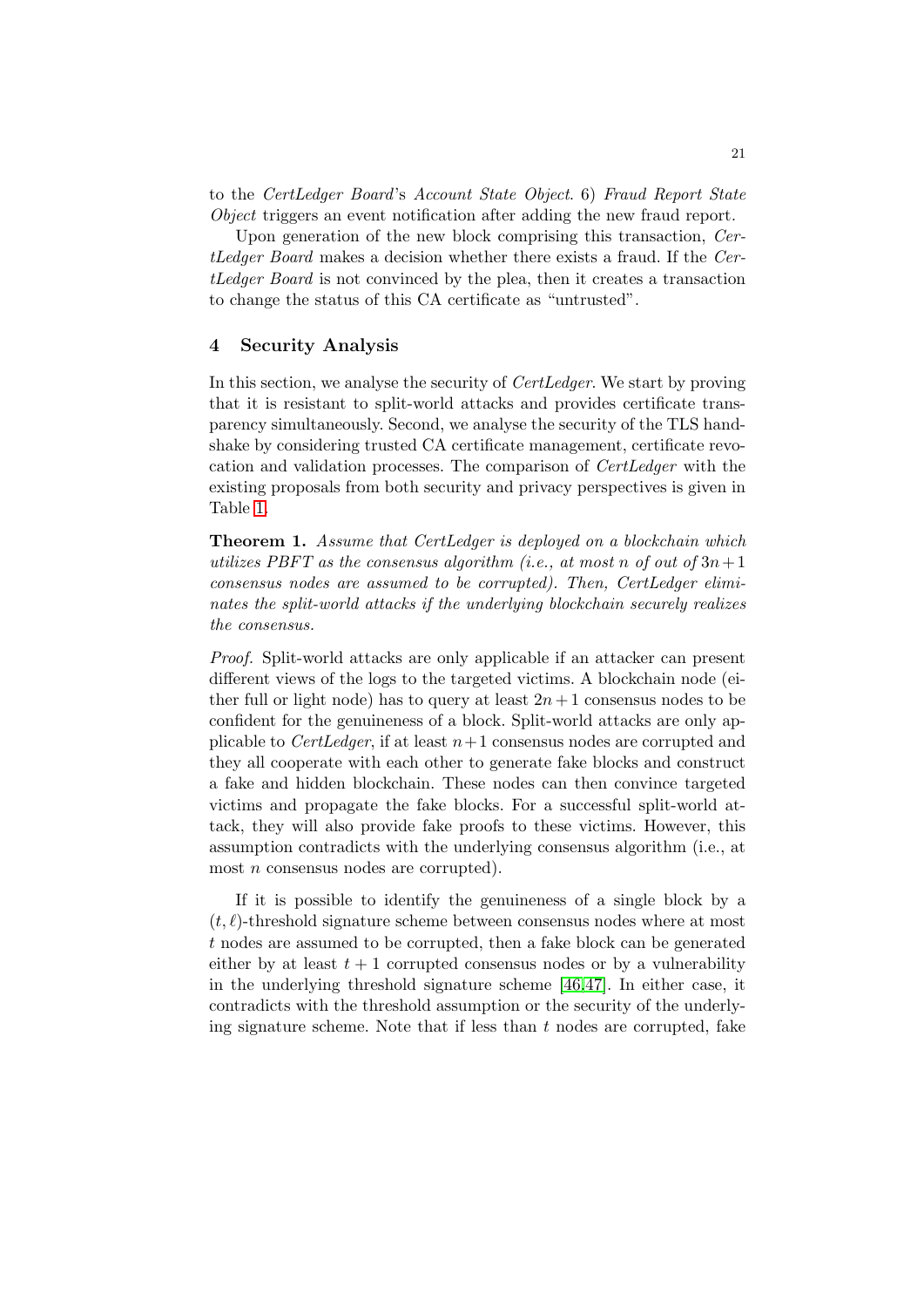blocks (or block headers) cannot be generated and propagated due to the underlying threshold signature scheme.

<span id="page-21-7"></span>**Theorem 2.** Untrusted CA certificates can only be added to CertLedger if either at least  $t + 1$  out of  $\ell$  board members or  $n+1$  consensus nodes out of 3n (due to the underlying PBFT consensus algorithm) are corrupted. Similarly, the status of a trusted CA certificate can be unfairly changed as "untrusted" if either at least  $t + 1$  out of  $\ell$  board members or  $n + 1$ consensus nodes are corrupted.

Proof. A fraudulent CA certificate can be added to *CertLedger* or the status of a Trusted CA certificate can be unfairly changed as 'untrusted', if more than  $t$  board members are corrupted<sup>[5](#page-21-1)</sup>. This contradicts with the underlying  $(t, \ell)$  threshold signature scheme [\[46,](#page-40-21)[47\]](#page-41-3). Similarly, if  $n + 1$ consensus nodes are corrupted and cooperate with each other then they could arbitrarily behave (e.g., generate fake blocks, fake board members). However, this assumption also contradicts with the underlying consensus algorithm where at most  $n$  consensus nodes are assumed to be corrupted.

|                        |                |            | CT [20] AKI [54] ARPKI [55] DTKI [56] |                        | $\sqrt{57}$         | [58]             | $CertChain[59]$ $CertLedgeer$ |     |
|------------------------|----------------|------------|---------------------------------------|------------------------|---------------------|------------------|-------------------------------|-----|
| Resilient to           |                |            |                                       |                        |                     |                  |                               |     |
| split-world/MITM       | No             | No         | No.                                   | No                     | No                  | No               | N <sub>0</sub>                | Yes |
| attack                 |                |            |                                       |                        |                     |                  |                               |     |
| Provides revocation    | No             | Yes        | Yes                                   | Yes                    | Partly <sup>a</sup> | Yes              | Yes                           | Yes |
| transparency           |                |            |                                       |                        |                     |                  |                               |     |
| Eliminates client      |                |            |                                       |                        |                     |                  |                               |     |
| certificate validation | No             | No         | No.                                   | No                     | $\text{Partly}^b$   | Yes              | No.                           | Yes |
| process                |                |            |                                       |                        |                     |                  |                               |     |
| Eliminates trusted     | N <sub>0</sub> | No         | No.                                   | N <sub>o</sub>         | No                  | Yes <sup>c</sup> | N <sub>0</sub>                | Yes |
| key management         |                |            |                                       |                        |                     |                  |                               |     |
| Preserves client       | No             | <b>Yes</b> | Yes                                   | N <sub>0</sub>         | Yes                 | N <sub>o</sub>   | No                            | Yes |
| privacy                |                |            |                                       |                        |                     |                  |                               |     |
| Require external       | Yes            | <b>Yes</b> | Yes                                   | Yes                    | No                  | N <sub>0</sub>   | N <sub>0</sub>                | No. |
| auditing               |                |            |                                       |                        |                     |                  |                               |     |
| Monitoring promptness  | No             | No         | No                                    | $\overline{N\alpha}^d$ | No $e$              | Yes              | N <sub>o</sub>                | Yes |

<span id="page-21-0"></span>Table 1: Security comparison of Log Based Approaches to Certificate Management

<span id="page-21-2"></span> $a$  Relies on CAs and the revocation process is not transparent

<span id="page-21-4"></span><span id="page-21-3"></span> $\stackrel{b}{\text{}}$  Root certificate validation is still necessary <sup>c</sup> Eliminates trusted key management in TLS clients, but does not propose a solution for managing Trusted CA certificates in the blockchain

<span id="page-21-6"></span><span id="page-21-5"></span> $\Box$  Do not make monitoring due to assuming all master certificates are genuine

 $e^e$  Blockchain architecture is inadequate

<span id="page-21-1"></span><sup>&</sup>lt;sup>5</sup> In CertLedger, the requirements of being a Trusted CA will be defined in open standards. Only the certificates of the CAs complying these standards is assumed to be accepted as a Trusted CA certificate upon inspection of the CertLedger Board Members.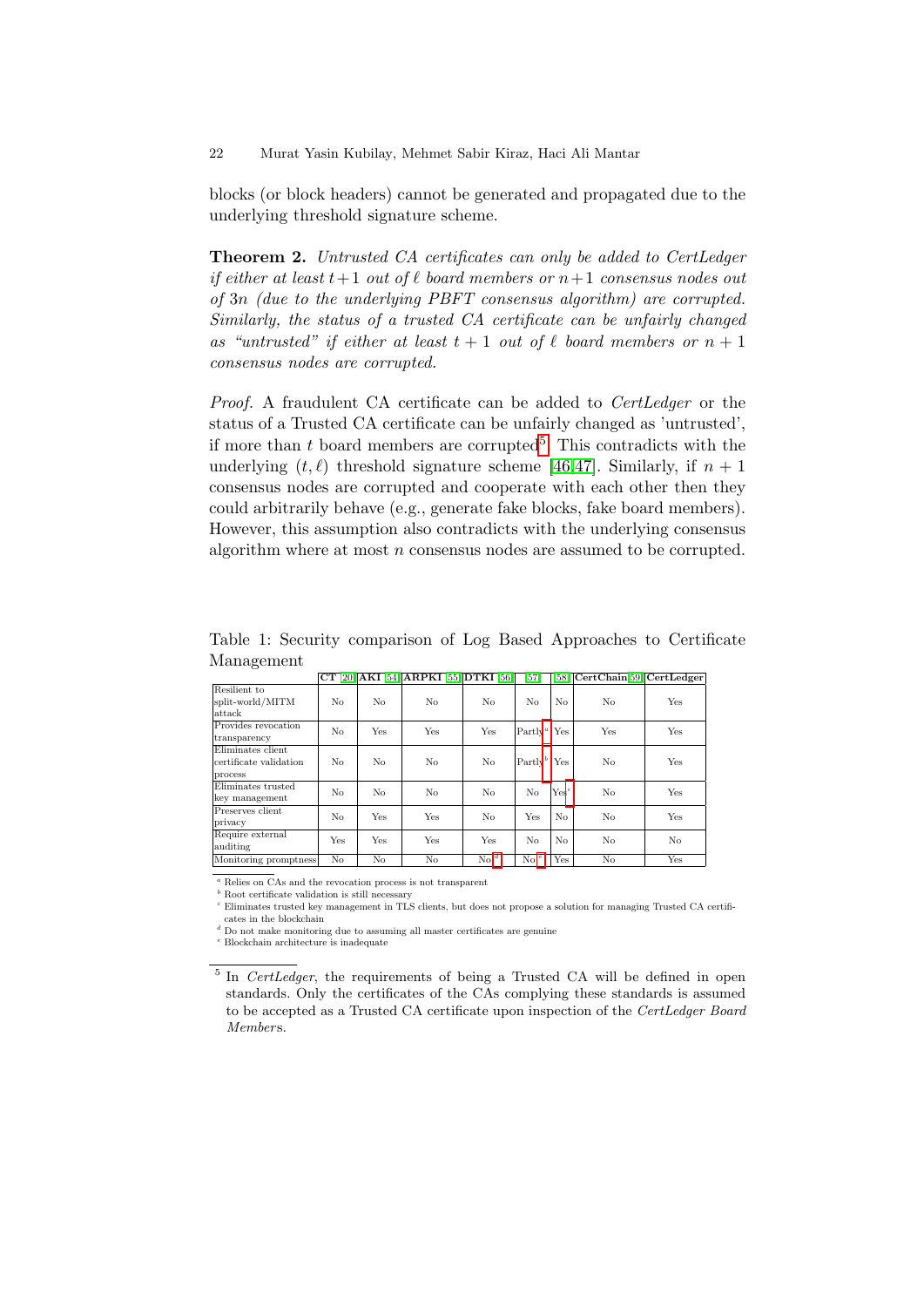Fraudulence and plea reports about the Trusted CAs are also managed in CertLedger. Any Domain Owner who has detected a fake but valid TLS certificate, can put all the fraudulence proofs to CertLedger. The accused Trusted CA can also put his plea transactions to CertLedger as well. Upon inspection of the proofs, CertLedger Board Members can change the status of the Trusted CA as "untrusted". In this respect, these kinds of CertLedger operations can also be publicly verified which makes it more transparent and reliable.

**Property 1:** The revocation process is completely conducted on CertLedger. CAs are only involved in revocation process if Domain Owners cannot use the private keys of their certificates. Hence, it reduces dependency to CAs and revocation status of all TLS certificates can be tracked and verified transparently.

To change the status of a TLS certificate as "revoked", a revocation transaction comprising this certificate has to be included in a new block. The security of the revocation process in *CertLedger* is analysed under the following three scenarios:

The private key is not compromised. If a Domain Owner cannot use the private key of his TLS certificate (e.g, forgotten password, malformed private key), then he will not be able to use this certificate to secure his service. Therefore, he has to use a new one for his domain. Since it has not been compromised, the revocation of an unusable TLS certificate would not also be necessary. To avoid unforeseen future incidents, the Domain Owner may simply destroy the hard/soft token of the private key.

The private key is compromised and the Domain Owner is aware of the compromise. If the Domain Owner can still use the private key of his TLS certificate, he immediately creates a revocation transaction without requiring the consent of the CA. On the other hand, if the Domain Owner cannot use his private key, then he would not be able to create a revocation transaction. In this case, he will immediately request it from the  $CA$  using conventional methods  $6$ .

<span id="page-22-0"></span> $\overline{6}$  As mentioned in [\[27\]](#page-40-2), it is difficult to measure revocation reasons, since *Domain* Owners prefer to keep this information private. However, we foresee that this scenario would rarely happen due to the difficulty of compromising private keys in the hard tokens. Also, private keys in the soft tokens are backed up for recovery purposes.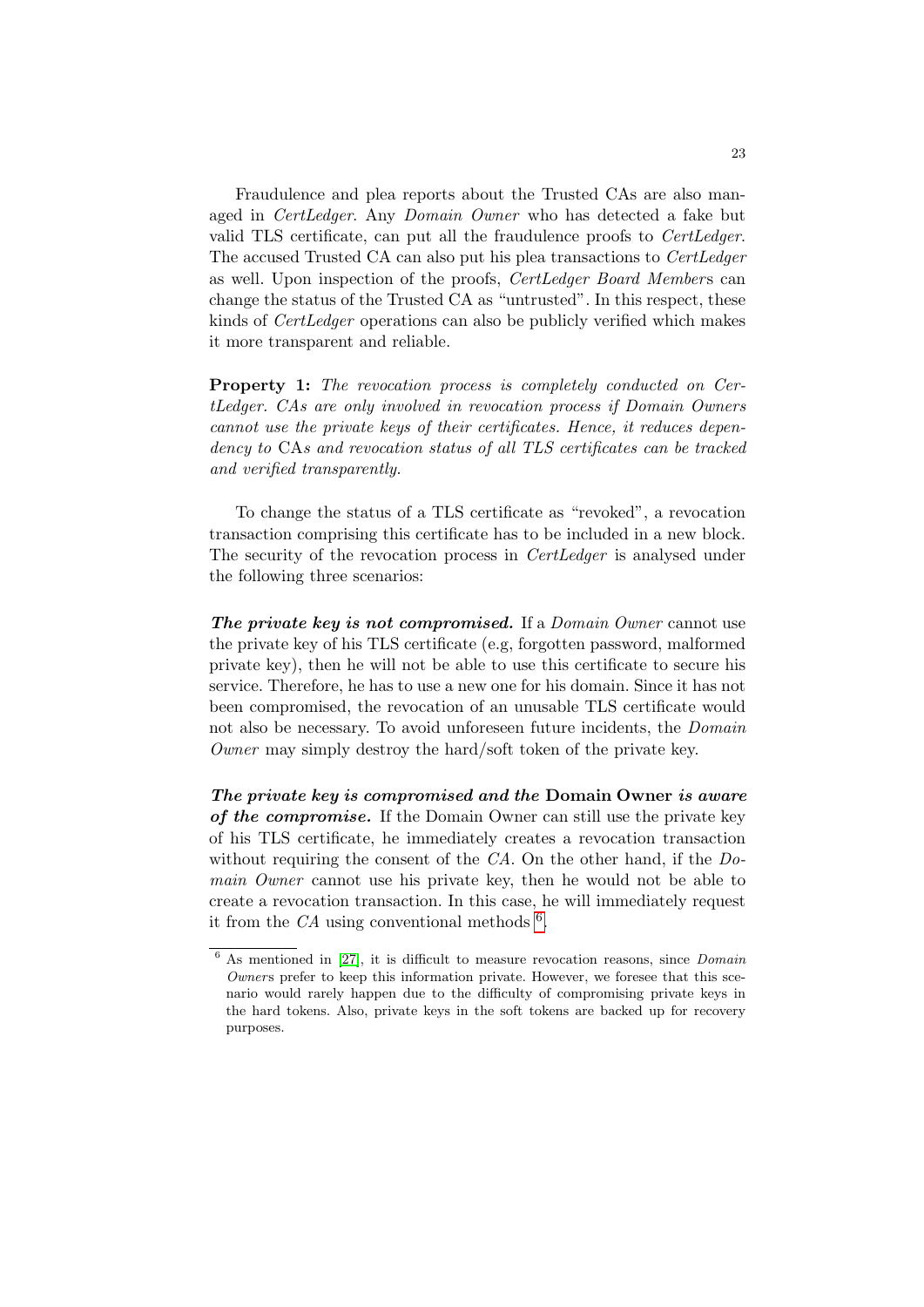The private key is compromised but the Domain Owner is unaware of the compromise. In this case, an adversary can have the following motivations: 1. To make impersonation/eavesdropping attack, 2. To interrupt the service of the domain. If the adversary has the first motivation without being detected, he should not create a revocation transaction. If his motivation is the latter, then he should create a revocation transaction. However, the revocation of the compromised certificate would also be appreciated by the Domain Owner, since he would be aware of the compromise, and immediately obtains a new certificate.

Property 2: Certificate validation is comprised of trusted path construction, validity checking, and privacy-preserving revocation status checking phases. CertLedger Clients securely verify the certificates during TLS handshake by eliminating the risks in these phases. Furthermore, privacy of CertLedger Clients are completely preserved.

Trusted Path Construction. In the existing systems, TLS clients have to store trusted CA certificates for trusted path construction. A TLS client has its Certificate/Key Store(s) which can be multiple with different contents depending on the applications and internet browsers. However, management of Trusted CA certificates is a burden and one of the main source of security compromise [\[60,](#page-41-13)[61\]](#page-41-14). CertLedger Clients do not need local Certificate/Key Stores anymore, since Trusted CA certificates are also managed in CertLedger. The trustworthiness of these certificates are analysed in Theorem [2.](#page-21-7)

Validity Checking. Improper implementations of TLS certificate validation by software vendors is one of the top ten OWASP security vulnerabilities in 2017 [\[62\]](#page-41-15). Namely, it is a common issue with one internet browser to be able to connect to a TLS protected domain while encountering connection problems with another browser due to differences in certificate validation implementation. CertLedger eliminates this issue by validating TLS certificates prior to appending to the ledger according to the international standards stated in Section [3.](#page-9-0) A CertLedger Client receives the certificate with its Merkle state proof from the domain during the TLS handshake. It verifies the proof using the state tree hash which exists in the block headers, and checks whether the proof belongs to the certificate and the certificate is in its validity period.

Privacy-Preserving Revocation Status Checking. CertLedger stores and manages the revocation status of the TLS certificates, therefore it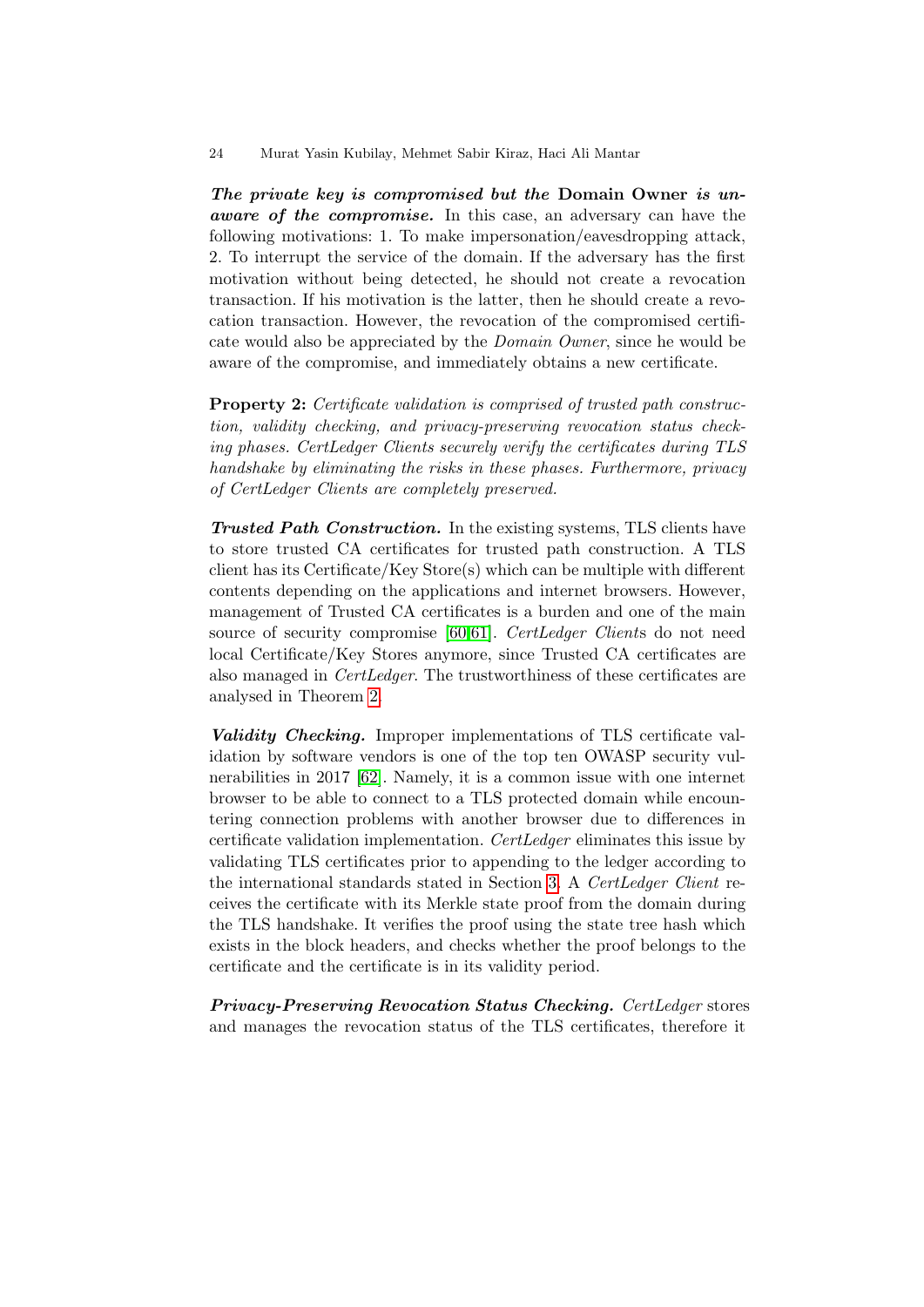eliminates the revocation services offered by CAs (CRL and OCSP), and avoids certificate revocation checking problems due to non-existent, improper or corrupted revocation services. A CertLedger Client receives the revocation status of the certificate during the TLS handshake and verifies it using the block headers. As the authenticity and the revocation status of a certificate is verified without requiring any further network connection during the TLS handshake, privacy of CertLedger Clients are fully preserved.

# <span id="page-24-0"></span>5 Performance of CertLedger

#### 5.1 Storage

According to Verisign domain name industry brief, there are about  $3.3 \times$ 10<sup>8</sup> registered domain names at the end of 2017 [\[63\]](#page-41-16), and approximately half of them are using TLS certificates [\[64\]](#page-41-17). For calculations, we use the following facts. First, all TLS certificates will be based on elliptic curve cryptography (ECC). These certificates are expected to be dominantly used across the internet due to smaller key sizes, higher performance, and increased security. Second, the size of a TLS certificate which uses 256 bits of EC public key, signed with ECDSA signature algorithm, is approximately  $2^9$  bytes. Third, the maximum life time period of TLS certificates is specified as two years (825 days) in a recent CAB Forum Ballot [\[65\]](#page-41-18).

The size of the underlying blockchain of *CertLedger* depends on its block size and the frequency of adding new blocks. Block size increases with respect to the number of comprised transactions and the target block time depends on the selected consensus algorithm of the underlying blockchain (e.g., the target block time in Bitcoin PoW consensus algorithm is a trade-off between the propagation time of the new blocks and the amount of work wasted due to chain splits, and the target block time in the Ouroboros algorithm is a simple parameter that can be changed at any time according to the network efficiency [\[66](#page-41-19)[,38\]](#page-40-13)). While making the calculations, for illustration purposes we select the target block time as 1 minute because 1) the required storage capacity of the CertLedger Clients will increase with shorter block times where some of them have storage constraints and cannot be upgraded easily. 2) Selected block time should be short enough to discourage an adversary to make an attack.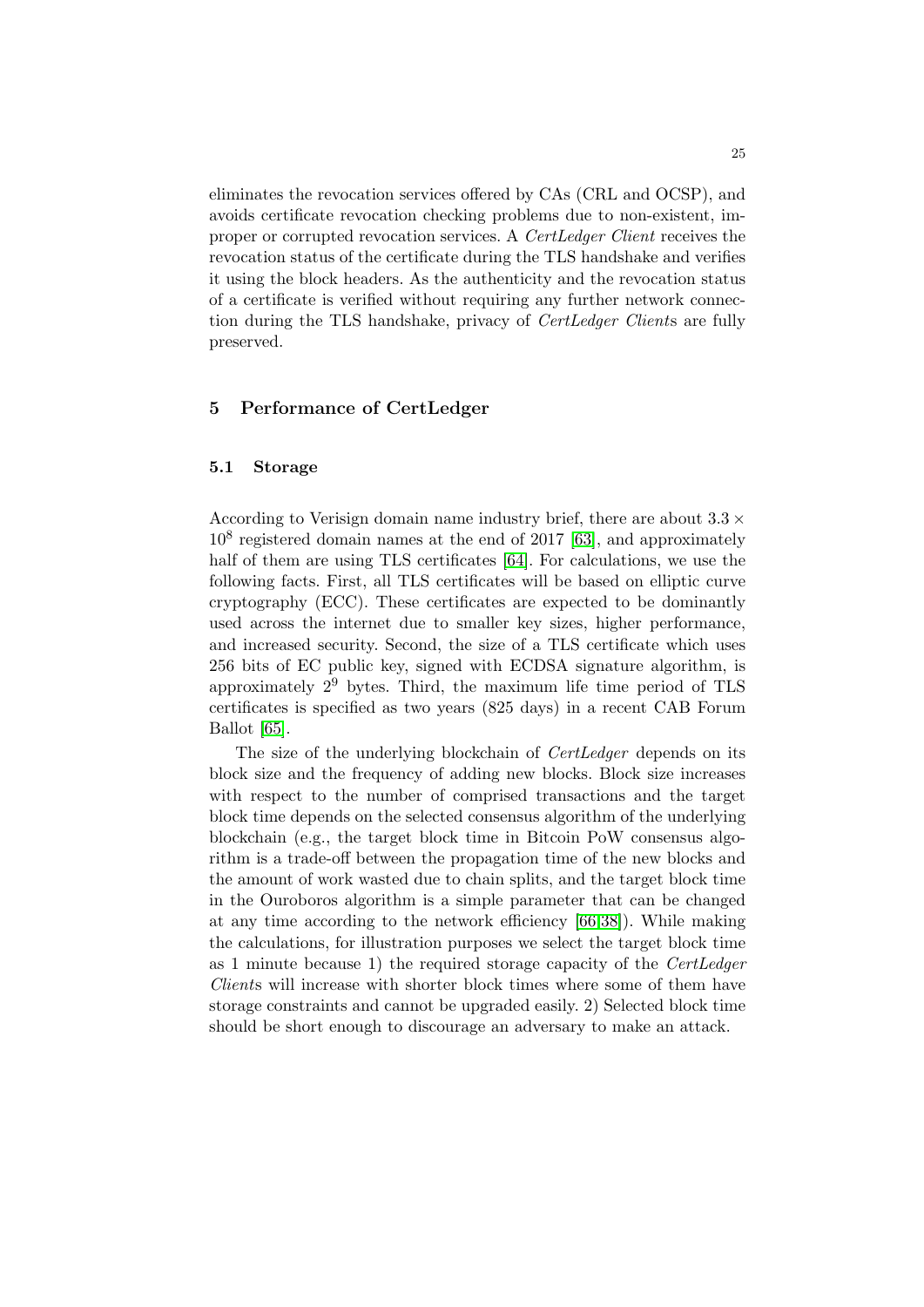Majority of transactions are expected to be about adding new certificates, therefore we ignore other transactions within  $CertLeader^7$  $CertLeader^7$ . In this respect, storage space requirements of a Full Node and a CertLedger Client are detailed as follows:

Full Nodes. The number of transactions in a block is

 $BlockTotal Tr x := TotalCert/AnnualGenBlock$ 

where  $TotalCert$  and  $AnnualGenBlock$  denote the total number of TLS certificates and annually generated blocks, respectively. Similarly, the size of a block is

$$
|Block| := |Header| + |trx| \times BlockTotalTrx.
$$

The size of a typical transaction for adding a TLS certificate is

$$
|trx| := |Msg| + |Sgn|
$$

where  $|Msg| := |PKSender| + |Receiver| + |Data|$ .

If we assume that the creation of TLS certificates with 1 year average lifetime is dispersed homogeneously through out the year and the block time is 1 min, then the number of blocks generated in a year would be 5 256 000 (*AnnualGenBlock* :=  $60 \times 24 \times 365$ ).

The blockchain size is then calculated as

 $|Blockchain| := AnnualGenBlock \times |Block|$ 

Using the EC certificates, the average size of  $trx$  is

 $660 bytes (\approx 64 byte + 20 byte + 2<sup>9</sup> byte + 64 byte),$ 

and the average size of Block is

 $128KB \approx 508^8 byte + 660byte \times (1.65 \times 10^8 / 5256000).$  $128KB \approx 508^8 byte + 660byte \times (1.65 \times 10^8 / 5256000).$  $128KB \approx 508^8 byte + 660byte \times (1.65 \times 10^8 / 5256000).$ 

Consequently, the annual average size of  $Blockchain$  is 512 GB (5 256 000 $\times$  $128KB$ ). Considering the fact that the price of a 1 GB disk storage is approximately 0.02 USD [\[67\]](#page-41-20), the cost of storing CertLedger transactions for a full node is only about \$10,24.

<span id="page-25-0"></span><sup>7</sup> Revocations are necessary in case of key loss or compromise, and the expected number of these transactions are very few. Moreover, unnecessary revocation transactions are not expected due to the cost of adding new TLS certificates. Therefore, revocation transactions are ignored in the calculations.

<span id="page-25-1"></span><sup>8</sup> Block header size of Ethereum [\[29\]](#page-40-4).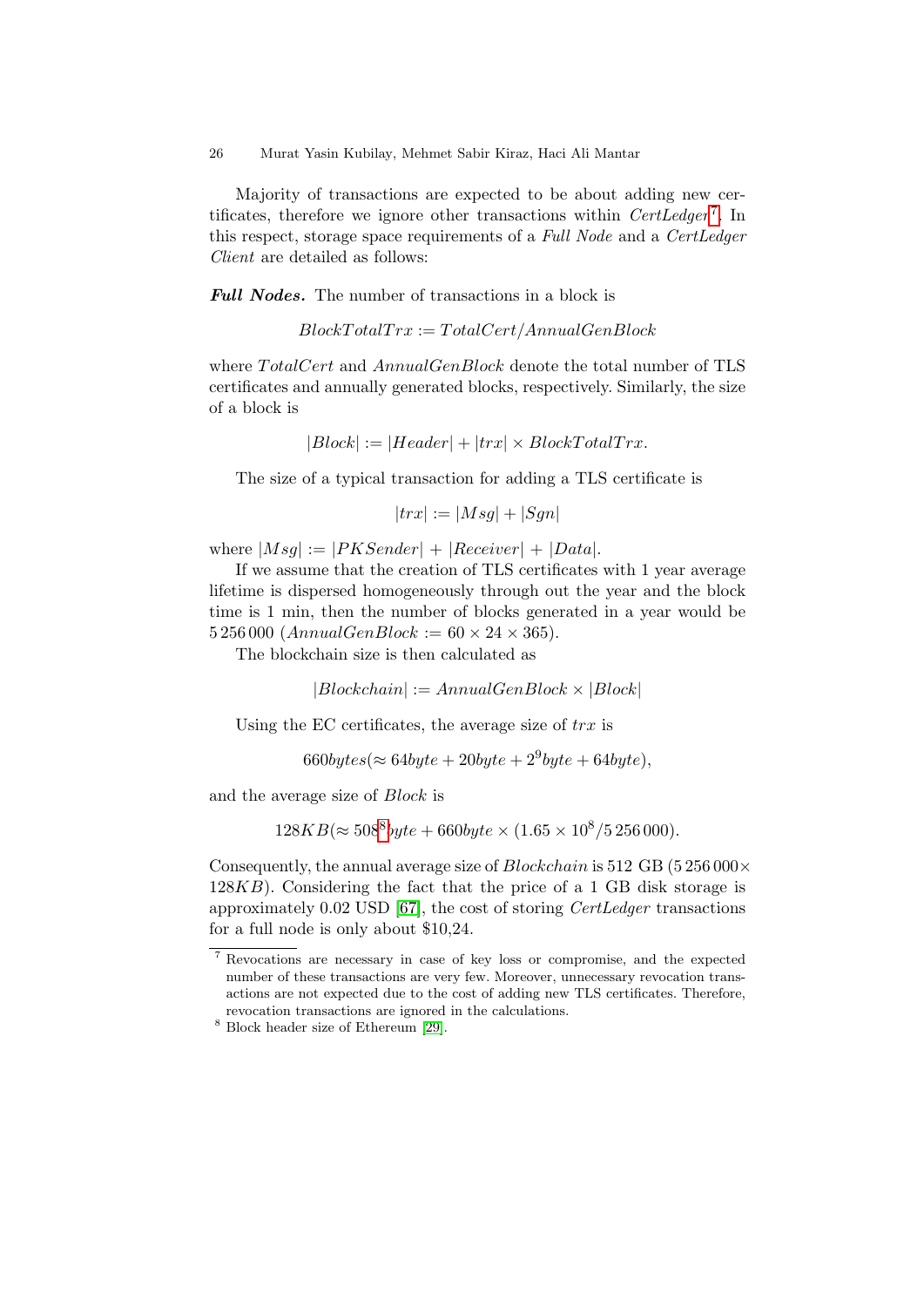CertLedger Clients. They do not store the blocks but only the headers, and their required disk space is directly proportional with the stored number of blocks. As Satoshi describes in [\[35\]](#page-40-10), the required disk space to store block headers in Bitcoin for 10 minutes block interval time is 4.2 MB  $(6 \times 24 \times 365 \times 80$  byte) per year. A similar calculation for Ethereum with the 1 minute block internal time results in 128 MB ( $60 \times 24 \times 365 \times$ 508) of disk space per year. We expect the header size of the underlying blockchain of CertLedger will be similar to Ethereum. In this respect, for a two years of period, CertLedger Clients will require approximately 256 MB of disk space for all TLS protected domains<sup>[9](#page-26-0)</sup>. However, this is the maximum amount of data to be stored by the CertLedger Clients, we expect that it is sufficient to store the block headers for a much shorter period of time according to their security requirements.

#### <span id="page-26-3"></span>5.2 TLS Communication

The size of the data stored in TLS extension (for Merkle Proof) is  $\log n \times$ state object size + log  $m \times size(TLSCerti \, fixed)$  where n is the number of *state objects* in the state tree and  $m$  is the number of certificates in the data storage tree<sup>[10](#page-26-1)</sup>. We assume that there is a single Account State Object for each TLS protected domain, and therefore, the number of state objects is equal to the TLS protected domains [\[64\]](#page-41-17). Consequently, the total communication overhead of a TLS handshake is  $(log_2 1.65 \times 10^8) \times 16$ byte<sup>[11](#page-26-2)</sup>+ (log<sub>2</sub> 1.65  $\times 10^8$ )  $\times 2^9$  byte  $\approx 14$  KB.

#### 5.3 Scalability of the Blockchain

According to [\[70\]](#page-42-0), in the Bitcoin network, the mean time for a node to see a block is 12.6 secs, and 95% of the nodes see the block within 40 secs. Moreover, it also states that for the blocks whose size is larger than

<span id="page-26-0"></span><sup>&</sup>lt;sup>9</sup> There are also other studies proposed for efficient light node clients in recent studies such as NIPoPoWs by IOHK [\[68\]](#page-42-1) and FlyClient by Luu et al. [\[69\]](#page-42-2). For instance, FlyClient proposes, not only storing previous blocks hash in block headers, but also the root of a Merkle tree which commits to all blocks. Therefore, a logarithmic sized proof will be enough to verify whether a specific block is a part of the blockchain. Consequently, it is sufficient for the light nodes to store the head of the chain. They only require another Merkle proof to verify whether a transaction is included in the block.

<span id="page-26-1"></span> $10$  The key/value pairs stored in a state object is maintained in this Merkle tree. There is a separate storage tree for each state object. The root of this tree is inserted into the state objects maintained in the state tree.

<span id="page-26-2"></span><sup>&</sup>lt;sup>11</sup> Approximate size of an Account State Object in Ethereum.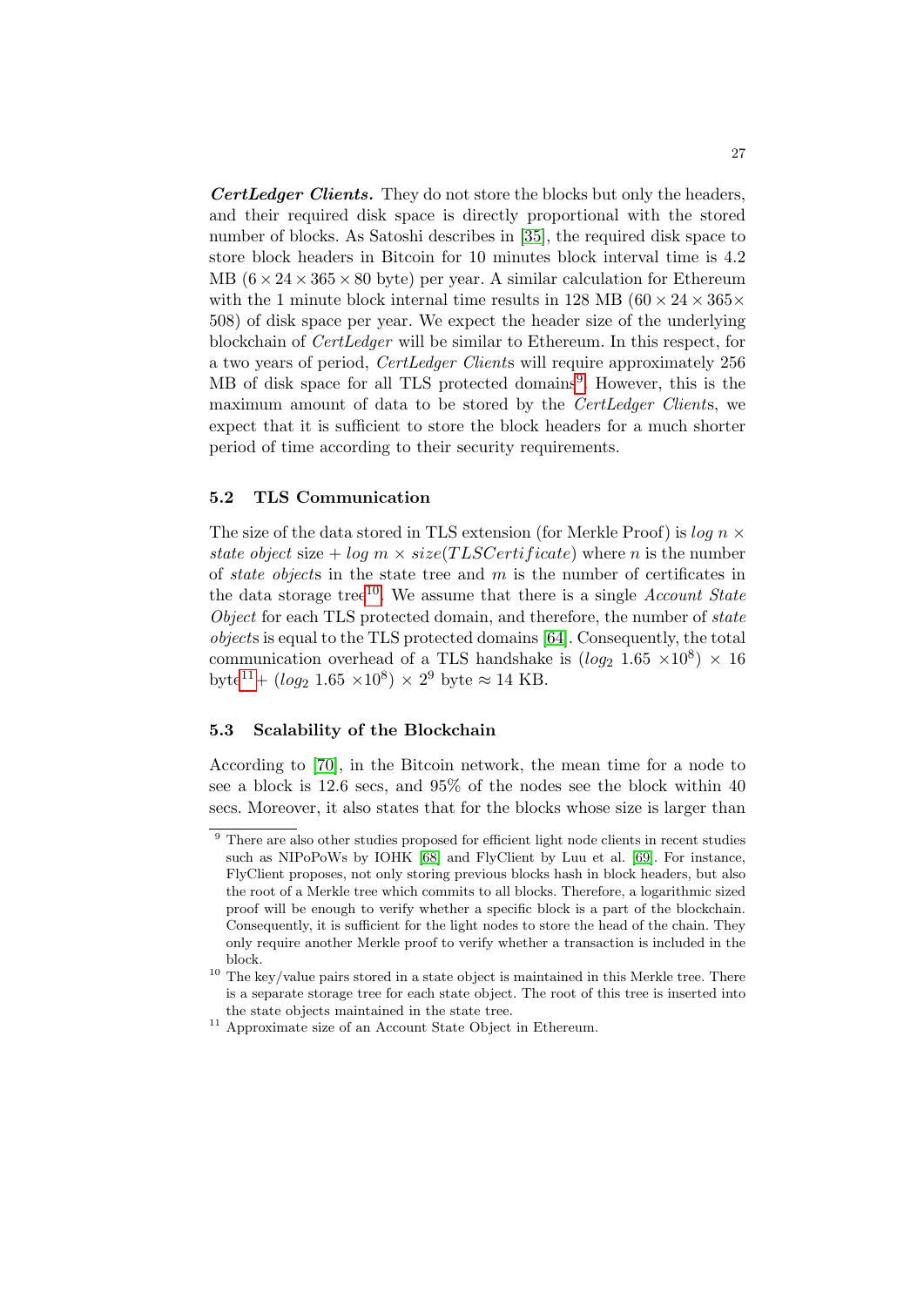20 KB, the propagation duration increases 80 ms for each additional KB. While bitcoin block size is 1 MB, CertLedger has only 128 KB in case of 1 min block time. Therefore, the block propagation duration will be strictly less than 12.6 seconds in the underlying blockchain network of CertLedger. Hence, most of the peers of the blockchain network of CertLedger receive the new block header within block time. Consequently, CertLedger Clients can also reach the most upto-date state of CertLedger blockchain within block time.

<span id="page-27-3"></span>

| Number of TLS Certificates<br>in the blockchain                                               |  |                     |      | 100 1.000 10.000 100.000 1.000.000 |
|-----------------------------------------------------------------------------------------------|--|---------------------|------|------------------------------------|
| <b>TLS</b> Handshake overhead<br>(bytes)                                                      |  | 1363 4043 5657 7060 | 8381 | 10787                              |
| $ \overline{\text{Certificance~validation~duration}} _{19,8} _{20,1} _{20,2} _{22,9}$<br>(ms) |  |                     | 23.3 | 23.8                               |

Table 2: TLS Handshake Experimental Results

# <span id="page-27-0"></span>6 Implementation and Experimental Results

We developed a prototype<sup>[12](#page-27-1)</sup> of *CertLedger* on a private Ethereum network with a limited set of functionality. In this prototype, our smart contract stores TLS certificates and their revocation status but does not validate them due to the constraints in certificate parsing [13](#page-27-2). We modified a sample TLS client and server to demonstrate TLS handshake and certificate validation with CertLedger. For this sample, we added CertLedger TLS extensions to Bouncy Castle JSSE provider [\[71\]](#page-42-3). To get and validate Merkle state proof for the TLS certificates we used Eth-proof node-js API [\[72\]](#page-42-4). We used a MacBook Pro with Intel Core i5(2,3 GHz) CPU, 16 GB memory and macOS Mojave OS.

In this prototype, we mainly focused on evaluating TLS performance in terms of communication overhead and certificate validation duration. In experimental results (Table [2\)](#page-27-3), we observe that the size of the Merkle proof with respect to the number of certificates in the blokchain is compatible with our theoretical analysis in Section [5.2.](#page-26-3) Proof verification durations are very close to each other and do not change significantly

<span id="page-27-1"></span> $\frac{12}{12}$  The prototype is available on [https://github.com/certledgerpki/certledger/.](https://github.com/certledgerpki/certledger/)

<span id="page-27-2"></span><sup>&</sup>lt;sup>13</sup> Note that validating a certificate is trivial and does not bring additional computational complexity.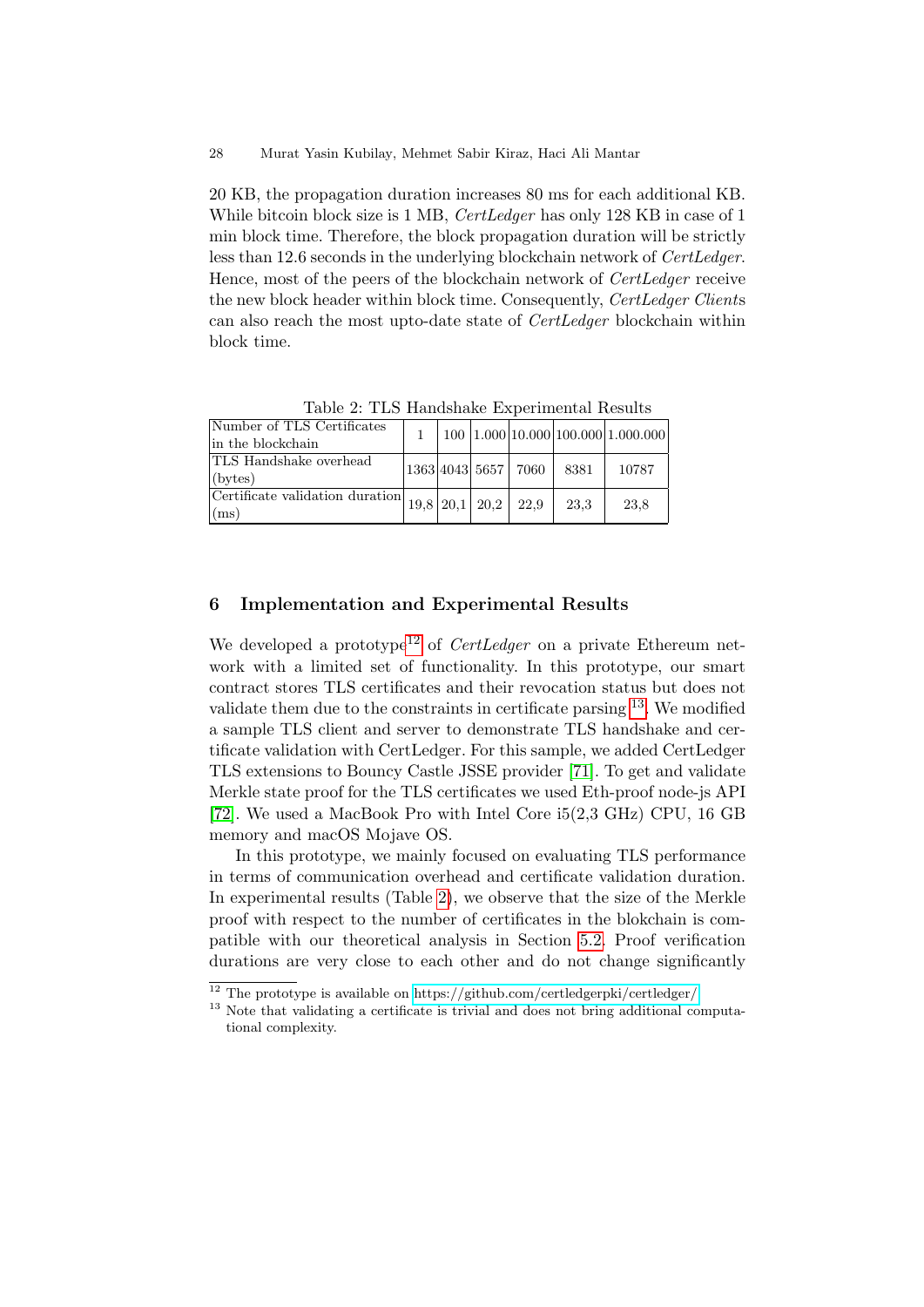with the increasing number of certificates. In the conventional PKI, the CRL size for median certificate is 51 KB [\[27\]](#page-40-2) and OCSP query/response size is typically around 2 KB. Note that to make a proper revocation check, either an OCSP request has to be made or a CRL has to be downloaded for each certificate in the trust chain. Moreover, only retrieving an OCSP response often costs to a latency penalty under 250ms [\[73\]](#page-42-5) without validating it.

# <span id="page-28-0"></span>7 Related Work

In this section, we briefly describe the previous attempts for solving the issues described in Section [1](#page-0-0) in a chronological order, and point out their potential weaknesses.

#### 7.1 Sovereign Key (SK) Cryptography

SK has been proposed by Eckersley in order to prevent MITM and server impersonation attacks against domains protected by TLS certificates [\[74\]](#page-42-6). In SK, domains generate a sovereign asymmetric key pair for a set of selected services such as https, smtps, and imaps and publish public part of the key in a TimeLine Server  $(\mathcal{T}\mathcal{S})$  along with their domain name.  $\mathcal{T}\mathcal{S}$ stores entries in read and append only data structures. During the TLS handshake, domains generate a fake certificate by their sovereign key and append to the certificate chain. If the clients cannot verify the signature on this fake certificate with the associated public key in  $\mathcal{TS}$ , they refuse to make the connection to the service. However,  $\mathcal{TS}$  does not return any verifiable proof to domains whether the sovereign key is appended to the  $\log$  [\[56\]](#page-41-2). Furthermore, another strong assumption of SK is that clients have to trust not only the  $TS$  but also their Mirrors [\[56\]](#page-41-2).

# 7.2 Certificate Issuance and Revocation Transparency (CIRT)

CIRT focuses on extending CT to provide additional proofs so that CAs can show their honest behavior [\[75\]](#page-42-7). Therefore, CIRT maintains two Merkle trees as public logs which are ordered chronologically and lexicographically. In addition to CT's proofs, CIRT provides proofs for whether a certificate is marked as revoked in the log, whether a certificate is current(not replaced and not revoked) and finally whether a certificate is absent(has never been issued). However, CIRT is also vulnerable to the split-world attacks as CT.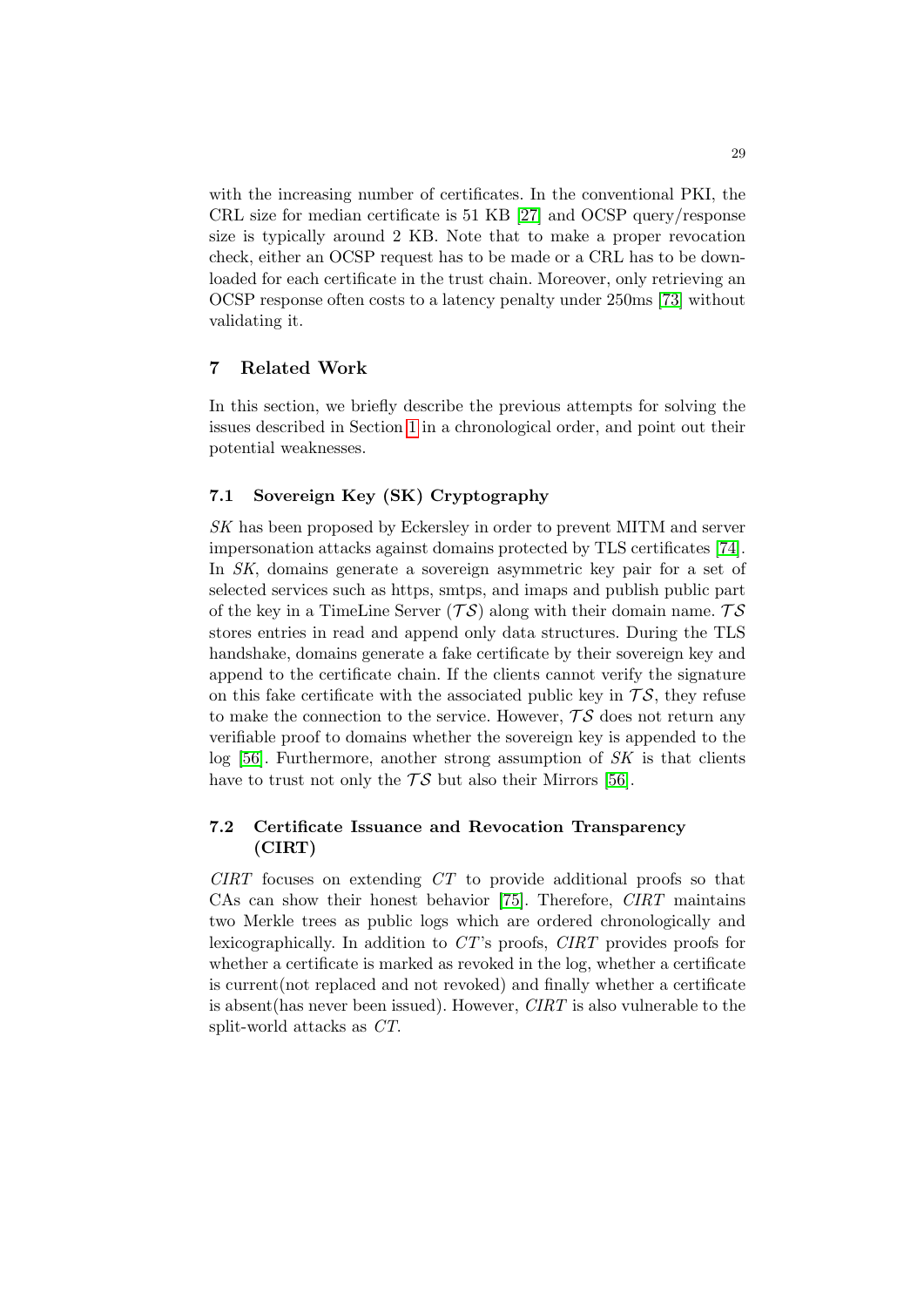#### 7.3 Accountable Key Infrastructure (AKI)

AKI proposes a new PKI architecture for reducing the level of trust to the CAs where all the operations defined in a conventional PKI are performed with participation of more than one entity [\[54\]](#page-41-0). All entities either monitor or report the operations performed by other entities in order to distribute the accountability among the participating entities. Certification Agency  $(CA)$ , Integrity Log Server (ILS) Operators (ILSO), and Validators are the new entities introduced by  $AKI$ . CAs still issue certificates to domains but they are not the absolute authority for certificate management anymore. ILSOs store not only the certificates, but also their registration, update, and revocation information lexicographically according to domain names. *Validators* monitor *ILS* operations and check whether they operate as expected. Domain owners can select the CAs and the ILSOs they trust, define the minimum number of recommended CA signatures on a certificate and the rules for certificate management. They register the certificate to one or more ILSs. Domains send their certificates and the verification information received from the ILSs to the clients. Clients verify the certificates using preinstalled trusted CA certificates and the ILS public keys.

AKI makes a strong assumption that the trusted entities (CAs, ILSs, and *Validators*) do not collude with each other which is unlikely in case of a strong adversary who is willing to intercept the traffic. A compromised CA and an ILS is sufficient to generate a fake certificate in AKI. The adversary gets proofs from the compromised entities in order to send to the TLS client. Taking this fact into consideration, it is also possible to make a split-world attack to the AKI. Unfortunately, there is no way of detecting this attack in AKI. Secondly, certificate revocation is a weak point in AKI since the domain owner can request the certificate revocation from an ILS without requiring confirmation of any other parties. Namely, an adversary, which has compromised the domain private key, can request the revocation of the corresponding certificate without further verification. Finally, clients have to trust not only the CAs and the  $ILS$ s but also the *Validators* in  $AKI$  which is a burden for them in terms of trusted entity management.

## 7.4 Attack Resilient PKI (ARPKI)

ARPKI [\[55\]](#page-41-1) is an improvement of AKI, which offers a security guarantee against adversaries which can compromise even  $n - 1$  trusted entities. For generating an ARPKI certificate (called ARCert), at least two CAs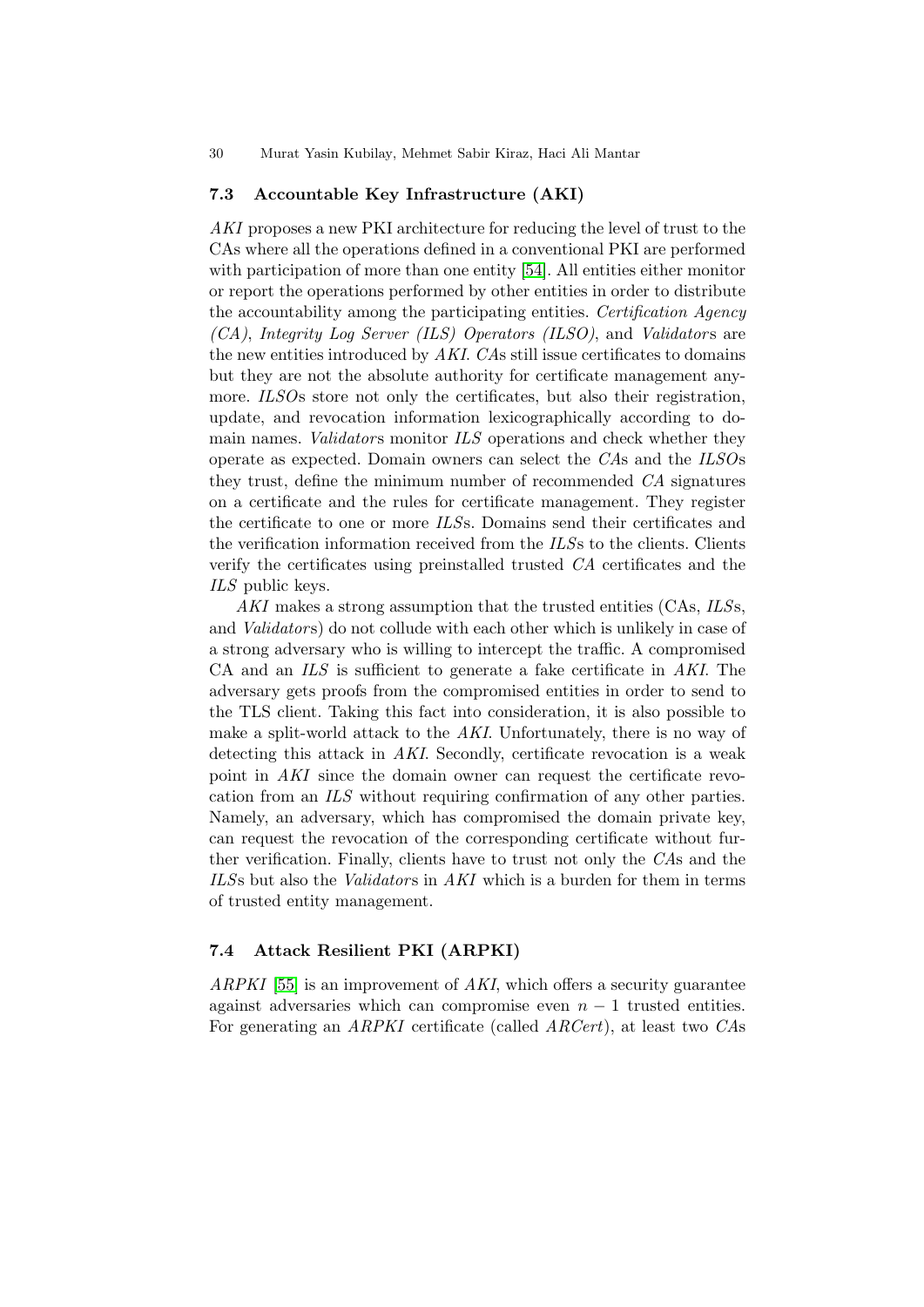and one ILS are required. For the initial registration process, a domain owner selects the trusted entities, at minimum two CAs and one ILS (i.e.,  $CA_1$ ,  $CA_2$ , and  $ILS_1$ ). The domain owner designates one of the CAs (e.g.,  $CA<sub>1</sub>$ ) for validating  $CA<sub>2</sub>$  and  $ILS<sub>1</sub>$  operations and serving as a messenger between these entities and himself.  $ILS<sub>1</sub>$  takes the responsibility for ensuring synchronization of ARCert among majority of ILSs. Domains send the cryptographic proof signed by three trusted entities along with the ARCert to the clients. Upon verification of the proofs, clients connect to the domain.

We highlight that *ARPKI* is also subject to split-world attack if the entities (which are required to generate an ARPKI certificate) collude together. We also note that there is also no detection mechanism for this attack in ARPKI as AKI. Finally, designating an ILS for making synchronization with other *ILSs* may lead to a single point of failure in ARPKI.

#### 7.5 NameCoin, CertCoin, and PB-PKI

 $NameCoin$  [\[76\]](#page-42-8), which is a fork of Bitcoin [\[35\]](#page-40-10), is designed to act as a decentralized DNS for ".bit" adresses. In NameCoin, a self-signed TLS certificate of a domain can be added to DNS addresses as auxiliary information. TLS clients can then authenticate the domain during TLS handshake using this certificate.

CertCoin [\[77\]](#page-42-9) proposes a decentralized PKI architecture, based on NameCoin, which eliminates the use of CAs. In Certcoin, the basic PKI operations are defined as registering an identity with a public key, and looking up, verifying, and revoking the public key for the given identity on the blockchain. In particular, identities register an online and an offline key pair where the online key is used for domain authentication whereas the offline key is used to revoke old online keys and to sign new online keys. However, in both proposals (i.e., Namecoin and Certcoin), there is no identity verification. Namely, whoever first claims the ownership of an identity owns it. In this way, in the real world, identities (in particular TLS clients) can easily be deceived. Secondly, they have also no adequate solution in case both online and offline keys are compromised. Therefore, the identity owners cannot reclaim their identities securely which can lead to unusable identities. Thirdly, since both proposals are using the Bitcoin blockchain architecture, verifying the owner of a public key, and looking up the public key of an identity is extremely inefficient. In order to solve these issues, Certcoin proposes extra entities which are also maintained in the blockchain such as accumulators and distributed hash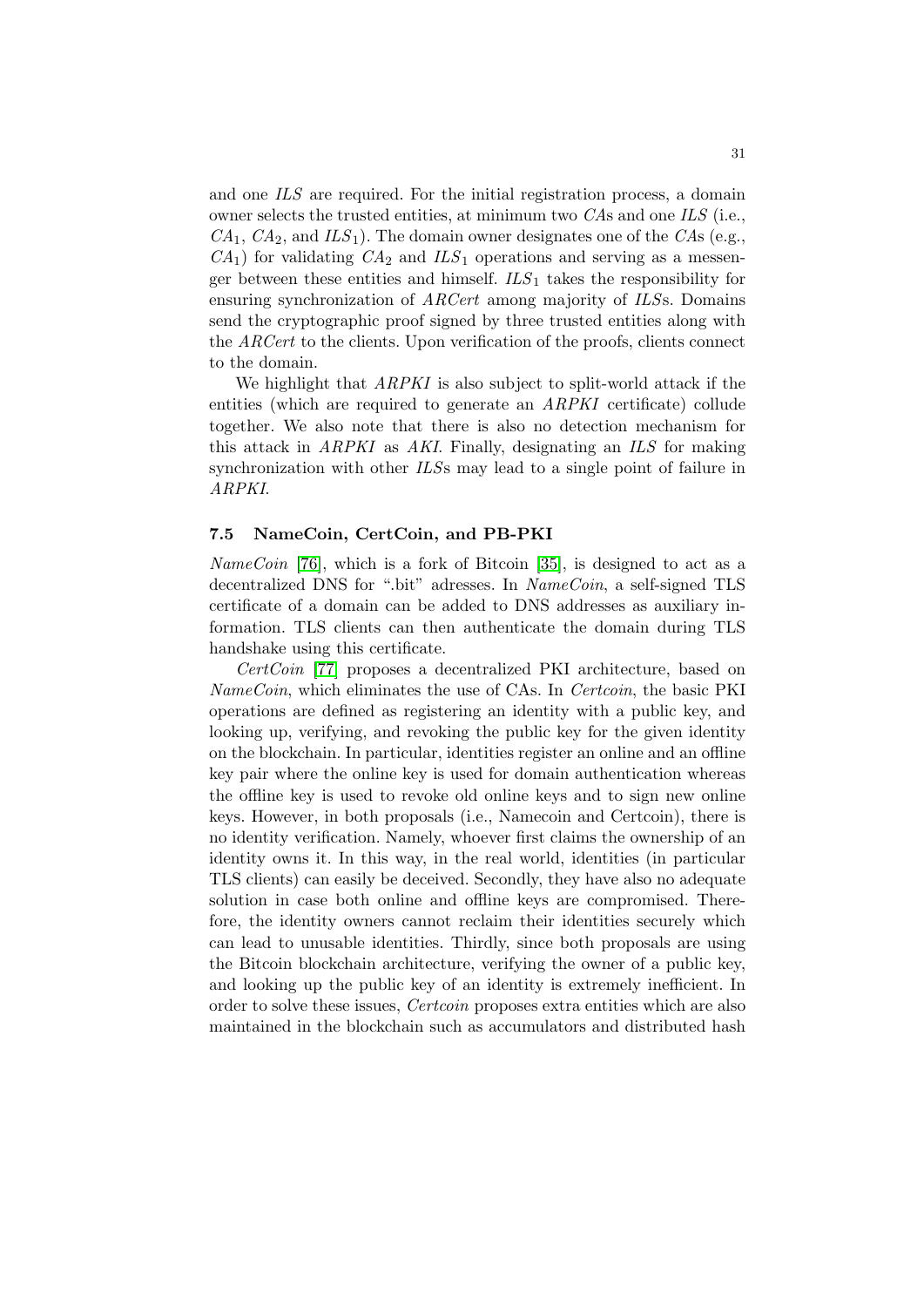tables. Since these entities are not a part of the blockchain architecture, they can cause new complexities in terms of maintenance, authentication, and verification.

PB-PKI [\[78\]](#page-42-10) adapts CertCoin to be privacy aware by not linking the identity with the public key. Namely, it aims to avoid tracking the identities' actions by their use of public keys (which can be desirable for several use cases such as ubitiquitous computing and the IoT, vehicular networks.). Although the proposal is interesting in such scenarios, it is unfortunately not suitable for identity management of domains as well as their certificate management lifecycle due to the contradicting the transparency requirement.

### 7.6 Distributed Transparent Key Infrastructure (DTKI)

DTKI [\[56\]](#page-41-2) proposes a public log based certificate management architecture which minimizes oligopoly, prevents use of fake certificates, and claims being secure even if all service providers collude all together. Certificate Log Maintainer ( $\mathcal{CLM}$ ) and Mapping Log Maintainer ( $\mathcal{MLM}$ ) are the two new entities introduced by  $DTKI$ .  $CLMs$  keep all valid, revoked and expired certificates for a set of domains and provide proofs for existence or absence of them.  $MLM$  maintains the association between a set of domain names and the  $\mathcal{CLM}$ s which are maintaining the logs for them. Mirrors maintain a full copy of the data stored by both the  $\mathcal{CLM}$ s and the MLM. CAs make identity checks and issue certificates, but they are not the sole entity for providing trust to connect to a domain. Inspiring "sovereign key" concept in  $SK$ , a domain owns two types of certificates, TLS certificate and a master certificate which is used for requesting a new TLS certificate from the CA, and registering it to the  $\mathcal{CLM}$ . Users or in particular browsers first query the  $\mathcal{MLM}$  in order to find the correct  $\mathcal{CLM}$  for a specific domain. To make a connection decision, first the proofs received from the  $MLM$  is verified, then  $CLM$  is queried in order to retrieve proofs for the domain's TLS certificate.

DTKI assumes all master certificates are genuine, and fake master certificate issuance does not likely occur since CAs are running businesses which cannot afford loss of reputation. However, this is not a valid argument since most of the fake certificates are generated due to lack of adequate security controls or processes. Namely, if the  $CA$  and the  $\mathcal{CLM}$ are both compromised, DTKI would not be able to prevent fake Master and TLS certificate issuance. From this perspective, the adversary who is controlling  $\mathcal{CLM}$  and capable of generating fake but valid Master and TLS certificates can make split-world attack to the targeted victims. This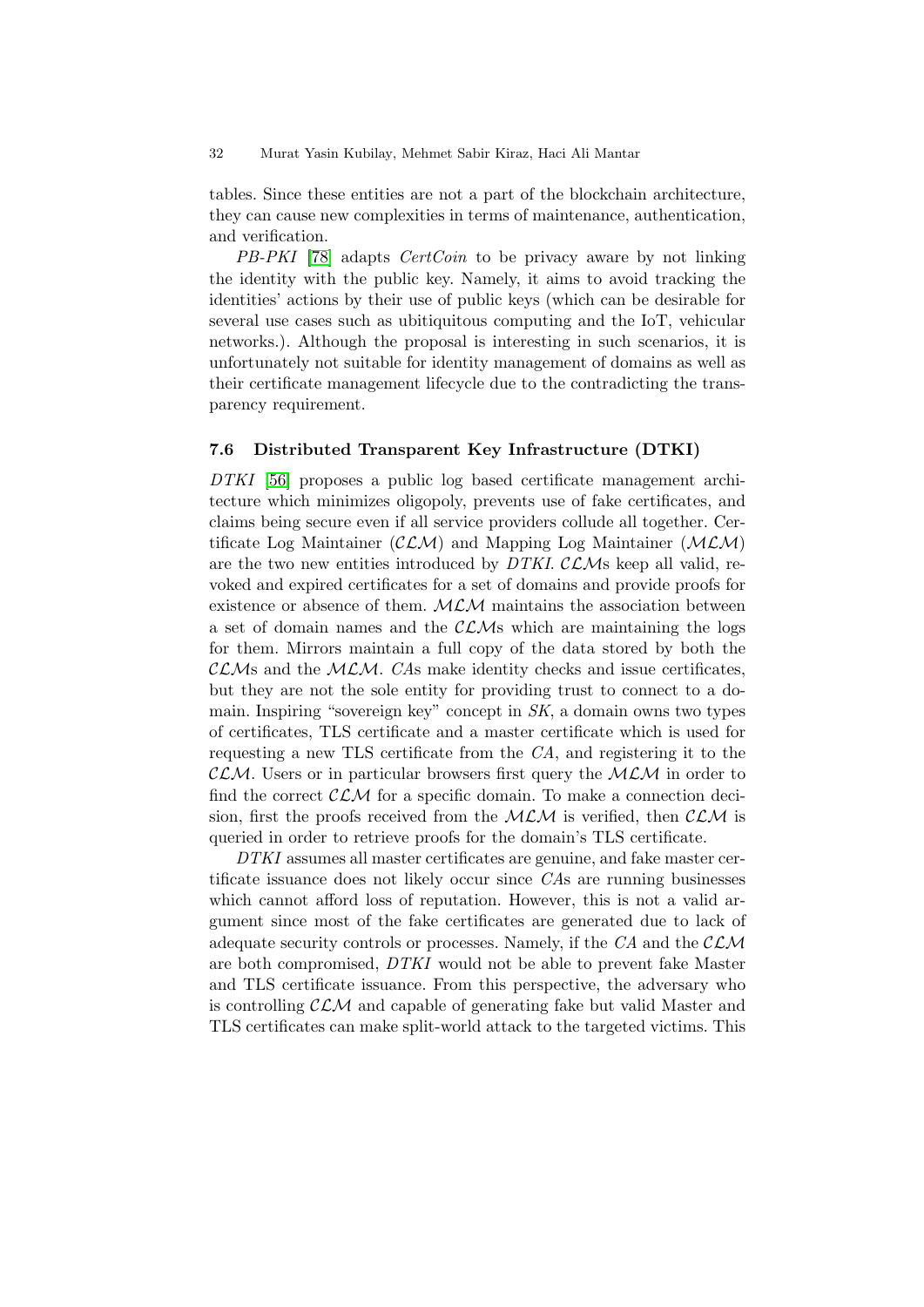attack unfortunately cannot be detected because there is no monitoring process in DTKI due to the assumption of genuine master certificates.

# 7.7 Blockchain-based Certificate and Revocation **Transparency**

Very recently in FC'18, Wang et al. proposed a blockchain-based certificate and revocation transparency to store the TLS certificates and their revocation status (i.e., CRL and OCSP) [\[57\]](#page-41-10). Briefly, in this scheme, web servers publish their TLS certificates to the blockchain using their publishing key pairs which are used to sign the transactions.

The publishing key pairs are different from the key pair in the certificate and are initially certified by a certain set of web servers which already exist in the blockchain. In this scheme, the transactions have a validity period, therefore TLS certificates and their revocation status are added to the blockchain periodically during their lifetime. During a TLS handshake, a web server sends a certificate transaction and its Merkle audit path to a TLS client which verifies its validity through its locally stored synchronized block headers.

This proposal has the following drawbacks. 1) It has an unreliable basis for providing the trustworthiness of *publishing key pairs*. Namely, a strong adversary, who can get fake but valid TLS certificates from corrupted CAs, can create some bogus domains (i.e., web servers) in advance and can use them to generate a valid signature of a publishing key pair transaction. This problem occurs due to the trust to the web servers. The authors propose to solve this issue by having more publicly-trusted CAs to invalidate the interfering transactions. However, this introduces a trust level issue which is not explicitly clarified. 2) For the revocation transparency, it relies on the CAs to publish the revocation data of the TLS certificates on the blockchain. However, the compromised or malfunctioning CAs may not issue CRL or give OCSP response to the client in the specified time. 3) It is subject to MITM attacks where an adversary can convince a client with an unexpired transaction of a revoked TLS certificate. More concretely, during a TLS handshake, web servers send a certificate transaction to a TLS client to validate the TLS certificate. The TLS client accepts this transaction if it is not expired and is added to a confirmed block. However, a revoked or updated TLS certificate can also have an unexpired certificate transaction in the blockchain. Therefore, once an adversary sends this unexpired certificate transaction with its Merkle proofs to a TLS client, it is accepted during the TLS handshake. The TLS clients cannot detect the final state of the certificate since the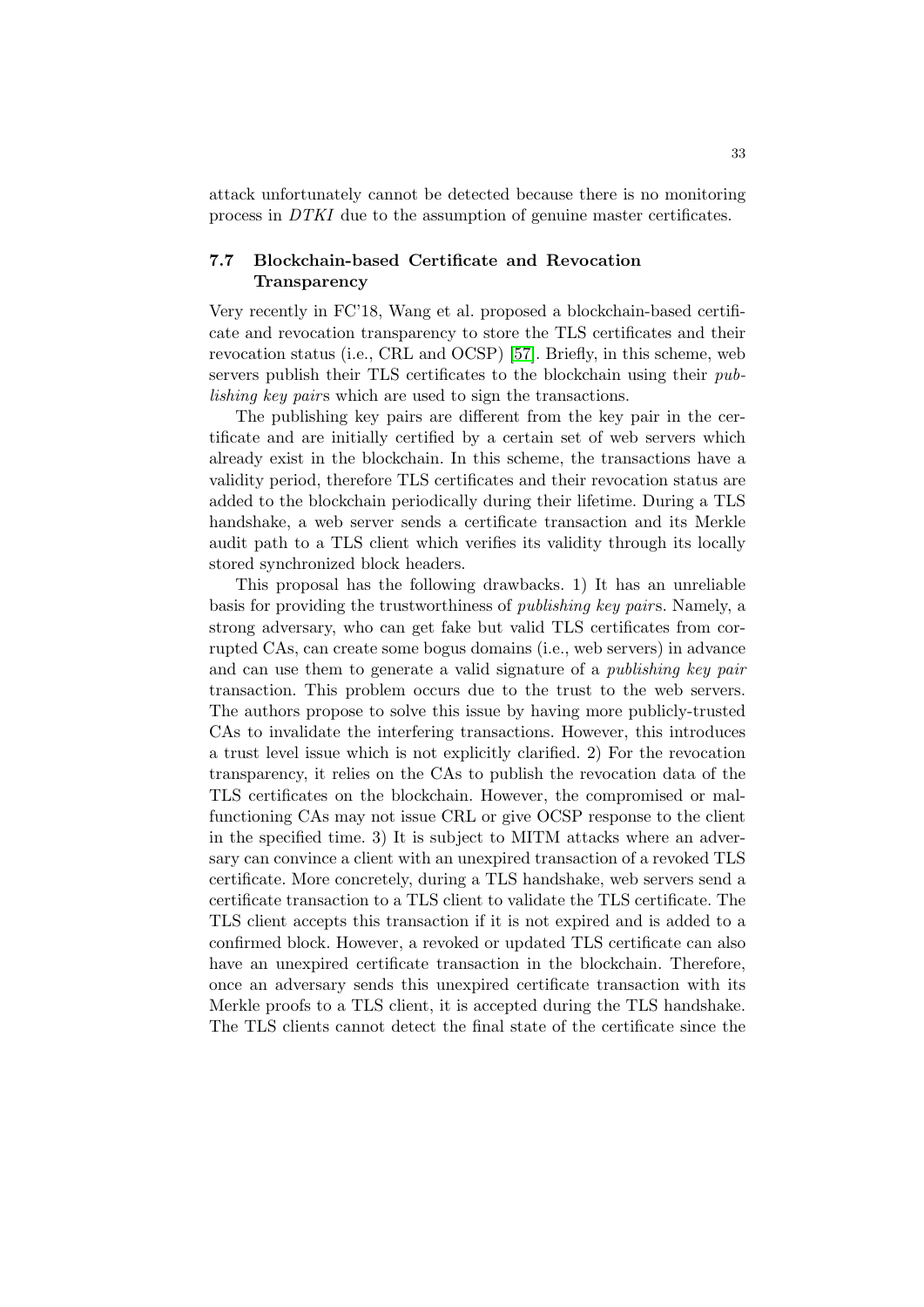clients only check the existence of the transaction in the corresponding block. 4) The proposal is also inefficient in terms of storage costs due to following design considerations. a) A TLS certificate is added to the blockchain periodically during its lifetime, b) A CRL can be added to the blockchain for each revoked certificate (i.e., the number of CRL insertion to the blockchain is equal to the number of revoked certificates), c)  $Pub$ lishing key pairs are added to the blockchain periodically d) It has large size headers which comprise DNS names existing in the transactions of the block.

#### 7.8 A Blockchain-Based PKI Management Framework

In [\[58\]](#page-41-11) Yakubov et al. proposed a blockchain-based PKI management framework for issuing, validating, and revoking X.509 certificates. For each CA, a smart contract is generated in the blockchain which includes the CA certificate, the hashes of the CA's issued certificates and their revocation status. They utilize new extensions to standard X.509 certificate to embed blockchain based meta data. One of these extensions is populated by the issuing CA's smart contract address, if the certificate is not a root CA certificate. This extension is used to construct a trust chain while validating a TLS certificate.

We point out that there is a trust issue with the root CA certificates in the proposal. Namely, an adversary can easily deploy smart contracts to the blockchain for fake root CA certificates, subCA certificates, and as well as TLS certificates since there is no prevention mechanism. In this way, the adversary can apply a MITM kind of attack. Secondly, for certificate validation, TLS clients have to trust the answers coming from the web services or the full nodes which execute the certificate validation function of the smart contract. Namely, TLS clients cannot verify the validity of the certificate. Thirdly, it is impossible for domain owners to monitor fake TLS certificates in the blockchain, since only the hash value of the end entity certificates are stored in the blockchain. This is also rather critical since a detection capability is one of the most crucial requirement for transparency. Finally, only the CAs can revoke a certificate in the proposal. However, if the CA is compromised, then an adversary can perform MITM kind of attack.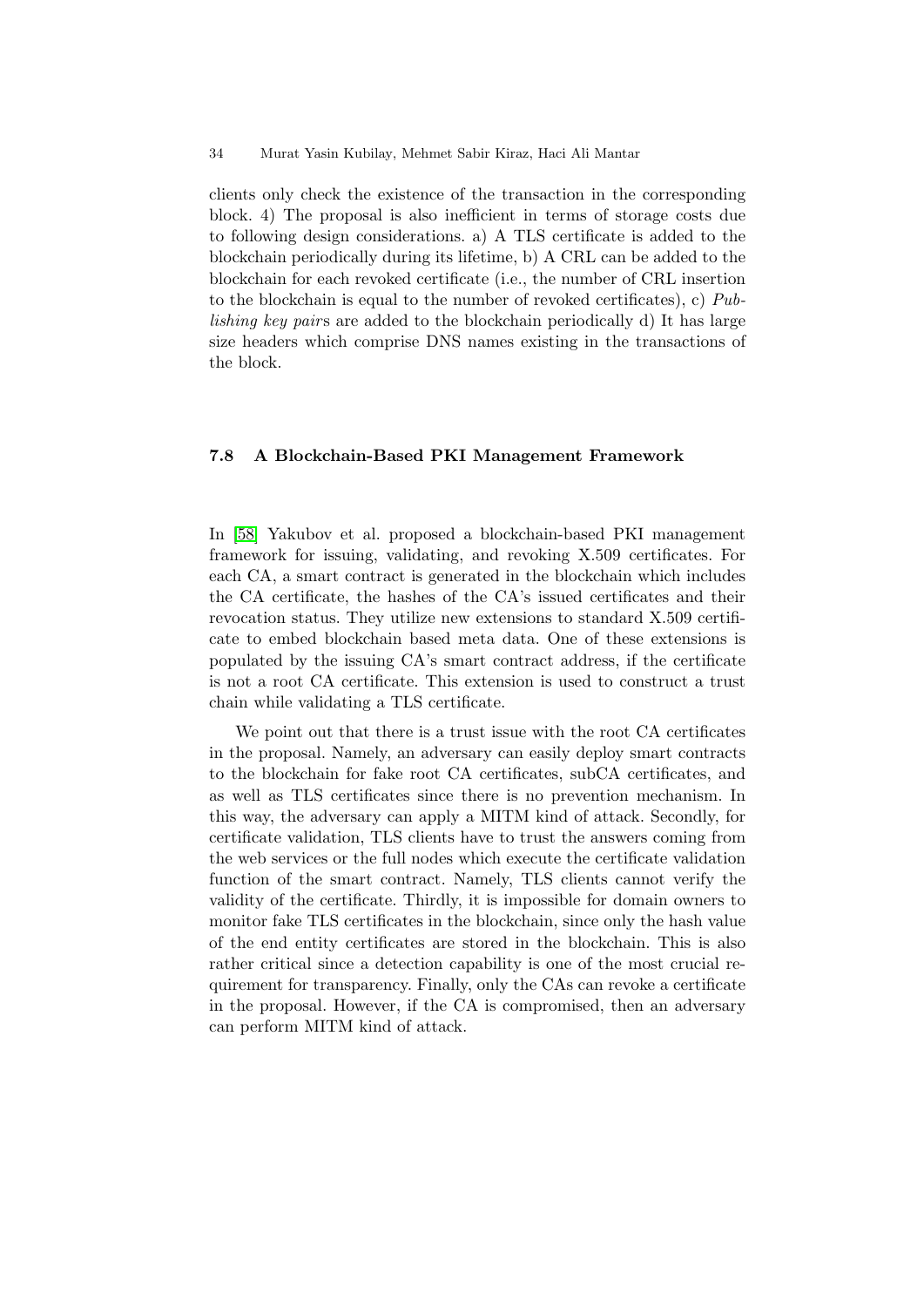# 7.9 CertChain: Public and Efficient Certificate Audit Based on Blockchain for TLS Connections

CertChain [\[59\]](#page-41-12) proposes a blockchain-based public auditing architecture for TLS connections. It introduces a new data structure for blockchain transactions, called CertOper, which consists of certificate related data and certificate operations such as registration, update, and revocation. Furthermore, it also proposes a method which uses a dual counting bloom filter to eliminate false positives during revocation checking. The underlying consensus protocol of CertChain is based on the Ouroboros [\[38\]](#page-40-13), which uses the dependability-rank of a CA or a bookkeeper for a leader selection.

However, this proposal is subject to a MITM kind of attack in case of dishonest bookkeepers. Assume that a bookkeeper behaves honestly while maintaining the blockchain and has a good dependability-rank but sends incorrect responses to the TLS clients. In this case, while validating a TLS certificate, a client launches a verification request to a bookkeeper which can send an incorrect response. Since the client is going to accept it as valid it will be subject to a MITM attack. Note that CertChain does not provide any verification mechanism for the response. Also, privacy of the TLS clients is not preserved since the bookkeepers can track the clients' visiting history.

# 7.10 IKP: Turning a PKI Around with Decentralized Automated Incentives

The authors in [\[79\]](#page-42-11) propose a framework, called Instant Karma PKI  $(IKP)$ , which aims to solve the following two specific problems: 1) insufficient incentives for CAs to invest more in security, and 2) timeand labor-intensive processes for reporting unauthorized certificates. In this framework, a domain can specify criterias (called Domain Certificate Policy (DCP)) where its TLS certificate must meet and CAs can sell insurance policies (called Reaction Policies (RP)) to domains. RPs are automatically running (via smart contracts) financial transactions when an unauthorized certificate is reported (i.e., as financial penalties). The framework introduces a new entity called IKP Authority which maintains information on CAs, DCPs, and RPs, and acts as a trusted mediator to ensure a fair exchange.

We note that IKP does not consider untrusted CAs, instead tries to incentivise them with a positive expected return on investment (to invest in higher security). They only consider strong adversaries that can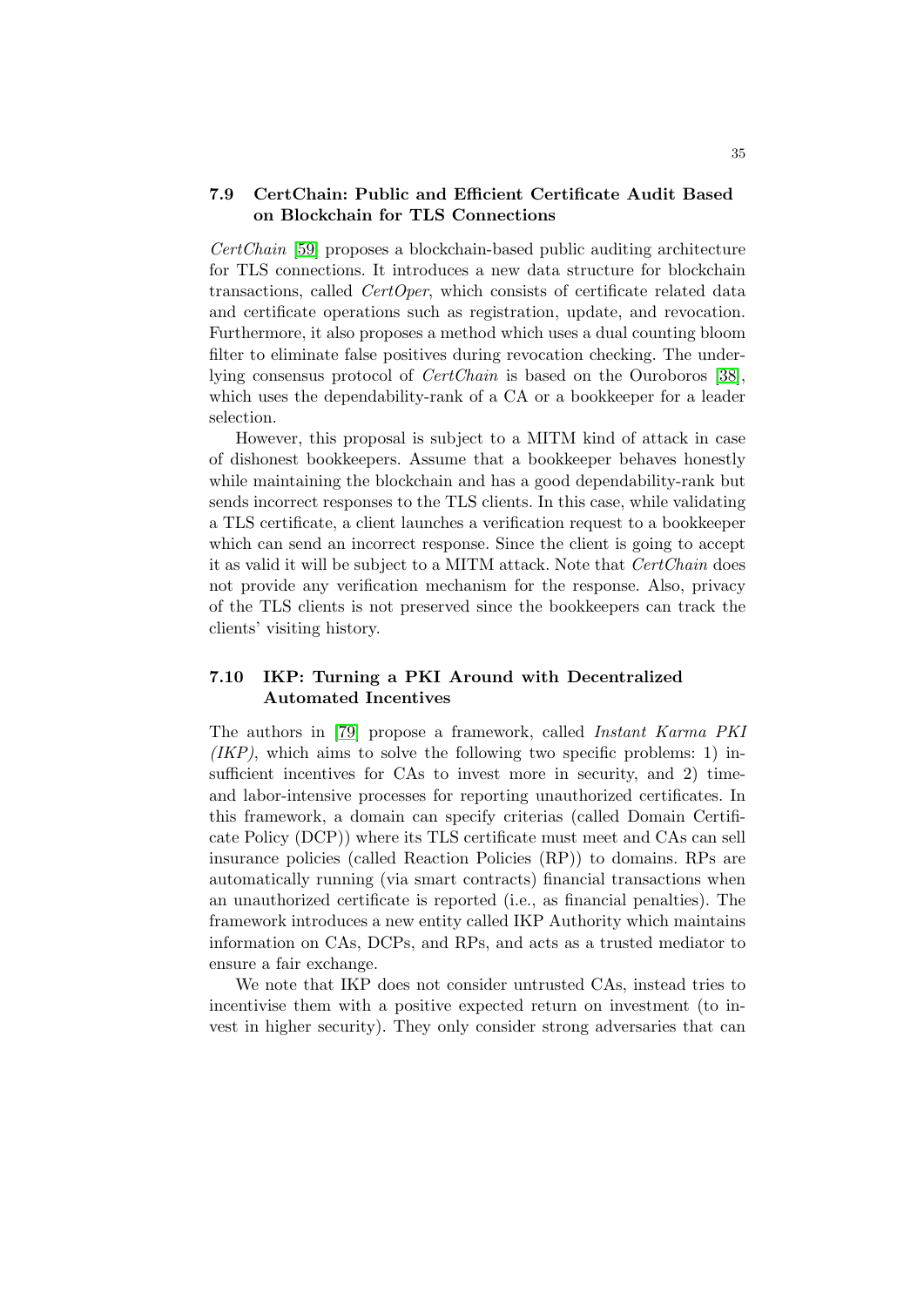access the long-term keys of the trusted CAs (and issue fake but valid certificates) (see [\[79,](#page-42-11) Section II-B]). Therefore, unlike CertLedger, IKP only proposes an incentive mechanism within the existing PKI architecture but does not propose a solution for the security issues that are highlighted in Section [1.2.](#page-3-0)

#### <span id="page-35-0"></span>8 Comparison

We now compare *CertLedger* with the other proposals according to following criterias which is tabulated in Table [3.](#page-36-0)

Log Proofs. CertLedger provides proof for the existence and revocation status for all the TLS certificates as DTKI, CertChain, and [\[58\]](#page-41-11). CT provides proof only for the existence of a certificate in the log whereas AKI and ARPKI provide proofs only for the valid TLS certificates which are not revoked and expired. [\[57\]](#page-41-10) provides existence proof for all of the TLS certificates, but may not provide a revocation proof if a CA does not issue correct CRL or gives OCSP service.

TLS Handshake Performance. In CT, the proofs are sent to the clients during TLS handshake. However, the received proof is not enough to make a successful TLS handshake since TLS clients have to check the revocation status of the TLS certificate by conventional methods like CRL or OCSP which can be cumbersome due to big CRL files and latency or interruption in OCSP services. Moreover, if the TLS clients make a prior audit to the logs to check the existence of the proofs, handshake duration increases. In DTKI, TLS clients have to make network connections to both MLM and the CLM to request the proofs. In [\[57\]](#page-41-10), web servers send the certificate transactions and the Merkle proofs in TLS extensions to the browsers, and the browsers validate the transactions using the block headers. In addition, browsers with high security concerns may also spend time for revocation checking with conventional methods. In [\[58\]](#page-41-11), TLS clients have to call either a smartcontract which performs all the necessary certificate validations from leaf to root or a web service which checks the validity of each certificate on the chain. In CertChain, clients have to construct the trust chain and validate the certificate signature. Afterwords, they have to call a bookkeper to check the certificate's existence and its revocation status in the blockchain. CertLedger Clients receive approximately 8 KB of extra data to verify the final state of the TLS certificate from the domain during the TLS handshake. They do not to make any further network connections.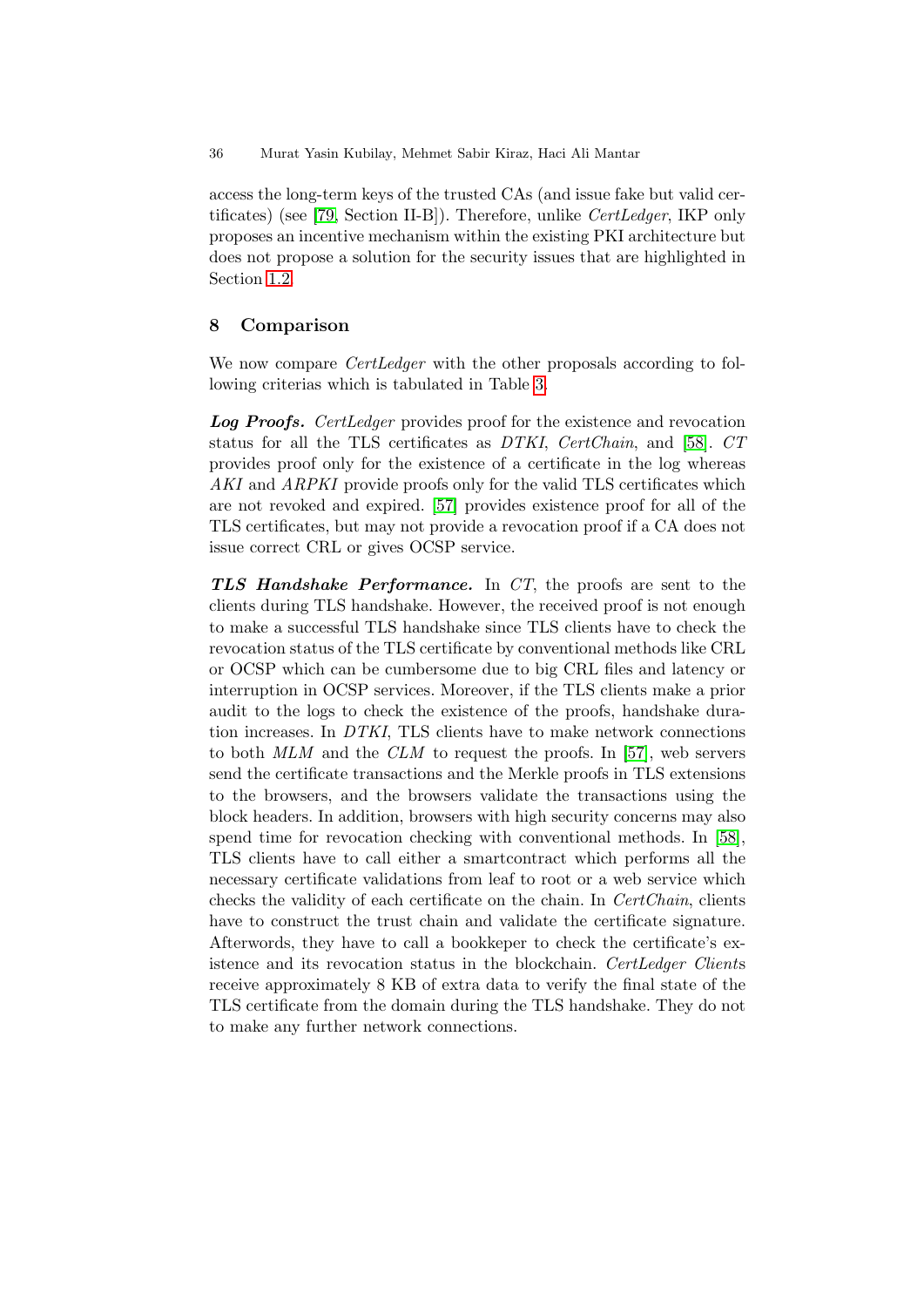$CT [20]$  $CT [20]$   $AKI[54]$  $AKI[54]$   $|ARPKI[55]$  $|ARPKI[55]$   $DTKI[56]$  $DTKI[56]$   $|57$   $|58|$   $CertChain[59]$  $CertChain[59]$   $CertLedger$ External Dependency During TLS Handshake Yes Yes Yes[a](#page-36-1) Yes No Yes Yes No  $\fbox{\parbox{2.6in}{\bf Factors} Effecting TLS Handshake}$ Certificate and proof validation, rocati checking, Auditing (optional) Certificate and proof validation,<br>original check r the ILS roo sh with the Validator s Certificate and proof validation Certificate and proof  $_{\rm diidation}$ Connection to MLM and CLM Blockchain update, erification of the ansaction and the proof Certificate validation  $_{\rm nuof}$ nart<br>Sart contract or Web service Certificate signature ation l ertificate validat ugh Bookkee Data transmission od and verification of the Merkle audit pro Existence of Logs with Different Contents Yes Yes Yes No No Yes No No DIFIGRENT CONCERS<br>Necessity of External Yes Yes Yes Yes Yes No No No No No<br>Auditing Necessity of External Monitoring Yes Yes Yes No [b](#page-36-2) Yes Yes Yes Yes[c](#page-36-3) equire to store<br>usted Keys or Yes Yes Yes Yes Yes No Yes No TLS Clients Requires to Store  $\frac{1}{2}$  copy of the Log No No  $N$  No  $\begin{array}{|c|c|c|c|c|}\n\hline\n\text{No} & \text{N0} & \text{Partly (block headers)} & \text{No} & \text{Not} & \text{back} \\
\hline\n\end{array}$  $\begin{array}{|c|c|c|c|c|}\n\hline\n\text{No} & \text{N0} & \text{Partly (block headers)} & \text{No} & \text{Not} & \text{back} \\
\hline\n\end{array}$  $\begin{array}{|c|c|c|c|c|}\n\hline\n\text{No} & \text{N0} & \text{Partly (block headers)} & \text{No} & \text{Not} & \text{back} \\
\hline\n\end{array}$ rtly (few<br>headers

<span id="page-36-0"></span>Table 3: Comparison of Log Based Approaches to Certificate Management

<span id="page-36-2"></span><span id="page-36-1"></span> $^a$  Clients have to make standard certificate validation which may require external resources  $^b$  Makes an unrealistic assumption that fake Master certificates cannot be issued, apparently not relevant for strong advers

<span id="page-36-4"></span><span id="page-36-3"></span>

Independent Logs. In CT, AKI and ARPKI, there can be independent logs which comprise different sets of TLS certificates. If a TLS client is trusting to a log and the visited domain's TLS certificate has not been appended to the log, then the TLS connection will be unsuccessful. For the CAs and the domain owners, it is impossible to know the TLS clients' set of trusted logs. Hence, ideally, CAs have to append their TLS certificates to all of the independent logs to eliminate the unsuccessful TLS connections. But the set of logs is not fixed and new logs can arise anytime. Appending TLS certificates to a changing set of logs is a burden for the CAs. Moreover, necessity of monitoring and auditing different logs is another overhead which can also lead to security compromise. However, in CertLedger, all of the TLS certificates are appended to one single log with multiple copies, and *CertLedger Clients* do not need a trusted key for the verification of the log proofs. Only this single log have to be monitored.

Log Availability. In CT, logs have to be audited and monitored continually for consistency and finding fake TLS certificates. In  $A(RP)KL$ , after each ILS update or a time out period, domain owners need to download proofs from the ILS. In DTKI, clients have to request proofs from the MLM, CLM or their mirrors during each TLS connection. Due to these reasons, all of these proposals require the logs to be permanently available which may lead to a single point of failure. However, CertLedger is maintained in a P2P network, and a CertLedger Client can receive the block headers from any node of the blockchain network. Therefore it is not dependent to a single or a set of log server.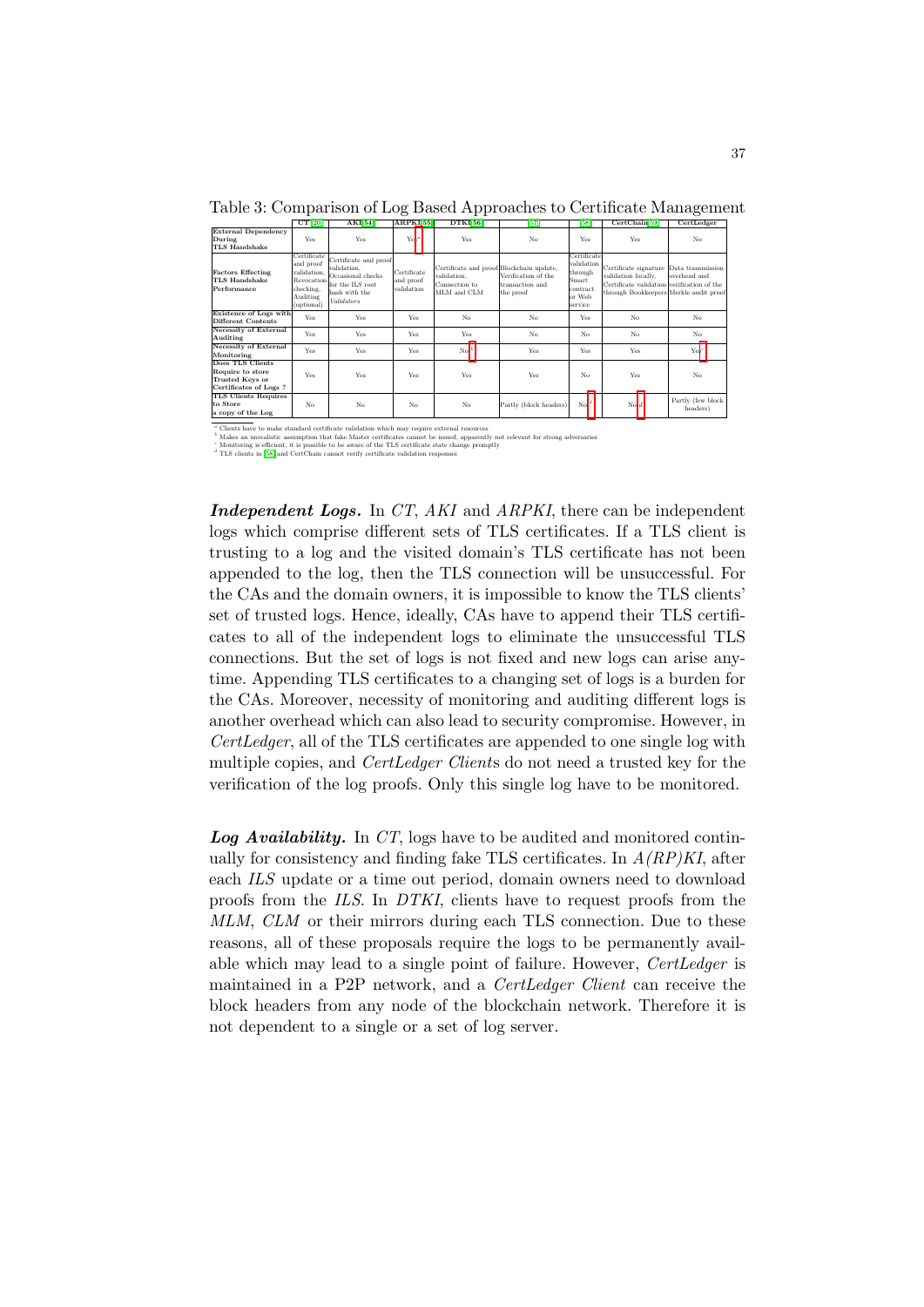Auditing and Monitoring. CT requires to be audited by external auditors such as TLS clients and monitored by the CAs and the domain owners. In AKI, there are Validators which check the consistency of  $ILS$ s and whether the TLS certificates are updated according to certificate policies. In *ARPKI*, *Validators* are optional and their role is distributed to other CAs or ILSs. DTKI relies on TLS clients for auditing, but do not require monitoring due to existence of master certificates. Expiration of master certificates and issuance of fake master certificates by the compromised CAs are open issues in DTKI both related to monitoring. [\[57\]](#page-41-10) does not require external auditing, however it does not propose an efficient monitoring architecture. CertChain, [\[58\]](#page-41-11) and CertLedger do not require external auditing for checking its cryptographic consistency and behaviour since new blocks are verified and appended to the log only upon the consensus of the underlying blockchain network. Moreover, it can be monitored easily and promptly.

Key/Certificate Store Management. In CT, TLS clients have to store Trusted CA certificates and the public keys of the logs to validate the TLS certificates and the SCTs. Although, AKI states that installing the trusted CAs and ILSs certificates and public keys to TLS clients will be enough to make a successful TLS connection, TLS clients also receive signed validator information from the domains during the TLS handshake. In order to validate this information, clients must also trust the *Validators*' public keys. In *ARPKI*, TLS clients have to store the trusted CAs and ILSs certificates to validate the proofs received from the domain. In DTKI, TLS clients require only the MLM public key to verify the queried proofs during a TLS connection. CertChain and [\[57\]](#page-41-10) clients continue to make the conventional trusted key/certificate store management. [\[58\]](#page-41-11) does not propose any mechanism for trusted certificate management, and any entity can deploy its root CA certificate to the blockchain. However, Trusted CA certificates are stored and managed in CertLedger. While adding TLS certificates to CertLedger, they are verified whether they are issued by one of the Trusted CAs. Since CertLedger Clients do not make further verification, but only check the revocation status of the TLS certificate during TLS handshake, they do not require to store and manage any trusted key or certificate.

**Privacy.** In CT, TLS clients audit the log to ensure its consistency by requesting Merkle Audit Proofs for the SCT they have received from the domains during the TLS connection. Moreover, they can use OCSP to check the revocation status of a TLS certificate. These processes en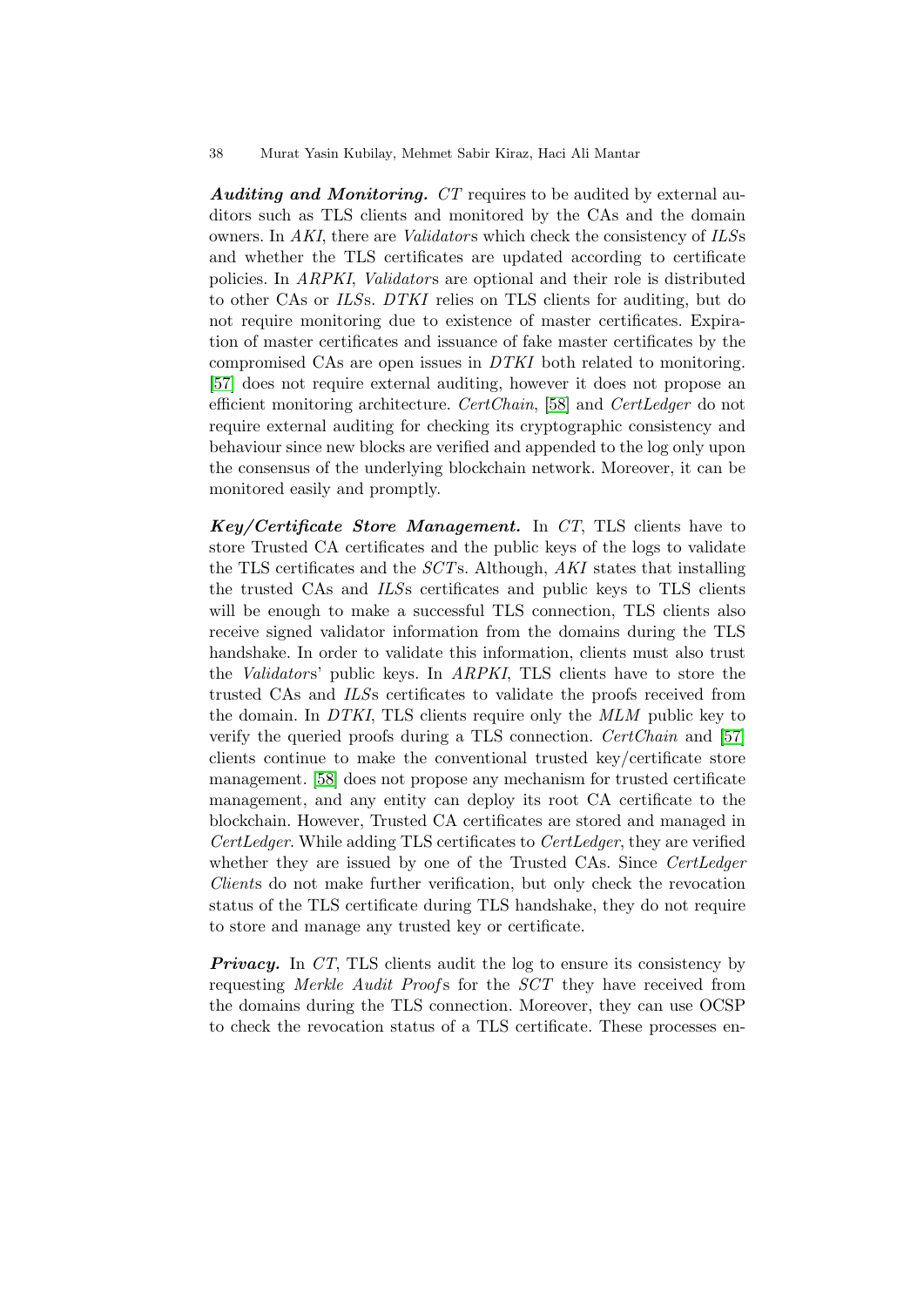ables logs and the OCSP servers, to trace the browsing history of the TLS clients. In AKI and ARPKI, domains send the proofs to the TLS clients, thus their privacy is preserved. In DTKI, TLS clients both query MLM and the CLM to receive proofs for the targeted domain during TLS handshake. It is proposed that, to preserve privacy, the domains can act as a proxy to make these queries. However, this proposal will increase the network latency even more in DTKI. TLS clients in [\[57\]](#page-41-10) continue to make conventional revocation checking, hence their browsing history can be tracked by the OCSP servers. [\[58\]](#page-41-11) and CertChain clients have to query a web server or a bookkeeper to validate the TLS certificates which breaches their privacy. In CertLedger, as discussed in Section [4,](#page-20-0) privacy of the clients are fully preserved since the Merkle state proofs are provided by Domain Owners.

# <span id="page-38-3"></span>9 Conclusion and Future Work

There have been serious security incidents due to corrupted CAs which issued fake but valid TLS certificates. To make CAs more transparent and to verify their operations, public logs and blockchain based PKI models are proposed in recent studies. CT is proposed by Google which has almost half of the browser market share. Google made CT mandatory in Chrome for all issued TLS certificates after April 2018 [\[80\]](#page-42-12). However, CT and the other proposals are subject to split-world attacks. In this paper, we propose a new PKI model with certificate transparency based on blockchain, what we called *CertLedger*. In *CertLedger* all TLS clients can verify the final state of the log, which makes split-world attack impossible. Moreover, CertLedger also provides transparency in certificate revocation and trusted CA management processes. A future work would be implementing the full functionality of CertLedger in an existing blockchain framework. Moreover, in order to eliminate the CertLedger Board Members, introducing an automated mechanism running without human intervention may increase the transparency of the trusted CA management.

#### References

- <span id="page-38-0"></span>1. Nicolas Falliere, Liam O Murchu, and Eric Chien. W32. stuxnet dossier. White paper, Symantec Corp., Security Response, 5(6):29, 2011.
- <span id="page-38-1"></span>2. Phillip. Comodo ssl affiliate the recent ra compromise, March 2011. [https://](https://blog.comodo.com/other/the-recent-ra-compromise/) [blog.comodo.com/other/the-recent-ra-compromise/](https://blog.comodo.com/other/the-recent-ra-compromise/) (visited 2019-04-08).
- <span id="page-38-2"></span>3. Diginotar, March 2011. <https://en.wikipedia.org/wiki/DigiNotar> (visited 2019-04-08).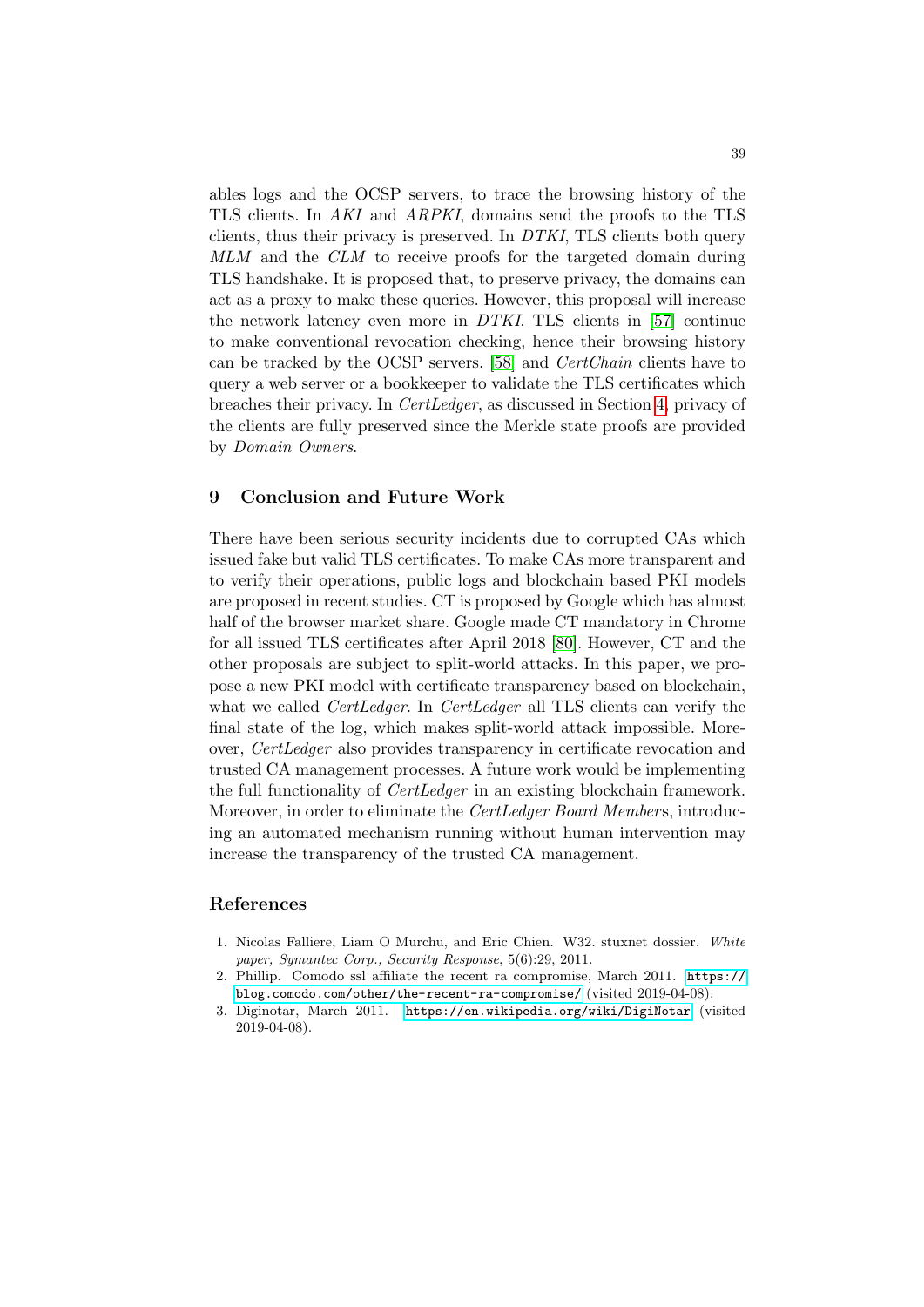- <span id="page-39-0"></span>4. Mozilla asked to revoke trustwave CA for allowing ssl eavesdropping, February 2012. [https://www.eweek.com/security/](https://www.eweek.com/security/mozilla-asked-to-revoke-trustwave-ca-for-allowing-ssl-eavesdropping) [mozilla-asked-to-revoke-trustwave-ca-for-allowing-ssl-eavesdropping](https://www.eweek.com/security/mozilla-asked-to-revoke-trustwave-ca-for-allowing-ssl-eavesdropping) (visited 2019-04-08).
- <span id="page-39-1"></span>5. Turktrust CA problems, January 2013. [https://securelist.com/](https://securelist.com/turktrust-ca-problems-21/34893/) [turktrust-ca-problems-21/34893/](https://securelist.com/turktrust-ca-problems-21/34893/) (visited 2019-04-08).
- <span id="page-39-2"></span>6. Maintaining digital certificate security, March 2015. [https://security.](https://security.googleblog.com/2015/03/maintaining-digital-certificate-security.html) [googleblog.com/2015/03/maintaining-digital-certificate-security.html](https://security.googleblog.com/2015/03/maintaining-digital-certificate-security.html) (visited 2019-04-08).
- <span id="page-39-3"></span>7. Superfish vulnerability, March 2015. [https://support.lenovo.com/tr/en/](https://support.lenovo.com/tr/en/product_security/superfish) [product\\_security/superfish](https://support.lenovo.com/tr/en/product_security/superfish) (visited 2019-04-08).
- <span id="page-39-4"></span>8. Improved digital certificate security, September 2015. [https://security.](https://security.googleblog.com/2015/09/improved-digital-certificate-security.html) [googleblog.com/2015/09/improved-digital-certificate-security.html](https://security.googleblog.com/2015/09/improved-digital-certificate-security.html) (visited 2019-04-08).
- <span id="page-39-5"></span>9. Symantec to acquire blue coat and define the future of cybersecurity, June 2016. [https://www.symantec.com/about/newsroom/press-releases/2016/](https://www.symantec.com/about/newsroom/press-releases/2016/symantec_0612_01) [symantec\\_0612\\_01](https://www.symantec.com/about/newsroom/press-releases/2016/symantec_0612_01) (visited 2019-04-08).
- <span id="page-39-6"></span>10. A. Langley. Public-key pinning. imperialviolet, May 2011.
- <span id="page-39-7"></span>11. M. Marlinspike and T. Perrin. Trust assertions for certificate keys (tack). internet draft, 2012. <https://tools.ietf.org/html/draft-perrin-tls-tack-00>.
- <span id="page-39-8"></span>12. Dan Wendlandt, David G. Andersen, and Adrian Perrig. Perspectives: Improving ssh-style host authentication with multi-path probing. In USENIX 2008 Annual Technical Conference, ATC'08, pages 321–334, Berkeley, CA, USA, 2008. USENIX Association.
- <span id="page-39-9"></span>13. M. Alicherry and A. D. Keromytis. Doublecheck: Multi-path verification against man-in-the-middle attacks. In 2009 IEEE Symposium on Computers and Communications, pages 557–563, July 2009.
- <span id="page-39-10"></span>14. EFFSSL. The EFF SSL observatory. <https://www.eff.org/observatory> (visited 2019-04-08).
- <span id="page-39-11"></span>15. P. Eckersley and J. Burns. Is the SSLiverse a safe place? chaos communication congress., 2010. <https://www.eff.org/files/ccc2010.pdf> (visited 2019-04-08).
- <span id="page-39-12"></span>16. Certificate patrol. [http://patrol.psyced.org]( http://patrol.psyced.org) (visited 2019-04-08).
- <span id="page-39-13"></span>17. Christopher Soghoian and Sid Stamm. Certified Lies: Detecting and Defeating Government Interception Attacks against SSL (Short Paper), pages 250–259. Springer Berlin Heidelberg, 2012.
- <span id="page-39-14"></span>18. Ronald L. Rivest. Can we eliminate certificate revocation lists?, pages 178–183. Springer Berlin Heidelberg, Berlin, Heidelberg, 1998.
- <span id="page-39-15"></span>19. A. Langley. Revocation checking and Chrome's CRL. [https://www.](https://www.imperialviolet.org/2012/02/05/crlsets.html) [imperialviolet.org/2012/02/05/crlsets.html](https://www.imperialviolet.org/2012/02/05/crlsets.html) (visited 2019-04-08).
- <span id="page-39-16"></span>20. B. Laurie, A. Langley, and E. Kasper. Certificate Transparency, RFC6962, 2013.
- <span id="page-39-17"></span>21. Scott A Crosby and Dan S Wallach. Efficient data structures for tamper-evident logging. In USENIX Security Symposium, pages 317–334, 2009.
- <span id="page-39-18"></span>22. David Mazieres and Dennis Shasha. Building secure file systems out of byzantine storage. In Proceedings of the twenty-first annual symposium on Principles of distributed computing, pages 108–117. ACM, 2002.
- <span id="page-39-19"></span>23. L. Chuat, P. Szalachowski, A. Perrig, B. Laurie, and E. Messeri. Efficient gossip protocols for verifying the consistency of certificate logs. In 2015 IEEE Conference on Communications and Network Security (CNS), pages 415–423, Sep. 2015.
- <span id="page-39-20"></span>24. L. Nordberg, D. Gillmor, and T. Ritter. Gossiping in CT, 2018. [https://tools.](https://tools.ietf.org/html/draft-ietf-trans-gossip-05) [ietf.org/html/draft-ietf-trans-gossip-05](https://tools.ietf.org/html/draft-ietf-trans-gossip-05),.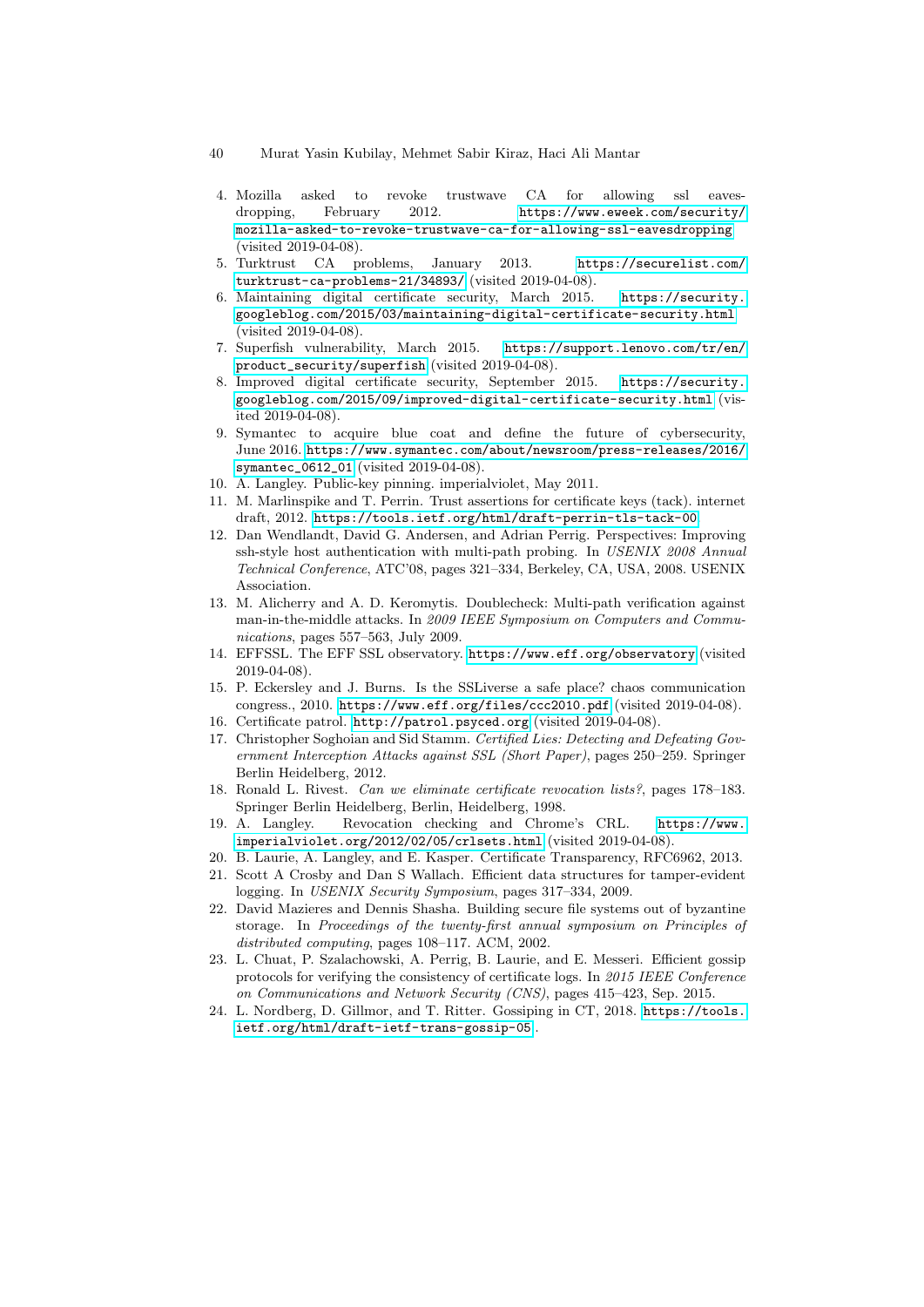- <span id="page-40-0"></span>25. B. Hof. STH Cross Logging, 2017. [https://tools.ietf.org/pdf/](https://tools.ietf.org/pdf/draft-hof-trans-cross-00.pdf) [draft-hof-trans-cross-00.pdf](https://tools.ietf.org/pdf/draft-hof-trans-cross-00.pdf),.
- <span id="page-40-1"></span>26. E. Syta, I. Tamas, D. Visher, D. I. Wolinsky, P. Jovanovic, L. Gasser, N. Gailly, I. Khoffi, and B. Ford. Keeping authorities "honest or bust" with decentralized witness cosigning. In IEEE Symposium on Security and Privacy (SP), pages 526– 545, May 2016.
- <span id="page-40-2"></span>27. Yabing Liu, Will Tome, Liang Zhang, David Choffnes, Dave Levin, Bruce Maggs, Alan Mislove, Aaron Schulman, and Christo Wilson. An end-to-end measurement of certificate revocation in the web's PKI. In Proceedings of the 2015 Internet Measurement Conference, pages 183–196. ACM, 2015.
- <span id="page-40-3"></span>28. NSA impersonated Google in MitM attacks. [https://www.helpnetsecurity.com/](https://www.helpnetsecurity.com/2013/09/16/nsa-impersonated-google-in-mitm-attacks/) [2013/09/16/nsa-impersonated-google-in-mitm-attacks/](https://www.helpnetsecurity.com/2013/09/16/nsa-impersonated-google-in-mitm-attacks/) (visited 2019-04-08).
- <span id="page-40-4"></span>29. Gavin Wood. Ethereum: A secure decentralised generalised transaction ledger. Ethereum Project Yellow Paper, 151:1–32, 2014.
- <span id="page-40-5"></span>30. Miguel Castro, Barbara Liskov, et al. Practical Byzantine fault tolerance. In OSDI, volume 99, pages 173–186, 1999.
- <span id="page-40-6"></span>31. Hyperledger project. <https://www.hyperledger.org/> (visited 2019-04-08).
- <span id="page-40-7"></span>32. NEO white paper. <https://docs.neo.org/en-us/> (visited 2019-04-08).
- <span id="page-40-8"></span>33. NEO - An Open Network For Smart Economy. <https://neo.org.> (visited 2019- 04-08).
- <span id="page-40-9"></span>34. Ontology technology whitepaper. [https://ont.io/wp/](https://ont.io/wp/Ontology-technology-white-paper-EN.pdf) [Ontology-technology-white-paper-EN.pdf](https://ont.io/wp/Ontology-technology-white-paper-EN.pdf) (visited 2019-04-08).
- <span id="page-40-10"></span>35. Satoshi Nakamoto. Bitcoin: A peer-to-peer electronic cash system, 2008.
- <span id="page-40-11"></span>36. David Schwartz, Noah Youngs, Arthur Britto, et al. The Ripple Protocol Consensus Algorithm. Ripple Labs Inc White Paper, 5, 2014.
- <span id="page-40-12"></span>37. Ripple. <https://ripple.com> (visited 2019-04-08).
- <span id="page-40-13"></span>38. Aggelos Kiayias, Alexander Russell, Bernardo David, and Roman Oliynykov. Ouroboros: A provably secure proof-of-stake blockchain protocol. In Advances in Cryptology – CRYPTO 2017, pages 357–388. Springer International Publishing, 2017.
- <span id="page-40-14"></span>39. Cardano. <https://www.cardano.org/en/home/> (visited 2019-04-08).
- <span id="page-40-15"></span>40. Sunny King and Scott Nadal. PPCOIN: Peer-to-peer crypto-currency with proofof-stake. self-published paper, August, 19, 2012.
- <span id="page-40-16"></span>41. Eli Ben Sasson, Alessandro Chiesa, Christina Garman, Matthew Green, Ian Miers, Eran Tromer, and Madars Virza. ZeroCash: Decentralized anonymous payments from Bitcoin. In Security and Privacy (SP), 2014 IEEE Symposium on, pages 459–474. IEEE, 2014.
- <span id="page-40-17"></span>42. Karl Wüst and Arthur Gervais. Do you need a blockchain? IACR Cryptology ePrint Archive, 2017:375, 2017.
- <span id="page-40-18"></span>43. Smart contracts: Building blocks for digital markets. [http://www.](http://www.fon.hum.uva.nl/rob/Courses/InformationInSpeech/CDROM/Literature/LOTwinterschool2006/szabo.best.vwh.net/smart_contracts_2.html) [fon.hum.uva.nl/rob/Courses/InformationInSpeech/CDROM/Literature/](http://www.fon.hum.uva.nl/rob/Courses/InformationInSpeech/CDROM/Literature/LOTwinterschool2006/szabo.best.vwh.net/smart_contracts_2.html) [LOTwinterschool2006/szabo.best.vwh.net/smart\\_contracts\\_2.html](http://www.fon.hum.uva.nl/rob/Courses/InformationInSpeech/CDROM/Literature/LOTwinterschool2006/szabo.best.vwh.net/smart_contracts_2.html) (visited 2019-04-08).
- <span id="page-40-19"></span>44. Merkle Patricia Tree. <https://github.com/ethereum/wiki/wiki/Patricia-Tree> (visited 2019-04-08).
- <span id="page-40-20"></span>45. EOS.IO technical white paper v2. [https://github.com/EOSIO/Documentation/](https://github.com/EOSIO/Documentation/blob/master/TechnicalWhitePaper.md) [blob/master/TechnicalWhitePaper.md](https://github.com/EOSIO/Documentation/blob/master/TechnicalWhitePaper.md) (visited 2019-04-08).
- <span id="page-40-21"></span>46. S. Goldfeder D. Boneh, R. Gennaro. Using level-1 homomorphic encryption to improve threshold dsa signatures for bitcoin wallet security, 2017. [http://www.](http://www.cs.haifa.ac.il/~orrd/LC17/paper72.pdf [online] Available/) [cs.haifa.ac.il/~orrd/LC17/paper72.pdf\[online\]Available/](http://www.cs.haifa.ac.il/~orrd/LC17/paper72.pdf [online] Available/).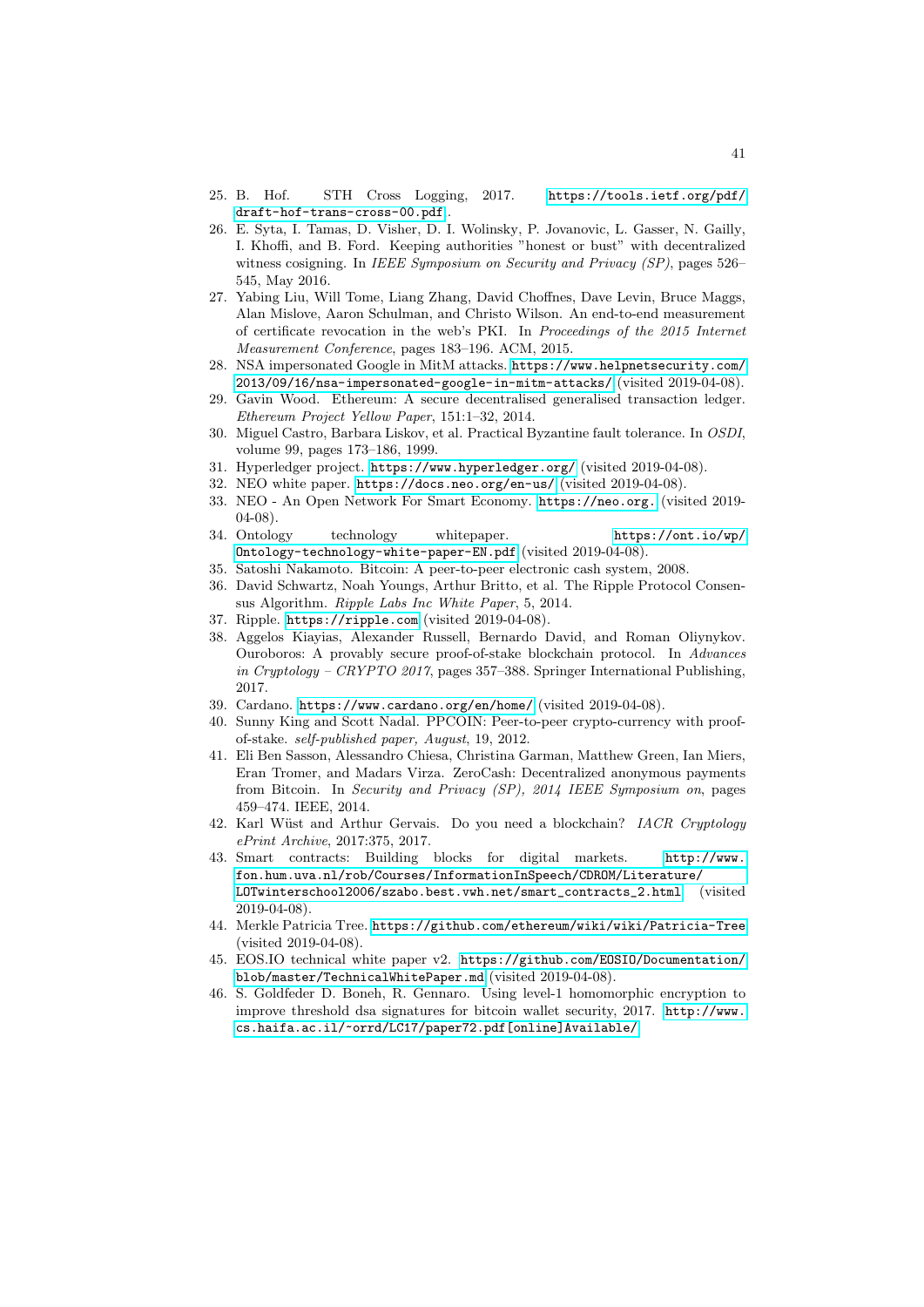- 42 Murat Yasin Kubilay, Mehmet Sabir Kiraz, Haci Ali Mantar
- <span id="page-41-3"></span>47. Rosario Gennaro and Steven Goldfeder. Fast multiparty threshold ECDSA with fast trustless setup. In Proceedings of the 2018 ACM SIGSAC Conference on Computer and Communications Security, CCS '18, pages 1179–1194. ACM, 2018.
- <span id="page-41-4"></span>48. RFC 5280: Internet X.509 Public Key Infrastructure: Certificate and CRL profile. <https://tools.ietf.org/html/rfc5280>.
- <span id="page-41-5"></span>49. Institute of Electrical and Electronics Engineers-IEEE. [https://www.ieee.org/](https://www.ieee.org/index.html) [index.html](https://www.ieee.org/index.html).
- <span id="page-41-6"></span>50. International Organization for Standardization. <https://www.iso.org/home.html> (visited 2019-04-08).
- <span id="page-41-7"></span>51. Internet Engineering Task Force. <https://www.ietf.org> (visited 2019-04-08).
- <span id="page-41-8"></span>52. European Telecommunications Standards Institute -ETSI. <https://www.etsi.org> (visited 2019-04-08).
- <span id="page-41-9"></span>53. Web3.js - ethereum javascript api. <https://github.com/ethereum/web3.js//> (visited 2019-04-08).
- <span id="page-41-0"></span>54. Tiffany Hyun-Jin Kim, Lin-Shung Huang, Adrian Perrig, Collin Jackson, and Virgil Gligor. Accountable Key Infrastructure (AKI): A Proposal for a Public-Key Validation Infrastructure. In Proceedings of the 22nd international conference on World Wide Web, pages 679–690, New York, NY, 2013. ACM.
- <span id="page-41-1"></span>55. David Basin, Cas Cremers, Tiffany Hyun-Jin Kim, Adrian Perrig, Ralf Sasse, and Pawel Szalachowski. ARPKI: Attack resilient public-key infrastructure. In Proceedings of the 2014 ACM SIGSAC Conference on Computer and Communications Security, CCS '14.
- <span id="page-41-2"></span>56. Jiangshan Yu, Vincent Cheval, and Mark Ryan. DTKI: A new formalized PKI with verifiable trusted parties. The Computer Journal, 59(11):1695–1713, 2016.
- <span id="page-41-10"></span>57. Ze Wang, Jingqiang Lin, Quanwei Cai, Qiongxiao Wang, Jiwu Jing, and Daren Zha. Blockchain-based certificate transparency and revocation transparency. In Financial Cryptography and Data Security. Springer International Publishing, 2018.
- <span id="page-41-11"></span>58. A. Yakubov, W. M. Shbair, A. Wallbom, D. Sanda, and R. State. A blockchainbased pki management framework. In NOMS 2018 - 2018 IEEE/IFIP Network Operations and Management Symposium, pages 1–6, April 2018.
- <span id="page-41-12"></span>59. Jing Chen, Shixiong Yao, Quan Yuan, Kun He, Shouling Ji, and Ruiying Du. Certchain: Public and efficient certificate audit based on blockchain for tls connections. In IEEE INFOCOM 2018-IEEE Conference on Computer Communications, pages 2060–2068. IEEE, 2018.
- <span id="page-41-13"></span>60. Patrick Wardle. Ay MaMi. [https://objective-see.com/blog/blog\\_0x26.html](https://objective-see.com/blog/blog_0x26.html) (visited 2019-04-08).
- <span id="page-41-14"></span>61. Symantec. Marketscore proxyserver certificate. [https://www.symantec.com/](https://www.symantec.com/security_response/attacksignatures/detail.jsp?asid=20804) [security\\_response/attacksignatures/detail.jsp?asid=20804](https://www.symantec.com/security_response/attacksignatures/detail.jsp?asid=20804) (visited 2019-04-08).
- <span id="page-41-15"></span>62. CWE-295: Improper certificate validation. [https://cwe.mitre.org/data/](https://cwe.mitre.org/data/definitions/295.html) [definitions/295.html](https://cwe.mitre.org/data/definitions/295.html) (visited 2019-04-08).
- <span id="page-41-16"></span>63. The Verisign Domain Name Industry Brief Q4 2018. [https://www.verisign.com/](https://www.verisign.com/en_US/domain-names/dnib/index.xhtml) [en\\_US/domain-names/dnib/index.xhtml](https://www.verisign.com/en_US/domain-names/dnib/index.xhtml) (visited 2019-04-08).
- <span id="page-41-17"></span>64. Half the web is now encrypted. [https://www.wired.com/2017/01/](https://www.wired.com/2017/01/half-web-now-encrypted-makes-everyone-safer/) [half-web-now-encrypted-makes-everyone-safer/](https://www.wired.com/2017/01/half-web-now-encrypted-makes-everyone-safer/) (visited 2019-04-08).
- <span id="page-41-18"></span>65. Certificate Lifetimes Ballot. [https://cabforum.org/2017/03/17/](https://cabforum.org/2017/03/17/ballot-193-825-day-certificate-lifetimes/) [ballot-193-825-day-certificate-lifetimes/](https://cabforum.org/2017/03/17/ballot-193-825-day-certificate-lifetimes/) (visited 2019-04-08).
- <span id="page-41-19"></span>66. Bitcoin wiki. [https://en.bitcoin.it/wiki/Help:FAQ#Why\\_do\\_I\\_have\\_to\\_wait\\_](https://en.bitcoin.it/wiki/Help:FAQ#Why_do_I_have_to_wait_10_minutes_before_I_can_spend_money_I_received.3F) [10\\_minutes\\_before\\_I\\_can\\_spend\\_money\\_I\\_received.3F](https://en.bitcoin.it/wiki/Help:FAQ#Why_do_I_have_to_wait_10_minutes_before_I_can_spend_money_I_received.3F) (visited 2019-04-08).
- <span id="page-41-20"></span>67. HDD Disk Prices. <https://diskprices.com> (visited 2019-04-08).